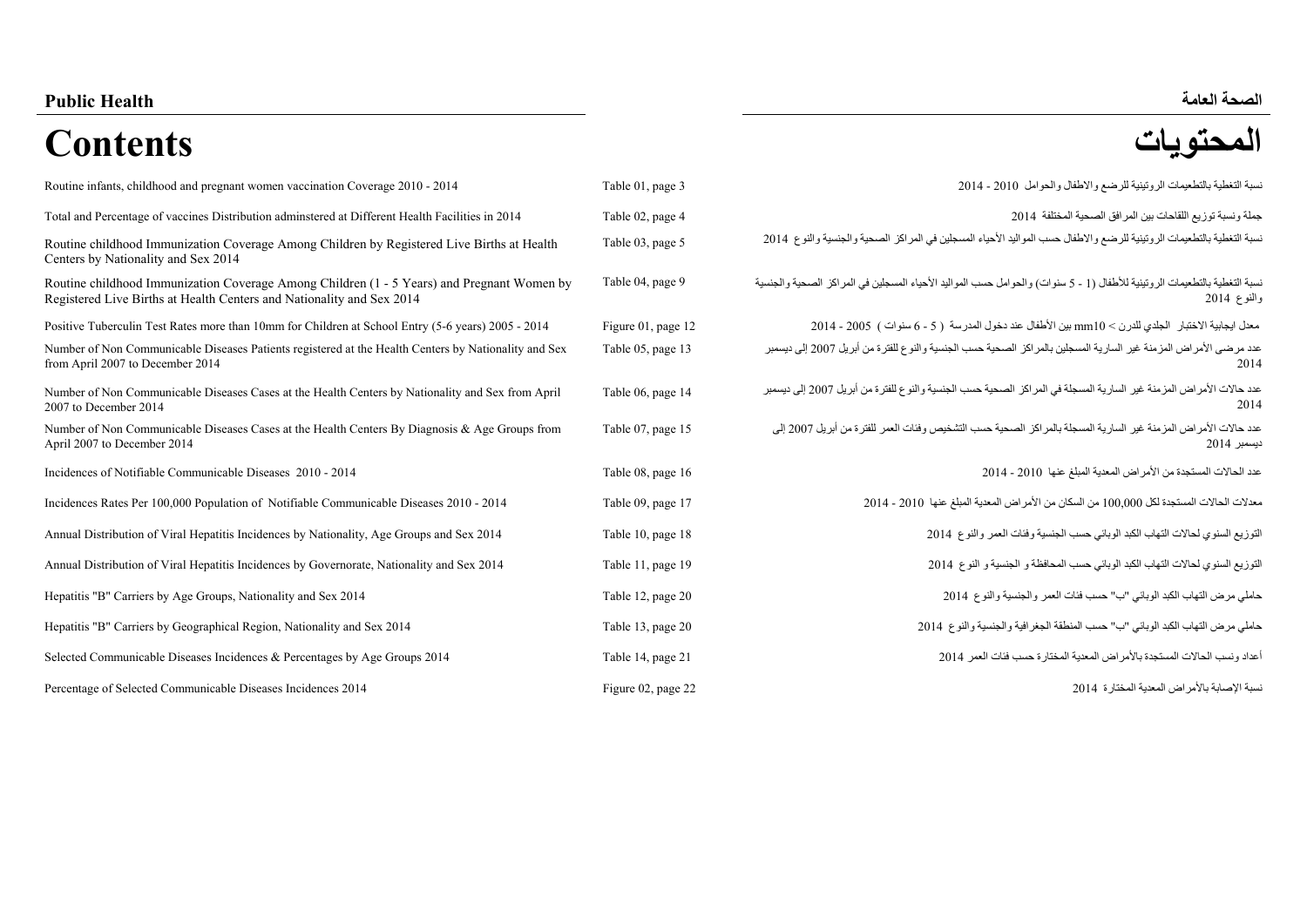## **Public Health … (cont'd) (تابع (... العامة الصحة**

| Report Numbers Tuberculosis by Nationality and Age Groups 2014                                                                              | Table 15, page 23  | أعداد التدر ن حسب الجنسية و فئات العمر 2014                                                                 |
|---------------------------------------------------------------------------------------------------------------------------------------------|--------------------|-------------------------------------------------------------------------------------------------------------|
| Selected Communicable Diseases Incidences & Percentages by Governorate 2014                                                                 | Table 16, page 24  | أعداد ونسب الحالات المستجدة بالأمر اض المعدية المختار ة حسب المحافظة  2014                                  |
| Water Supply Bacteriological and Chemical Test Results by Source 2010 - 2014                                                                | Table 17, page 25  | نتائج الاختبار ات الجر ثومية والكيميائية لعينات المياه حسب المصدر 2010 - 2014                               |
| Examined and Positive Breeding Spots of Mosquito by Governorate 2010 - 2014                                                                 | Table 18, page 26  | بؤر نكاثر البعوض التي تم فحصها والإيجابية منها حسب المحافظة  2010 - 2014                                    |
| Malaria Cases by Country of Origin 2014                                                                                                     | Table 19, page 27  | حالات الملار يا حسب بلد المنشأ   2014                                                                       |
| Selected Serological Test Results 2012 - 2014                                                                                               | Table 20, page 28  | اختبار ات مختار ة للأمصال التي تم إجر اؤ ها خلال 2012 - 2014                                                |
| Number and Rates per 1000 population of Road and Traffic Related Accidents by Seriousness of Injuries<br>and Sex 2010 - 2014                | Table 21, page 29  | عدد ومعدلات المصابين بالحوادث المرورية لكل 1000 من السكان حسب درجة خطورة الإصابة<br>والنوع 2010 - 2014      |
| Road & Traffic Related Accidents Rates Per 1000 Population by Seriousness of Injuries 2010 - 2014                                           | Figure 03, page 30 | معدل إصبابات الحو ادث المر ور ية لكل 1000 من السكان  حسب در جة خطور ة الإصبابة  2010 -  2014                |
| Number of Road and Traffic Related Accidents by Seriousness of Injuries and Age Groups 2014                                                 | Table 22, page 31  | عدد المصابين بالحوادث المرورية حسب درجة خطورة الإصابة وفئات العمر 2014                                      |
| Number of Road and Traffic Related Accidents by Seriousness of Injuries and Governorate 2014                                                | Table 23, page 32  | عدد المصابين بالحوادث المرورية حسب درجة خطورة الإصابة والمحافظة 2014                                        |
| Serious Accidents Classified by Region and Type of Accident 2014                                                                            | Table 24, page 33  | الحوادث المرورية الخطرة حسب المنطقة ونوع الحادث 2014                                                        |
| Serious Accidents Classified by Main Causes and Type of Accident 2014                                                                       | Table 25, page 34  | الحوادث المرورية الخطرة حسب الأسباب الرئيسة ونوع الحادث 2014                                                |
| Number and Rates of Occupational Injuries and Deaths Per 1000 Insured Persons by Nationality, Division<br>of Economic Activity and Sex 2014 | Table 26, page 35  | عدد ومعدلات إصابات العمل والوفيات لكل 1000 من المؤمن عليهم حسب الجنسية ونوع النشاط الاقتصادي<br>والنوع 2014 |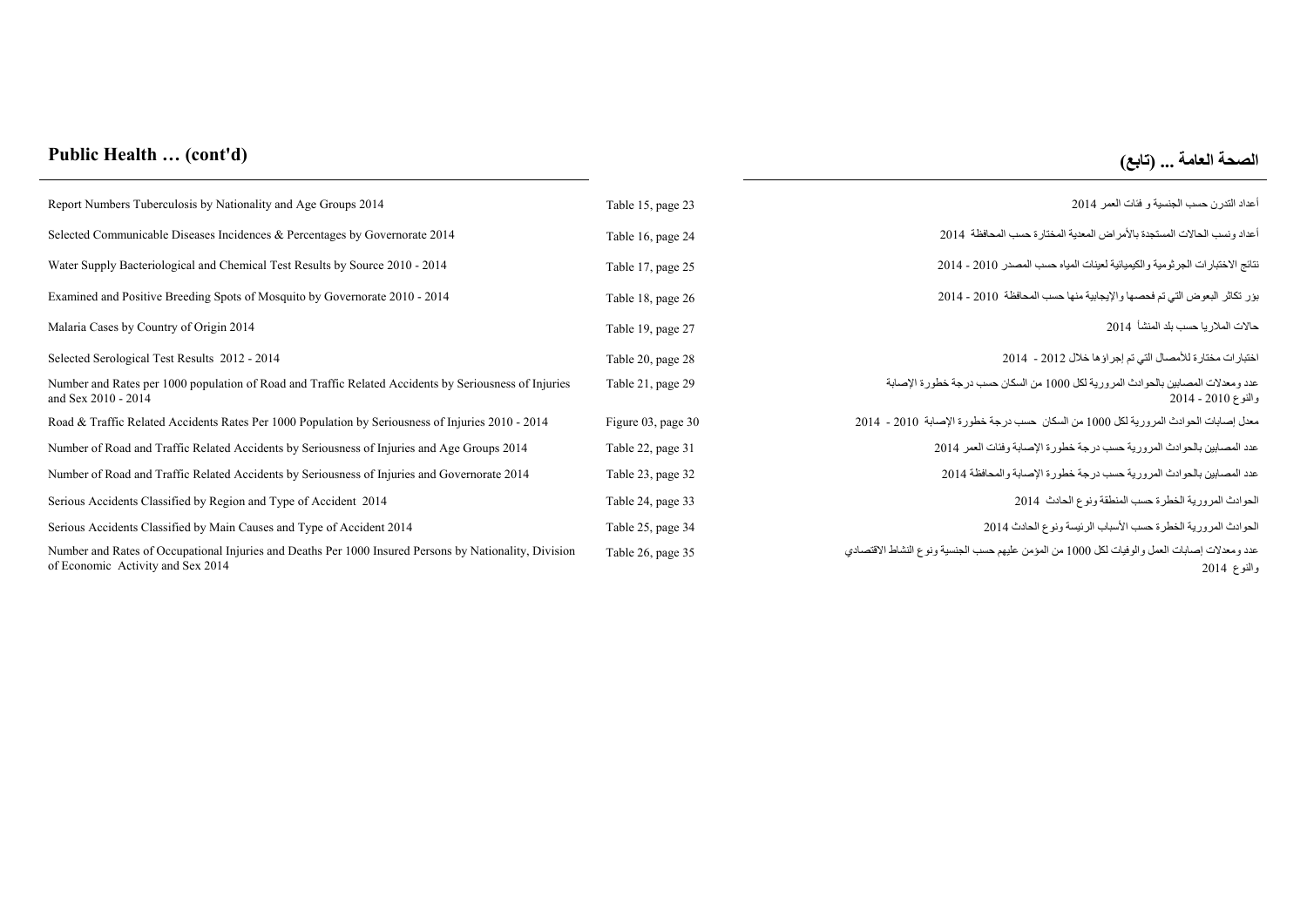# **االصطالحات Conventions**

#### **الجداول <sup>01</sup> , 02 , 03 <sup>و</sup> <sup>04</sup> ( التطعيم ) (Vaccination (04 & 03, 02, 01, Tables**

The calculation of the coverage was based on total Bahraini and Non-Bahraini of targeted age of each vaccine as per the immunization schedule recommended by World Health Organization and Ministry of Health.

الفنة المعملقي : المواليد الاحياء المسجلين في قاعدة بيانات نظام تسجيل المواليد والوفيات . • • Coverage target group: Registered Live Births in the Birth and Death Registration System database

#### **The impact on the percentage of coverage: : للتطعيم التغطية نسبة في المؤثرة العوامل**

- 1. Arrival and Departure: Contains demographic in Non-Bahraini have direct impact on the percentage of coverage.
- 2.
- 3. Vaccination campaigns for non-target group according vaccination schedule.

**Percentage Coverage of Tetanus vaccine**: expected be decreased by time as most of the pregnant women were immuned at childhood and during school vaccination program.

**Percentage of child protection at birth against Tetanus Neonatorum**: reflecting the number of newborns protected at birth against Tetanus from their mothers who received 2 doses or more of Tetanus the last pregnancy or 3 doses in previous years.

**Sh. Jaber Al-Sabah:** The target group included in Jidhafs and Budaiya Health Centers ,because open in July 2014.

**Jaw & Asker Clinic:** NA: (not applicable) is used to indicate that the H.C. does not have this facility & it is offered in another H.C. within the same health region.

تم احتساب التغطيـة حسب جملـة البحرينيين و غير البحرينيين من الفئـة العمريـة المستهدفة لكل تطعيم حسب جدول التطعيمات المقترح من منظمة الصحة العالمية ووزارة الصحة <sub>.</sub>

- .1 الوافدين والمغادرين : التغير الديمغرافي للسكان الغير بحرينيين لھا تأثير مباشر بنسبة التغطية.
- Some Bahraini born abroad not using the services provided. . الموفرة الخدمات يستخدمون ال بالخارج المولودين البحرينيين بعض .2
	- .3

**نسبة التغطية <b>بلق**اح التيتانوس للحوامل: أغلب النساء الحوامل تلقين لقاح التيتانوس في مرحلـة الطفولـة أو عن طريق برامج التطعيم بالمدارس ، فمن المتوقع أن تنخفض نسبة التطعيم مع مرور الوقت .

**نسبة الأطفال المحصنين عند الولادة ضد مرض الت<b>يتانوس الوليدي**: هذه النسبة تعكس اكتساب الأطفال المناعة من أمھاتھن الالتي تم تطعيمھن بجرعتين أو أكثر في الحمل السابق او ثالث جرعات أو اكثر في السنوات السابقة .

م**ركز الشيخ جابر الصباح الصحي :** الفئة المستهدفة للتطعيم مشمولة بمركز جدحفص الصحي و مركز البديع الصحي بسبب افتتاحه في يوليو <sup>2014</sup> .

**عيادة جو وعسكر :** الخدمة غير متوفرة في ھذه العيادة وتقدم الخدمة للمرضى في مركز آخر تابع لنفس المنطقة الصѧحية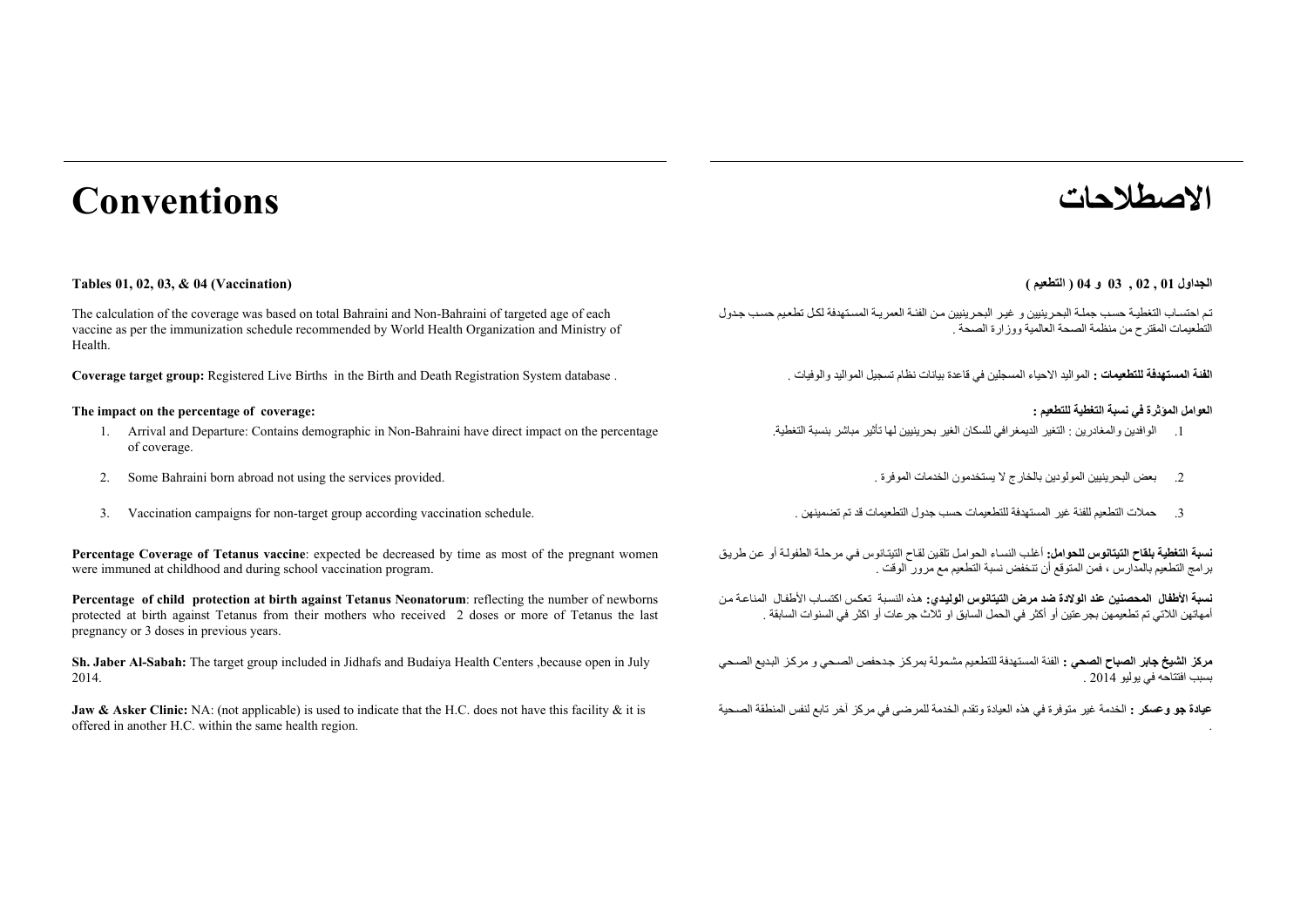<span id="page-3-0"></span>

| Vaccine                                                       | 2014  | 2013  | 2012  | 2011  | 2010 | الطعم                                                                                 |
|---------------------------------------------------------------|-------|-------|-------|-------|------|---------------------------------------------------------------------------------------|
| Infant < 1 Year                                               |       |       |       |       |      | الرضع < 1 سنة                                                                         |
| Third dose of DPT (Diphtheria, Tetanus, Pertussis)            | 97.8  | 98.9  | 99.4  | 99.8  |      | الجرعة الثالثة من الطعم البكتير ي الثلاثي ( الخناق والكزاز والشاهوق) 99.6             |
| Third dose of Polio vaccine                                   | 97.9  | 99.0  | 99.3  | 100.0 |      | الجر عة الثالثة من طعم شلل الأطفال   99.7                                             |
| Third dose of Hepatitis B (HB)                                | 97.9  | 98.9  | 99.1  | 99.8  |      | الجرعة الثالثة من طعم التهاب الكبد الوبائي( ب ) 99.8                                  |
| Third dose of Haemophilus Influenza B (Hib)                   | 97.8  | 98.9  | 99.3  | 99.8  |      | الجرعة الثالثة من طعم هيموفيلس الأنفلونزا (المستديمة النزلية فئة ب)  99.7             |
| Third dose of Pneumococcal Conjugate vaccine                  | 98.2  | 99.5  | 98.9  | 100.0 |      | الجر عة الثالثة من طعم الكروية الرئوية المدمج (النيوموكوكل المدمج) 100.0 1            |
| Second dose of Rotavirus vaccine                              | 96.5  | 96.9  | 96.3  | 95.9  |      | الجرعة الثانية من لقاح الروتا <sup>1</sup>  58.0                                      |
| BCG (Bacille Calmette-Guerin) <sup>2</sup>                    | 100.0 | 100.0 | 87.0  | 73.0  |      | لقاح السل (بي سي جي) <sup>2</sup>  81.0                                               |
| Hepatitis B Vaccine at birth <sup>3</sup>                     | 100.0 | 99.3  | 100.0 | 100.0 |      | الجرعة الابتدائية من تطعيم التهاب الكبد الوبائي (ب) عند الولادة 3 100.0               |
| Children at age 1 year                                        |       |       |       |       |      | الأطفال في عمر 1 سنة                                                                  |
| MMR1 (Mumps, Measles, Rubella - dose 1)                       | 98.9  | 100.0 | 99.9  | 100.0 |      | الجر عة الاولى من اللقاح الفيروسي الثلاثي ( الحصبة و الحصبة الألمانية والنكاف ) 100.0 |
| Children at age 2 years                                       |       |       |       |       |      | الأطفال في عمر   2 سنة                                                                |
| Second dose of Hepatitis A                                    | 100.0 | 100.0 | 100.0 | 99.8  |      | الجر عة الثانية من طعم التهاب الكبد الوبائي (أ) 100.0                                 |
| Meningococcal ACWY                                            | 100.0 | 100.0 | 100.0 | 100.0 |      | التهاب السحائي 99.5                                                                   |
| Children at age 5 years                                       |       |       |       |       |      | الأطفال في عمر 5 سنوات                                                                |
| MMR2 (Mumps, Measles, Rubella - dose 2)                       | 109.7 | 99.6  | 99.7  | 98.0  |      | الجرعة الثانية من اللقاح الفيروسي الثلاثي ( الحصبة و الحصبة الألمانية و النكاف ) 98.1 |
| Pregnant women given 2 doses or more of tetanus toxoid (Td2+) | 37.8  | 37.7  | 35.8  | 42.9  | 59.4 | نسبة التغطية بجر عتين أو أكثر من لقاح التيتانوس للحوامل                               |
| Child protection rate at birth by Td2                         | 96.8  | 97.6  | 95.0  | 91.8  | 91.2 | نسبة الأطفال المحصنين عند الولادة ضد التيتانوس                                        |

**جدول 01 Table نسبة التغطية بالتطعيمات الروتينية للرضع واالطفال والحوامل 2010 - 2014 Routine infants, childhood and pregnant women vaccination Coverage 2010 - 2014**

 $1$  Rotavirus vaccine temporary suspended from end of March to June 2010 .

 $12$  BCG for newborns born to parents originally from TB endemic countries .

 $3$  Hepatitis B birth dose given for newborns of HBsAg positive

mothers or unknown HBsAg status.

.<br>- for more information refer to conventions used in the report. التقرير من المعلومات انظر الاصطلاحات المعنكدمة في التقرير .

<sup>1</sup> تم ايقاف لقاح الروتا مؤقتاً من شهر مارس ال<sub>ى</sub> شهر يونيو 2010 .

<sup>2</sup> لقاح السل يعطي فقط للمواليد من والدين أحداهما من الدول التي يستوطن بها المرض <sub>.</sub>

3 لقاح التھاب الكبد الوبائي فئة (<sup>ب</sup>

حاملات الفيروس أو حالتهم للعدوى غير معروفه .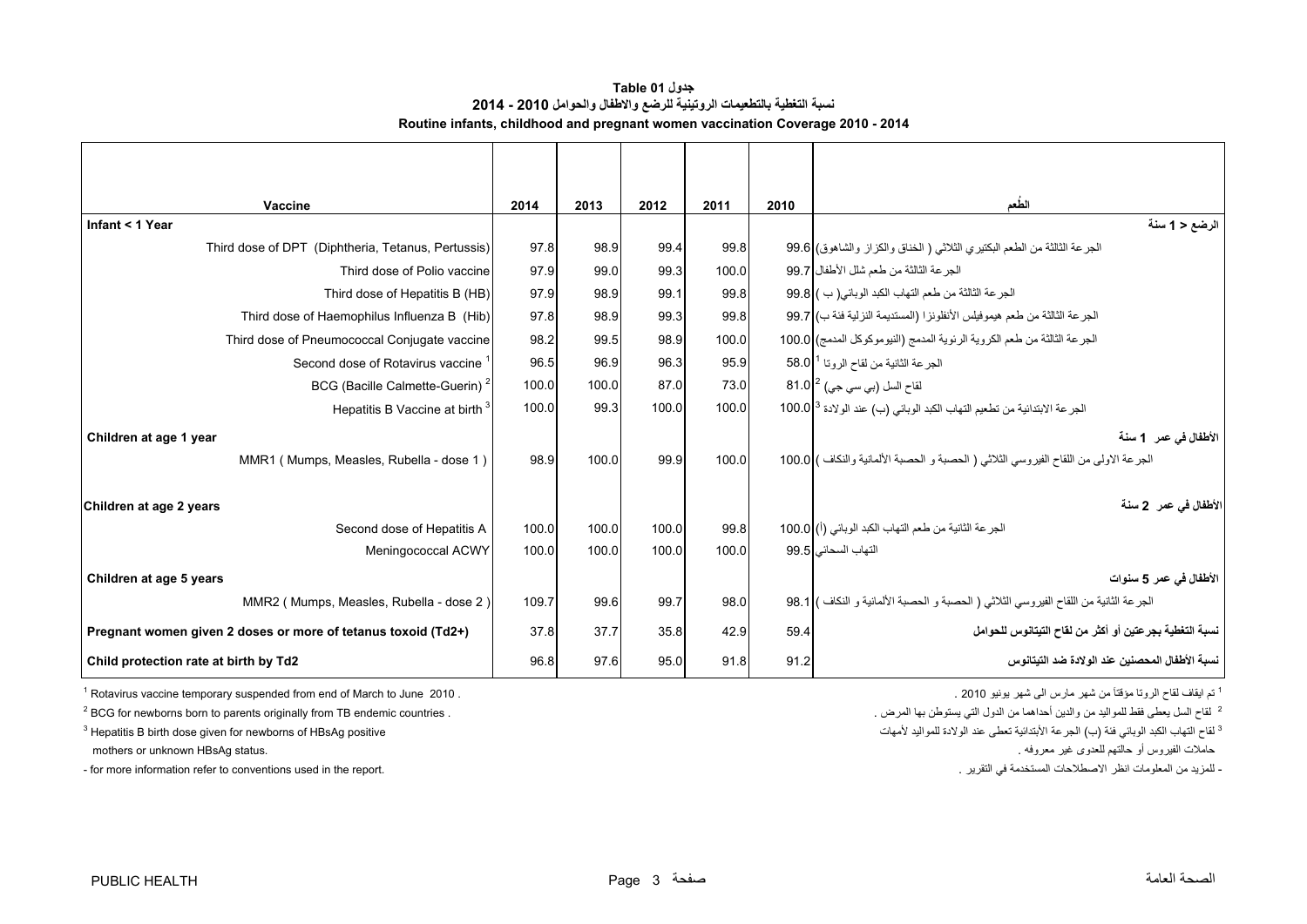#### **جدول 02 Table جملة ونسبة توزيع اللقاحات بين المرافق الصحية المختلفة <sup>2014</sup> Total and Percentage of vaccines Distribution adminstered at Different Health Facilities in 2014**

<span id="page-4-0"></span>

| <b>Type of Immunization</b>                            | الجملة<br><b>Total</b> | المستشفيات<br>و العبادات<br>الخاصة<br>Private<br><b>Hospitals</b><br>& Clinics | الموسسات<br>الحكومية<br>الصحية الأخرى<br>other Gov<br>Health<br><b>Facilities</b> | التطعيمات الخاصة<br>بمركز شيخ<br>صباح الصحى <sup>1</sup><br><b>Special vaccine</b><br>given only at<br>Sh Sabah HC | تطعيمات العاملين<br>الصحيين<br><b>Health Care</b><br><b>Workers</b><br>vaccination | المدارس<br><b>Schools</b> | المراكز<br>الصحبة<br>Health<br><b>Centres</b> | ادار ة الصحة<br>العامة<br><b>Public Health</b><br><b>Directorate</b> | نوع التطعيم                                 |
|--------------------------------------------------------|------------------------|--------------------------------------------------------------------------------|-----------------------------------------------------------------------------------|--------------------------------------------------------------------------------------------------------------------|------------------------------------------------------------------------------------|---------------------------|-----------------------------------------------|----------------------------------------------------------------------|---------------------------------------------|
| DPT (Diphtheria, Pertussis, Tetanus)                   | 100,334                | 4.7                                                                            | 4.5                                                                               |                                                                                                                    |                                                                                    |                           | 90.7                                          | 0.001                                                                | الخناق والكزاز والشاهوق                     |
| OPV (Oral Polio Vaccine)                               | 80,673                 | 4.7                                                                            | 4.3                                                                               |                                                                                                                    |                                                                                    |                           | 91.0                                          | 0.001                                                                | شلل الأطفال                                 |
| DT - Diphtheria, Tetanus (Children)                    | 757                    | 0.4                                                                            |                                                                                   |                                                                                                                    |                                                                                    |                           | 99.6                                          |                                                                      | الخناق والكزاز ( للأطفال )                  |
| Td - Tetanus, diphtheria (Adult)                       | 67,104                 | 40.6                                                                           | 0.3                                                                               |                                                                                                                    | 8.2                                                                                |                           | 50.8                                          | 0.04                                                                 | الخناق والكزاز (للبالغين )                  |
| Td (Tetanus, diphtheria Toxoid) Pregnant women         | 7,403                  | 30.6                                                                           | 1.6                                                                               |                                                                                                                    |                                                                                    |                           | 67.8                                          |                                                                      | الخناق والكزاز ( الحوامل )                  |
| Tdap (Tetanus, diphtheria - acellular pertussis) Adult | 15,142                 |                                                                                |                                                                                   |                                                                                                                    | 4.2                                                                                | 90.4                      |                                               | 5.4                                                                  | الخناق والكزاز والشاهوق (للبالغين)          |
| MMR (Mumps, Measles, Rubella)                          | 54,181                 | 5.3                                                                            | 2.5                                                                               |                                                                                                                    | 7.9                                                                                | 8.2                       | 70.5                                          | 5.6                                                                  | الحصبة والحصبة الألمانية والنكاف            |
| BCG (Bacillus Calmette Guerin) <sup>2</sup>            | 5,177                  | 8.4                                                                            | 8.2                                                                               | 83.4                                                                                                               |                                                                                    |                           |                                               |                                                                      | لقاح الدرن (بي سي جي) <sup>2</sup>          |
| <b>Typhoid fever</b>                                   | 11,846                 | 5.4                                                                            |                                                                                   |                                                                                                                    | 20.2                                                                               |                           | 73.4                                          | 1.0                                                                  | الحمى التيفيه                               |
| Yellow fever                                           | 803                    |                                                                                |                                                                                   | 96.8                                                                                                               |                                                                                    |                           |                                               | 3.2                                                                  | الحمى الصفر اء                              |
| Meningococcal ACWY                                     | 38,159                 | 12.8                                                                           | 3.6                                                                               |                                                                                                                    | 9.8                                                                                |                           | 73.6                                          | 0.2                                                                  | المكورة السحائية                            |
| Hepatitis B (Child)                                    | 80,728                 | 3.5                                                                            | 5.2                                                                               |                                                                                                                    |                                                                                    |                           | 91.3                                          | 0.001                                                                | التهاب الكبد الوبائي - ب للأطفال            |
| Hepatitis B (Adult)                                    | 12,198                 | 7.8                                                                            | 1.5                                                                               |                                                                                                                    | 51.3                                                                               |                           | 38.0                                          | 1.4                                                                  | التهاب الكبد الوباني - ب للبالغين           |
| Haemophilus Influenzae Type B (Hib)                    | 80,516                 | 4.4                                                                            | 5.2                                                                               |                                                                                                                    |                                                                                    |                           | 90.4                                          | 0.001                                                                | هيموفيلس الأنفلونزا ( المستديمة النزلية ب ) |
| Rabies                                                 | 40                     |                                                                                |                                                                                   |                                                                                                                    |                                                                                    |                           |                                               | 100.0                                                                | داء الكلب                                   |
| Pneumococcal Polysaccharide                            | 3,944                  | 4.3                                                                            | 0.4                                                                               |                                                                                                                    | 8.1                                                                                |                           | 83.1                                          | 4.0                                                                  | لقاح الكروية الرئوية                        |
| Pneumococcal Conjugate                                 | 10,755                 |                                                                                | 38.7                                                                              |                                                                                                                    | 3.1                                                                                |                           | 51.6                                          | 6.6                                                                  | لقاح الكروية الرنوية المدمج                 |
| Hepatitis A - Child                                    | 70,145                 | 3.7                                                                            | 3.0                                                                               |                                                                                                                    |                                                                                    | 40.0                      | 53.3                                          | 0.001                                                                | التهاب الكبد الوبائي ( أ ) للأطفال          |
| Hepatitis A - Adult                                    | 14,343                 | 2.9                                                                            | 0.01                                                                              |                                                                                                                    | 56.0                                                                               |                           | 40.1                                          | 0.9                                                                  | التهاب الكبد الوبائي ( أ ) للبالغين         |
| Injection Polio Vaccine (IPV) <sup>3</sup>             | 127                    |                                                                                |                                                                                   |                                                                                                                    |                                                                                    |                           | 100.0                                         |                                                                      | حقنة شلل الأطفال <sup>3</sup>               |
| Chickenpox                                             | 3,112                  | 76.6                                                                           | 6.8                                                                               |                                                                                                                    | 8.1                                                                                |                           | 8.0                                           | 0.5                                                                  | الجديري ( الحماق )                          |
| Influenza                                              | 45,545                 | 10.8                                                                           | 1.2                                                                               |                                                                                                                    | 27.0                                                                               |                           | 58.6                                          | 2.3                                                                  | النزلة الوافدة ( الانفلونزا )               |
| Rota Virus Vaccine                                     | 39,801                 | 4.4                                                                            | 5.4                                                                               |                                                                                                                    |                                                                                    |                           | 90.2                                          |                                                                      | لقاح الروتا                                 |
| <b>Hexavalent Vaccine</b>                              | 20,297                 | 4.6                                                                            | 5.3                                                                               |                                                                                                                    |                                                                                    |                           | 90.1                                          |                                                                      | اللقاح السداسي                              |

المصدر : إدارة الصحة العامة . . Directorate Health Public :Source

للتطعيمات الروتينية التي تخص التابعين لهذا المركز فهي مدرجة ضمن "المراكز الصحية" . its within its within its w<br>vaccination for travelers and children, Routine childhood vaccination within its own catchment area are included under "Health Centers".

<sup>2</sup> BCG for newborns born to parents originaly from endemic countries.

 $3$  Inactivated Polio Vaccine (IPV) is given as dose andas replacement OPV for those الفموي لمن لديھم موانع من لديھم قصور بالمناعة ومخالطيھم . .<br>Mith contraindication including immunocompromized children and their household.

م كن الشيخ صباح : يتم اعطاء بعض تطعيمات المسافرين والأطفال في المركز ، وبالنسبة المركز والأطفال في المركز ، وبالنسبة ، المسافرين والأطفال في المركز ، وبالنسبة ، والنسبة ، وبالنسبة ، وبالنسبة ، وبالنسبة ، وبالنسبة ، وبالنس

<sup>2</sup> تطعيم الدر ن يعطي فقط للمو اليد من والدين أحداهما من الدول التي يستوطن بها المرض

3 حقنة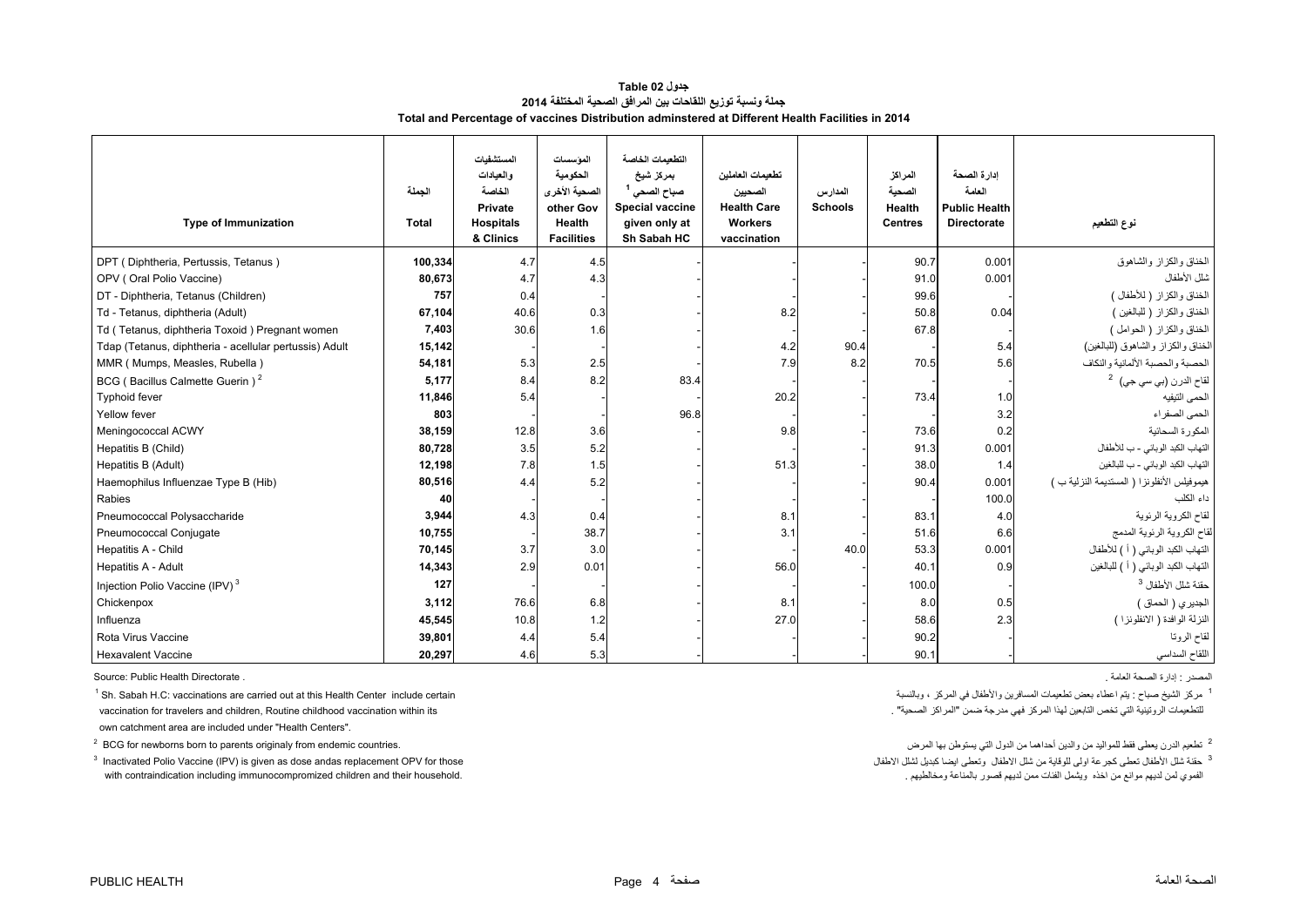<span id="page-5-0"></span>

|              | الجرعة الأولى من الطعم البكتير ي الثلاثي ( الخناق والكزاز والشاهوق)<br>1 <sup>st</sup> dose of Diphtheria, Tetanus & Pertussis |           |              |            |                    |           |           |           |           |           |           | الجرعة الثالثة من لقاح شلل الأطفال |           |            |              |           |             |                                         |                                  |
|--------------|--------------------------------------------------------------------------------------------------------------------------------|-----------|--------------|------------|--------------------|-----------|-----------|-----------|-----------|-----------|-----------|------------------------------------|-----------|------------|--------------|-----------|-------------|-----------------------------------------|----------------------------------|
|              |                                                                                                                                |           |              |            |                    |           |           |           |           |           |           | 3rd dose of Polio vaccine          |           |            |              |           |             |                                         |                                  |
|              |                                                                                                                                |           |              | (DPT & DT) |                    |           |           |           |           |           |           |                                    |           |            |              |           |             |                                         |                                  |
| <b>Total</b> |                                                                                                                                | الجملة    | Non-Bah.     |            | غیر بحرین <i>ی</i> | Bah.      |           | بحريني    | Total     |           | الجملة    | Non-Bah.                           |           | غیر بحرینی | Bah.         |           | بحريني      |                                         |                                  |
| الجملة       | أننى                                                                                                                           | ڏکر       | الجملة       | أننى       | ذكر                | الجملة    | أنشى      | ڏکر       | الجملة    | أنفى      | ذكر       | الحملة                             | أننى      | ذكر        | الجملة       | أننى      | ڏکر         | المركز الصحى                            |                                  |
| T            | F.                                                                                                                             | М         | $\mathsf{T}$ | F          | M                  | T.        | F         | M         | T         | F.        | М         | $\mathbf{T}$                       | F         | М          | $\mathbf{T}$ | F         | M           | <b>Health Center</b>                    |                                  |
| 90.0         | 88.8                                                                                                                           | 91.0      | 98.6         | 99.2       | 98.0               | 86.5      | 84.9      | 88.1      | 91.4      | 92.6      | 90.3      | 98.8                               | 103.4     | 94.8       | 88.4         | 88.4      | 88.3        | <b>Health Region I</b>                  | المنطقة الصحية الأولى            |
| 86.4         | 83.9                                                                                                                           | 88.7      | 105.1        | 99.5       | 110.2              | 76.1      | 75.3      | 76.8      | 91.8      | 93.0      | 90.8      | 102.5                              | 102.6     | 102.3      | 86.0         | 87.8      |             | 84.5 Muharraq                           | المحرق                           |
| 96.          | 94.9                                                                                                                           | 97.1      | 98.4         | 102.0      | 95.2               | 94.2      | 89.2      | 98.9      | 94.5      | 93.6      | 95.3      | 101.9                              | 105.5     | 98.7       | 88.3         | 84.1      |             | 92.4 Sh.Salman                          | الشيخ سلمان                      |
| 87.1         | 86.1                                                                                                                           | 88.3      | 111.6        | 88.9       | 128.0              | 84.8      | 85.8      | 83.8      | 89.6      | 87.3      | 91.9      | 107.0                              | 133.3     | 88.0       | 87.9         | 83.7      |             | 92.3 National Bank of Bahrain - Arad    | بنك البحرين الوطني - عراد        |
| 102.0        | 99.0                                                                                                                           | 104.9     | 150.0        | 125.0      | 175.0              | 101.0     | 98.5      | 103.5     | 96.0      | 93.5      | 98.5      | 112.5                              | 175.0     | 50.0       | 95.7         | 91.8      | 99.5        | National Bank of Bahrain - Dair         | بنك البحرين الوطني - الدير       |
| 84.6         | 85.9                                                                                                                           | 83.3      | 83.8         | 94.6       | 74.6               | 84.9      | 83.2      | 86.6      | 86.6      | 93.5      | 79.9      | 85.5                               | 93.7      | 78.5       | 87.0         | 93.4      |             | 80.5 Bank of Bahrain and Kuwait - Hidd  | بنك البحرين والكويت - الحد       |
| 85.4         | 87.5                                                                                                                           | 83.4      | 80.4         | 81.6       | 79.4               | 93.2      | 96.9      | 89.8      | 90.2      | 91.7      | 88.9      | 88.8                               | 90.2      | 87.5       | 92.5         | 94.0      |             | 91.0 Health Region II                   | المنطقة الصحية الثانية           |
| 90.2         | 89.5                                                                                                                           | 91.0      | 83.4         | 79.9       | 87.2               | 105.7     | 114.4     | 98.4      | 93.9      | 90.6      | 97.1      | 93.8                               | 83.6      | 104.8      | 93.9         | 108.7     |             | 81.7 Naim                               | النعيم                           |
| 88.7         | 93.6                                                                                                                           | 84.5      | 90.3         | 97.6       | 84.2               | 82.8      | 80.0      | 85.7      | 94.0      | 94.0      | 94.0      | 92.7                               | 99.4      | 87.2       | 99.0         | 76.0      | 122.4       | Ibn Sinna                               | ابن سينا                         |
| 74.3         | 78.3                                                                                                                           | 70.5      | 69.1         | 73.2       | 65.4               | 83.6      | 86.3      | 80.5      | 81.5      | 82.1      | 81.0      | 80.9                               | 85.6      | 76.6       | 82.7         | 76.5      |             | 89.6 Sh.Sabah Al Salem                  | الشيخ صباح السالم                |
| 88.6         | 89.8                                                                                                                           | 87.5      | 87.0         | 85.8       | 88.2               | 94.4      | 105.5     | 85.5      | 89.9      | 99.6      | 80.7      | 92.9                               | 102.8     | 82.9       | 79.8         | 87.3      |             | 73.9 Al Hoora                           | الحورة                           |
| 92.9         | 94.2                                                                                                                           | 91.6      | 55.0         | 55.6       | 53.8               | 96.2      | 99.1      | 93.7      | 98.4      | 101.3     | 95.6      | 65.0                               | 48.1      | 100.0      | 101.3        | 108.0     |             | 95.4 Bilad Al Kadeem                    | بلاد القديم                      |
| 91.1         | 90.9                                                                                                                           | 91.3      | 81.1         | 86.9       | 75.8               | 92.4      | 91.4      | 93.3      | 92.3      | 94.1      | 90.7      | 76.5                               | 78.2      | 75.0       | 94.4         | 96.2      |             | 92.7 Health Region III                  | المنطقة الصحية الثالثة           |
| 87.1         | 88.8                                                                                                                           | 85.5      | 86.9         | 94.9       | 80.2               | 87.1      | 87.6      | 86.7      | 85.0      | 86.5      | 83.6      | 79.9                               | 82.7      | 77.6       | 86.1         | 87.3      |             | 85.0 Yousif A.Rahman Engineer           | يوسف عبدالرحمن إنجنير            |
| 91.6         | 89.3                                                                                                                           | 93.8      | 82.5         | 81.8       | 83.1               | 93.1      | 90.6      | 95.6      | 90.7      | 90.6      | 90.7      | 85.1                               | 80.0      | 89.8       | 91.6         | 92.3      | 90.8        | Isa Town                                | مدينة عيسى                       |
| 94.0         | 93.9                                                                                                                           | 94.2      | 79.1         | 96.6       | 61.4               | 95.3      | 93.6      | 96.9      | 98.1      | 96.2      | 99.9      | 71.3                               | 81.0      | 61.4       | 100.4        | 97.5      | 103.1       | <b>Jidhafs</b>                          | جدحفص                            |
| <b>NA</b>    | <b>NA</b>                                                                                                                      | <b>NA</b> | <b>NA</b>    | <b>NA</b>  | <b>NA</b>          | <b>NA</b> | <b>NA</b> | <b>NA</b> | <b>NA</b> | <b>NA</b> | <b>NA</b> | <b>NA</b>                          | <b>NA</b> | <b>NA</b>  | <b>NA</b>    | <b>NA</b> | <b>NA</b>   | Sh. Jaber Al-Sabah                      | الشيخ جابر الصباح *              |
| 91.4         | 90.2                                                                                                                           | 92.4      | 47.1         | 27.8       | 68.8               | 93.6      | 93.7      | 93.4      | 94.8      | 106.8     | 84.6      | 44.1                               | 38.9      | 50.0       | 97.3         | 110.7     | 86.1        | A'Ali                                   | عالي                             |
| 83.4         | 82.3                                                                                                                           | 84.5      | 86.5         | 87.5       | 85.4               | 82.6      | 80.7      | 84.3      | 82.1      | 80.3      | 83.8      | 85.3                               | 82.9      | 87.9       | 81.2         | 79.5      | 82.7        | <b>Health Region IV</b>                 | المنطقة الصحية الرابعة           |
| 102.7        | 102.0                                                                                                                          | 103.3     | 84.6         | 108.3      | 64.3               | 103.4     | 101.8     | 104.9     | 106.9     | 108.0     | 105.8     | 103.8                              | 125.0     | 85.7       | 107.0        | 107.4     | 106.6 Sitra |                                         | ستر ۃ                            |
| 71.4         | 67.6                                                                                                                           | 74.9      | 83.4         | 78.5       | 89.2               | 67.5      | 63.6      | 70.9      | 70.1      | 65.8      | 74.1      | 78.1                               | 72.8      | 84.3       | 67.5         | 63.2      |             | 71.2 Hamad Kanoo                        | حمد كانو                         |
| 81.2         | 80.9                                                                                                                           | 81.4      | 88.4         | 92.4       | 84.6               | 77.7      | 75.2      | 80.0      | 80.2      | 79.4      | 81.0      | 89.3                               | 89.1      | 89.5       | 76.0         | 74.7      |             | 77.1 East Riffa                         | الرفاع الشرقي                    |
| 99.6         | 98.6                                                                                                                           | 100.7     | 105.3        | 110.0      | 100.0              | 99.4      | 98.2      | 100.8     | 89.1      | 85.7      | 92.9      | 89.5                               | 90.0      | 88.9       | 89.1         | 85.5      | 93.1        | Ahmed Ali Kanoo                         | أحمد علمي كانو                   |
| 72.4         | 81.0                                                                                                                           | 64.4      | 68.8         | 80.0       | 50.0               | 73.2      | 81.3      | 66.7      | 75.9      | 76.2      | 75.6      | 75.0                               | 50.0      | 116.7      | 76.1         | 84.4      | 69.2        | Jaw & Asker Clinic                      | عيادة جو وعسكر                   |
| 89.6         | 90.2                                                                                                                           | 88.9      | 53.0         | 55.8       | 50.7               | 93.1      | 93.4      | 92.8      | 91.3      | 90.9      | 91.7      | 55.2                               | 60.0      | 51.1       | 94.8         | 93.7      |             | 95.8 Health Region V                    | المنطقة الصحبة الخامسة           |
| 82.0         | 81.8                                                                                                                           | 82.2      | 57.8         | 47.6       | 68.3               | 83.9      | 84.6      | 83.2      | 83.4      | 88.5      | 78.9      | 66.3                               | 59.5      | 73.2       | 84.7         | 90.8      |             | 79.3 Hamad Town                         | مدينة حمد                        |
| 88.6         | 89.5                                                                                                                           | 87.7      | 48.0         | 50.0       | 46.4               | 90.9      | 91.6      | 90.3      | 88.5      | 86.7      | 90.0      | 48.0                               | 59.1      | 39.3       | 90.8         | 88.2      | 93.2        | Mohammad Jassim Kanoo                   | محمد جاسم كانو                   |
| 92.7         | 91.2                                                                                                                           | 94.1      | 47.1         | 58.3       | 40.9               | 94.5      | 92.1      | 96.8      | 91.9      | 91.6      | 92.1      | 67.6                               | 75.0      | 63.6       | 92.8         | 92.1      | 93.6        | Kuwait                                  | الكويت                           |
| 99.3         | 106.6                                                                                                                          | 93.2      | 58.3         | 100.0      | 44.4               | 108.2     | 107.3     | 109.1     | 115.7     | 109.8     | 120.5     | 79.2                               | 150.0     | 55.6       | 123.6        | 105.5     |             | 141.8 Zallag                            | الزلاق                           |
| 96.          | 96.9                                                                                                                           | 95.3      | 30.7         | 33.3       | 28.6               | 104.1     | 103.8     | 104.4     | 100.7     | 95.0      | 106.3     | 26.3                               | 26.7      | 26.0       | 109.8        | 102.3     |             | 117.3 Budaiya                           | البديع                           |
| 79.9         | 86.4                                                                                                                           | 73.9      | 89.2         | 87.5       | 91.4               | 75.6      | 85.7      | 67.7      | 76.8      | 84.0      | 70.1      | 84.3                               | 87.5      | 80.0       | 73.3         | 81.8      |             | 66.7 Budaiya Coastal Clinic *           | عيادة البديع الساحلية *          |
| 87.7         | 87.6                                                                                                                           | 87.8      | 83.2         | 84.7       | 81.8               | 89.2      | 88.6      | 89.7      | 89.1      | 89.3      | 88.8      | 86.1                               | 87.6      | 84.6       | 90.1         | 89.9      |             | 90.2 HC Coverage                        | معدلات التغطية بالمر اكز الصحبة  |
| 9.8          | 9.4                                                                                                                            | 10.1      | 13.8         | 12.9       | 14.7               | 8.5       | 8.3       | 8.7       | 8.8       | 8.6       | 9.0       | 11.7                               | 11.6      | 11.8       | 7.9          | 7.6       |             | 8.1 Other Govermental Health Facilities | معالات التغطية بالموسسات الصحبة  |
|              |                                                                                                                                |           |              |            |                    |           |           |           |           |           |           |                                    |           |            |              |           |             | & Private Vaccine Coverage              | الحكومية الاخرى والعيادات الخاصة |
| 97.5         | 97.1                                                                                                                           | 97.9      | 97.0         | 97.6       | 96.4               | 97.7      | 96.9      | 98.4      | 97.9      | 98.0      | 97.8      | 97.8                               | 99.2      | 96.4       | 97.9         | 97.6      |             | 98.2 Total                              | الجملة                           |

| جدول Table 03                                                                                                                  |
|--------------------------------------------------------------------------------------------------------------------------------|
| نسبة التغطية بالتطعيمات الروتينية للرضع والاطفال حسب المواليد الأحياء المسجلين في المراكز الصحية والجنسية والنوع  2014         |
| Routine childhood Immunization Coverage Among Children by Registered Live Births at Health Centers by Nationality and Sex 2014 |

.<br>- المزيد من المعلومات انظر الإصطلاحات المستخدمة في بداية الفصل . [1] - المزيد من المعلومات انظر المعلومات انظر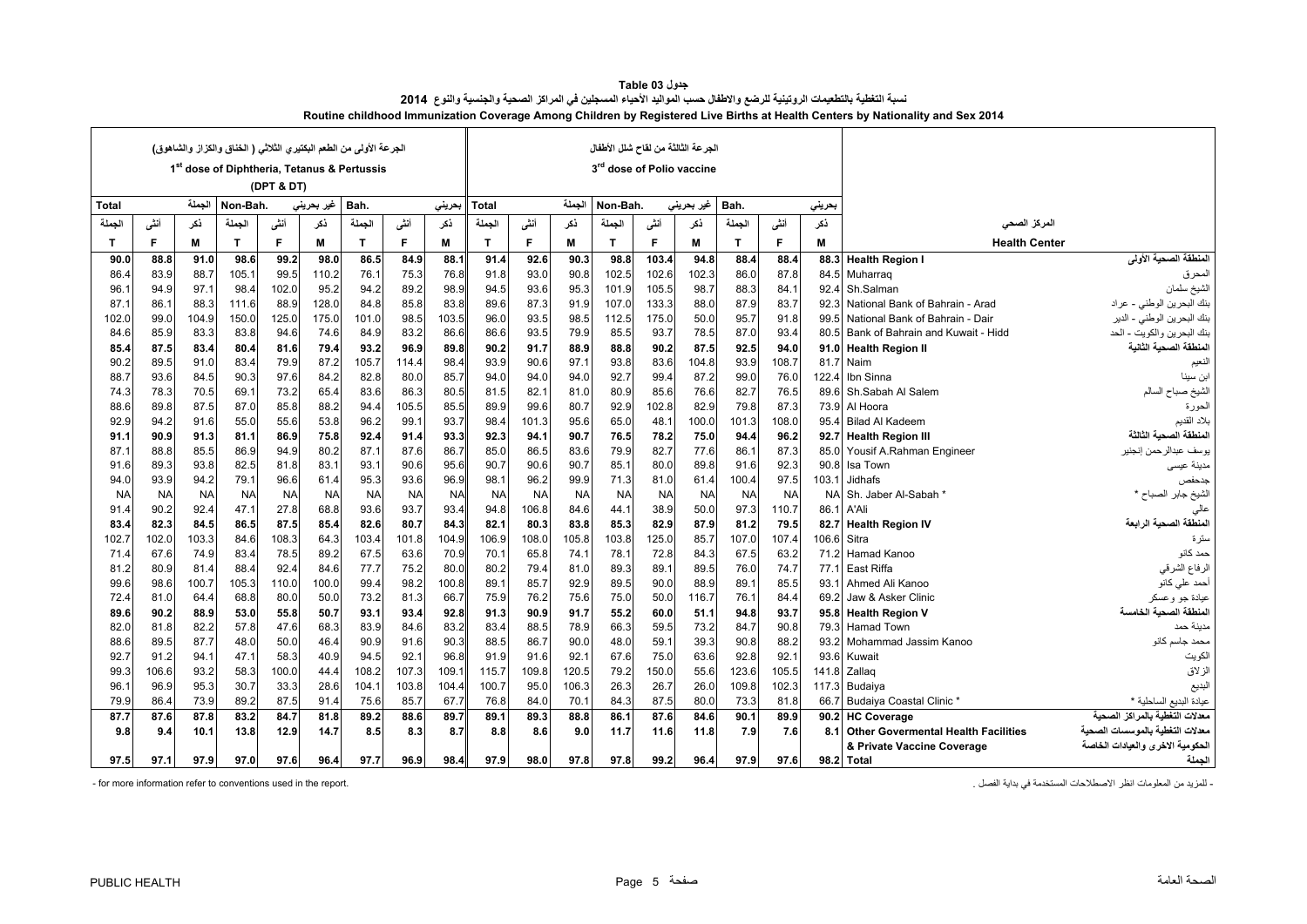|              |           |           | الجرعة الثالثة من لقاح التهاب الكبد الوباني فَنهَ ب<br>3 <sup>rd</sup> dose of Viral Hepatitis B |           |            |           |           |           |              |           |           | الجرعة الثالثة من الطعم البكتير ي الثلاثي ( الخناق والكزاز والشاهوق)<br>3rd dose of Diphtheria, Tetanus & Pertussis |            |            |           |           |           |                                     |                                  |
|--------------|-----------|-----------|--------------------------------------------------------------------------------------------------|-----------|------------|-----------|-----------|-----------|--------------|-----------|-----------|---------------------------------------------------------------------------------------------------------------------|------------|------------|-----------|-----------|-----------|-------------------------------------|----------------------------------|
|              |           |           |                                                                                                  | (HepB)    |            |           |           |           |              |           |           |                                                                                                                     | (DPT & DT) |            |           |           |           |                                     |                                  |
| <b>Total</b> |           | الجملة    | Non-Bah.                                                                                         |           | غير بحريني | Bah.      |           | بحرينى    | Total        |           | الجملة    | Non-Bah.                                                                                                            |            | غير بحريني | Bah.      |           | بحريني    |                                     |                                  |
| الجملة       | أننى      | ڏکر       | الجملة                                                                                           | أننس      | نكر        | الحملة    | أنشى      | ڏکر       | الجملة       | أننى      | ذكر       | الجملة                                                                                                              | أننسى      | ذكر        | الحملة    | أننسى     | ذكر       | المركز الصحى                        |                                  |
| $\mathbf{T}$ | F         | M         | T                                                                                                | F         | M          | T         | F         | М         | $\mathsf{T}$ | F         | М         | $\mathbf{T}$                                                                                                        | F          | M          | T         | F         | M         | <b>Health Center</b>                |                                  |
| 91.4         | 92.6      | 90.3      | 98.8                                                                                             | 103.4     | 94.8       | 88.4      | 88.4      | 88.3      | 91.4         | 92.6      | 90.3      | 98.8                                                                                                                | 103.4      | 94.8       | 88.4      | 88.4      | 88.3      | <b>Health Region I</b>              | المنطقة الصحية الأولى            |
| 91.8         | 93.0      | 90.8      | 102.5                                                                                            | 102.6     | 102.3      | 86.0      | 87.8      | 84.5      | 91.8         | 93.0      | 90.8      | 102.5                                                                                                               | 102.6      | 102.3      | 86.0      | 87.8      | 84.5      | Muharrag                            | المحرق                           |
| 94.5         | 93.6      | 95.3      | 101.9                                                                                            | 105.5     | 98.7       | 88.3      | 84.1      | 92.4      | 94.5         | 93.6      | 95.3      | 101.9                                                                                                               | 105.5      | 98.7       | 88.3      | 84.1      | 92.4      | Sh.Salman                           | الشيخ سلمان                      |
| 89.6         | 87.3      | 91.9      | 107.0                                                                                            | 133.3     | 88.0       | 87.9      | 83.7      | 92.3      | 89.6         | 87.3      | 91.9      | 107.0                                                                                                               | 133.3      | 88.0       | 87.9      | 83.7      | 92.3      | National Bank of Bahrain - Arad     | بنك البحرين الوطني - عراد        |
| 96.0         | 93.5      | 98.5      | 112.5                                                                                            | 175.0     | 50.0       | 95.7      | 91.8      | 99.5      | 96.0         | 93.5      | 98.5      | 112.5                                                                                                               | 175.0      | 50.0       | 95.7      | 91.8      | 99.       | National Bank of Bahrain - Dair     | بنك البحرين الوطني - الدير       |
| 86.6         | 93.5      | 79.9      | 85.5                                                                                             | 93.7      | 78.5       | 87.0      | 93.4      | 80.5      | 86.6         | 93.5      | 79.9      | 85.5                                                                                                                | 93.7       | 78.5       | 87.0      | 93.4      | 80.5      | Bank of Bahrain and Kuwait - Hidd   | بنك البحرين والكويت - الحد       |
| 90.4         | 91.8      | 89.0      | 89.1                                                                                             | 90.4      | 87.9       | 92.4      | 94.0      | 90.9      | 90.3         | 91.7      | 89.0      | 88.8                                                                                                                | 90.2       | 87.6       | 92.6      | 94.2      | 91.2      | <b>Health Region II</b>             | لمنطقة الصحية الثانية            |
| 93.9         | 90.6      | 97.1      | 93.8                                                                                             | 83.6      | 104.8      | 93.9      | 108.7     | 81.7      | 93.9         | 90.6      | 97.1      | 93.8                                                                                                                | 83.6       | 104.8      | 93.9      | 108.7     | 81.7      | Naim                                | النعيم                           |
| 94.9         | 94.5      | 95.2      | 93.5                                                                                             | 99.4      | 88.7       | 100.0     | 78.0      | 122.4     | 94.3         | 94.5      | 94.0      | 92.7                                                                                                                | 99.4       | 87.2       | 100.0     | 78.0      | 122.4     | Ibn Sinna                           | ابن سينا                         |
| 81.5         | 82.1      | 81.0      | 80.9                                                                                             | 85.6      | 76.6       | 82.7      | 76.5      | 89.6      | 81.4         | 81.9      | 81.0      | 80.9                                                                                                                | 85.6       | 76.6       | 82.4      | 76.0      | 89.6      | Sh.Sabah Al Salem                   | الشيخ صباح السالم                |
| 90.1         | 100.0     | 80.7      | 93.6                                                                                             | 103.8     | 83.4       | 78.2      | 85.5      | 72.5      | 90.5         | 100.0     | 81.4      | 93.1                                                                                                                | 102.8      | 83.4       | 81.5      | 89.1      | 75.4      | Al Hoora                            | الحورة                           |
| 98.4         | 101.3     | 95.6      | 65.0                                                                                             | 48.1      | 100.0      | 101.3     | 108.0     | 95.4      | 98.4         | 101.3     | 95.6      | 65.0                                                                                                                | 48.1       | 100.0      | 101.3     | 108.0     | 95.4      | <b>Bilad Al Kadeem</b>              | بلاد القديم                      |
| 92.9         | 96.1      | 90.0      | 76.9                                                                                             | 79.0      | 75.0       | 95.0      | 98.3      | 91.9      | 92.9         | 96.0      | 90.0      | 76.5                                                                                                                | 78.2       | 75.0       | 95.0      | 98.3      | 91.9      | <b>Health Region III</b>            | المنطقة الصحية الثالثة           |
| 85.2         | 86.9      | 83.6      | 80.8                                                                                             | 84.7      | 77.6       | 86.1      | 87.3      | 85.0      | 85.0         | 86.5      | 83.6      | 79.9                                                                                                                | 82.7       | 77.6       | 86.1      | 87.3      | 85.0      | Yousif A.Rahman Engineer            | يوسف عبدالر حمن إنجنير           |
| 90.7         | 90.6      | 90.7      | 85.1                                                                                             | 80.0      | 89.8       | 91.6      | 92.3      | 90.8      | 90.7         | 90.6      | 90.7      | 85.1                                                                                                                | 80.0       | 89.8       | 91.6      | 92.3      | 90.8      | Isa Town                            | مدينة عيسى                       |
| 99.7         | 101.6     | 97.8      | 71.3                                                                                             | 81.0      | 61.4       | 102.7     | 103.4     | 100.9     | 99.7         | 101.6     | 97.8      | 71.3                                                                                                                | 81.0       | 61.4       | 102.1     | 103.4     | 100.9     | <b>Jidhafs</b>                      | جدحفص                            |
| <b>NA</b>    | <b>NA</b> | <b>NA</b> | <b>NA</b>                                                                                        | <b>NA</b> | <b>NA</b>  | <b>NA</b> | <b>NA</b> | <b>NA</b> | <b>NA</b>    | <b>NA</b> | <b>NA</b> | <b>NA</b>                                                                                                           | <b>NA</b>  | <b>NA</b>  | <b>NA</b> | <b>NA</b> | <b>NA</b> | Sh. Jaber Al-Sabah                  | لشيخ جابر الصباح *               |
| 94.8         | 106.8     | 84.6      | 44.1                                                                                             | 38.9      | 50.0       | 97.3      | 110.7     | 86.1      | 94.8         | 106.8     | 84.6      | 44.1                                                                                                                | 38.9       | 50.0       | 97.3      | 110.7     | 86.       | A'Ali                               | عالى                             |
| 81.8         | 79.9      | 83.6      | 85.1                                                                                             | 82.5      | 87.9       | 80.9      | 79.1      | 82.5      | 81.8         | 79.9      | 83.6      | 85.1                                                                                                                | 82.5       | 87.9       | 80.9      | 79.1      | 82.5      | <b>Health Region IV</b>             | المنطقة الصحية الرابعة           |
| 105.2        | 105.7     | 104.7     | 100.0                                                                                            | 116.7     | 85.7       | 105.4     | 105.3     | 105.5     | 105.2        | 105.7     | 104.7     | 100.0                                                                                                               | 116.7      | 85.7       | 105.4     | 105.3     | 105.5     | Sitra                               | سترة                             |
| 70.0         | 65.7      | 74.1      | 77.8                                                                                             | 72.3      | 84.3       | 67.5      | 63.2      | 71.2      | 70.0         | 65.7      | 74.1      | 77.8                                                                                                                | 72.3       | 84.3       | 67.5      | 63.2      |           | 71.2 Hamad Kanoo                    | حمد كانو                         |
| 80.2         | 79.4      | 81.0      | 89.3                                                                                             | 89.1      | 89.5       | 76.0      | 74.7      | 77.1      | 80.2         | 79.4      | 81.0      | 89.3                                                                                                                | 89.1       | 89.5       | 76.0      | 74.7      | 77.1      | East Riffa                          | الرفاع الشرقي                    |
| 89.7         | 85.7      | 92.9      | 89.5                                                                                             | 90.0      | 88.9       | 89.1      | 85.5      | 93.1      | 89.1         | 85.7      | 92.9      | 89.5                                                                                                                | 90.0       | 88.9       | 89.1      | 85.5      | 93.       | Ahmed Ali Kanoo                     | أحمد علمى كانو                   |
| 75.9         | 76.2      | 75.6      | 75.0                                                                                             | 50.0      | 116.7      | 76.1      | 84.4      | 69.2      | 75.9         | 76.2      | 75.6      | 75.0                                                                                                                | 50.0       | 116.7      | 76.1      | 84.4      | 69.2      | Jaw & Asker Clinic                  | عيادة جو وعسكر                   |
| 90.8         | 92.0      | 89.7      | 55.5                                                                                             | 60.5      | 51.1       | 94.2      | 95.0      | 93.6      | 90.8         | 92.0      | 89.6      | 55.5                                                                                                                | 60.5       | 51.1       | 94.2      | 95.0      |           | 93.5 Health Region V                | المنطقة الصحبة الخامسة           |
| 83.4         | 88.5      | 78.9      | 66.3                                                                                             | 59.5      | 73.2       | 84.7      | 90.8      | 79.3      | 83.4         | 88.5      | 78.9      | 66.3                                                                                                                | 59.5       | 73.2       | 84.7      | 90.8      | 79.3      | <b>Hamad Town</b>                   | مدينة حمد                        |
| 88.6         | 87.0      | 90.0      | 50.0                                                                                             | 63.6      | 39.3       | 90.8      | 88.2      | 93.2      | 88.6         | 87.0      | 90.0      | 50.0                                                                                                                | 63.6       | 39.3       | 90.8      | 88.2      | 93.2      | Mohammad Jassim Kanoo               | محمد جاسم كانو                   |
| 91.9         | 91.6      | 92.1      | 67.6                                                                                             | 75.0      | 63.6       | 92.8      | 92.1      | 93.6      | 91.9         | 91.6      | 92.1      | 67.6                                                                                                                | 75.0       | 63.6       | 92.8      | 92.1      | 93.6      | Kuwait                              | الكويت                           |
| 115.7        | 109.8     | 120.5     | 79.2                                                                                             | 150.0     | 55.6       | 123.6     | 105.5     | 141.8     | 114.9        | 109.8     | 119.2     | 79.2                                                                                                                | 150.0      | 55.6       | 122.7     | 105.5     | 140.0     | Zallag                              | الزلاق                           |
| 98.9         | 99.0      | 98.7      | 26.3                                                                                             | 26.7      | 26.0       | 107.8     | 106.8     | 108.7     | 98.9         | 99.0      | 98.7      | 26.3                                                                                                                | 26.7       | 26.0       | 107.8     | 106.8     | 108.7     | Budaiya                             | البديع                           |
| 76.8         | 84.0      | 70.1      | 84.3                                                                                             | 87.5      | 80.0       | 73.3      | 81.8      | 66.7      | 76.8         | 84.0      | 70.1      | 84.3                                                                                                                | 87.5       | 80.0       | 73.3      | 81.8      | 66.7      | <b>Budaiya Coastal Clinic '</b>     | عيادة البديع الساحلية ′          |
| 89.1         | 89.9      | 88.2      | 86.2                                                                                             | 87.7      | 84.8       | 90.0      | 90.7      | 89.3      | 89.0         | 89.9      | 88.2      | 86.1                                                                                                                | 87.5       | 84.7       | 90.0      | 90.7      | 89.4      | <b>HC Coverage</b>                  | لعدلات التغطية بالمر اكز الصحبة  |
| 8.8          | 8.6       | 9.0       | 11.7                                                                                             | 11.6      | 11.8       | 7.9       | 7.6       | 8.1       | 8.8          | 8.6       | 9.0       | 11.7                                                                                                                | 11.6       | 11.8       | 7.9       | 7.6       | 8.1       | Other Govermental Health Facilities | معدلات التغطية بالموسسات الصحية  |
|              |           |           |                                                                                                  |           |            |           |           |           |              |           |           |                                                                                                                     |            |            |           |           |           | & Private Vaccine Coverage          | الحكومية الاخرى والعيادات الخاصة |
| 97.9         | 98.5      | 97.2      | 97.9                                                                                             | 99.3      | 96.6       | 97.8      | 98.3      | 97.4      | 97.8         | 98.5      | 97.2      | 97.8                                                                                                                | 99.1       | 96.5       | 97.8      | 98.3      |           | 97.4 Total                          | الجملة                           |

**Routine childhood Immunization Coverage Among Children by Registered Live Births at Health Centers by Nationality and Sex 2014 (Cont'd) Table 03 جدول ) تابع(**  نسبة التغطية بالتطعيمات الروتينية للرضع والاطفال حسب المواليد الأحياء المسجلين في المراكز الصحية والجنسية والنوع 2014

.<br>- المزيد من المعلومات انظر الإصطلاحات المستخدمة في بداية الفصل . . . . . . المعلومات انظر الصحائحات المستخدمة في بداية الفصل . . . . . . . . . . . . . . . . . .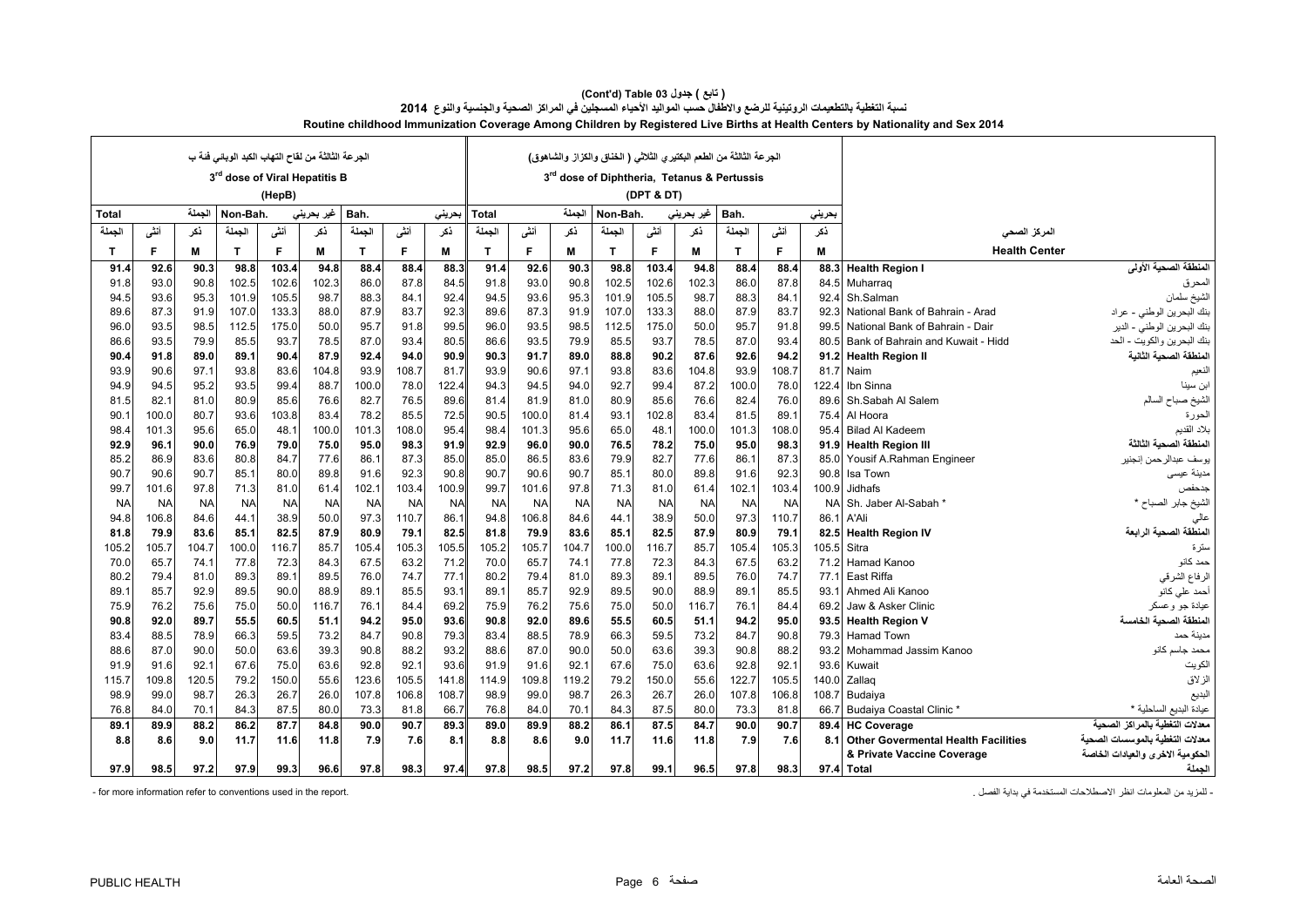| لجر عة   الأولى من لقاح التهاب الكبد الوبائي فَنْهَ أ |           |           |              |                         |            |              |           |           |           |           |           | الجرعة الثالثة من لقاح هيموفيلس الأنفلونزا (المستديمة النزلية فنة ب) |           |            |           |           |           |                                            |                                    |
|-------------------------------------------------------|-----------|-----------|--------------|-------------------------|------------|--------------|-----------|-----------|-----------|-----------|-----------|----------------------------------------------------------------------|-----------|------------|-----------|-----------|-----------|--------------------------------------------|------------------------------------|
|                                                       |           |           |              | 1st dose of Hepatitis A |            |              |           |           |           |           |           | 3rd dose of Haemophilus Influenzae b                                 |           |            |           |           |           |                                            |                                    |
|                                                       |           |           |              | (HepA1)                 |            |              |           |           |           |           |           |                                                                      | (Hib)     |            |           |           |           |                                            |                                    |
| Total                                                 |           | الحملة    | Non-Bah.     |                         | غير بحريني | Bah.         |           | حرينى     | Total     |           | الجملة    | Non-Bah.                                                             |           | غیر بحرینی | Bah.      |           | بحريني    |                                            |                                    |
| الجملة                                                | أنشى      | ڏکر       | الجملة       | أننى                    | ذكر        | الجملة       | أننى      | ڏکر       | الجملة    | أننى      | ڏکر       | الجملة                                                               | أننى      | ذكر        | الجملة    | أننى      | ڏک        | المركز الصحى                               |                                    |
| $\mathbf{T}$                                          | F         | M         | $\mathbf{T}$ | F                       | M          | $\mathbf{T}$ | F         | M         | T         | F         | М         | $\mathbf{T}$                                                         | F         | М          | T         | F         | М         | <b>Health Center</b>                       |                                    |
| 92.7                                                  | 91.0      | 94.3      | 113.4        | 109.6                   | 117.2      | 84.9         | 83.9      | 85.8      | 91.4      | 92.6      | 90.3      | 98.8                                                                 | 103.4     | 94.8       | 88.4      | 88.4      | 88.3      | <b>Health Region I</b>                     | المنطقة الصحية الأولى              |
| 95.2                                                  | 90.1      | 100.4     | 127.9        | 115.3                   | 141.7      | 79.9         | 77.6      | 82.1      | 91.8      | 93.0      | 90.8      | 102.5                                                                | 102.6     | 102.3      | 86.0      | 87.8      | 84.5      | Muharrag                                   | المحرق                             |
| 94.2                                                  | 98.9      | 89.9      | 110.8        | 112.6                   | 109.0      | 81.3         | 87.4      | 75.9      | 94.5      | 93.6      | 95.3      | 101.9                                                                | 105.5     | 98.7       | 88.3      | 84.1      | 92.4      | Sh.Salman                                  | الشيخ سلمان                        |
| 89.9                                                  | 87.0      | 92.6      | 109.5        | 116.7                   | 104.2      | 88.0         | 84.5      | 91.3      | 89.6      | 87.3      | 91.9      | 107.0                                                                | 133.3     | 88.0       | 87.9      | 83.7      | 92.       | National Bank of Bahrain - Arad            | بنك البحرين الوطني - عراد          |
| 96.0                                                  | 92.1      | 100.0     | 133.3        | 60.0                    | 500.0      | 95.4         | 93.0      | 97.7      | 96.0      | 93.5      | 98.5      | 112.5                                                                | 175.0     | 50.0       | 95.7      | 91.8      | 99.5      | National Bank of Bahrain - Dair            | بنك البحرين الوطني - الدير         |
| 87.8                                                  | 86.2      | 89.7      | 93.7         | 95.1                    | 92.2       | 85.9         | 83.5      | 88.8      | 86.6      | 93.5      | 79.9      | 85.5                                                                 | 93.7      | 78.5       | 87.0      | 93.4      | 80.5      | Bank of Bahrain and Kuwait - Hidd          | بنك البحرين والكويت - الحد         |
| 100.6                                                 | 99.2      | 101.9     | 109.0        | 107.5                   | 110.3      | 88.3         | 86.9      | 89.5      | 90.4      | 91.7      | 89.2      | 88.7                                                                 | 90.1      | 87.5       | 93.0      | 94.4      | 91.8      | <b>Health Region II</b>                    | المنطقة الصحية الثانية             |
| 103.1                                                 | 102.5     | 103.5     | 113.7        | 117.4                   | 110.6      | 83.1         | 76.7      | 89.4      | 93.9      | 90.6      | 97.1      | 93.8                                                                 | 83.6      | 104.8      | 93.9      | 108.7     | 81.7      | Naim                                       | النعيم                             |
| 117.4                                                 | 113.9     | 120.4     | 121.5        | 114.9                   | 127.5      | 102.0        | 109.5     | 96.5      | 94.0      | 94.0      | 94.0      | 92.5                                                                 | 98.8      | 87.2       | 100.0     | 78.0      | 122.4     | Ibn Sinna                                  | ابن سينا                           |
| 92.8                                                  | 93.4      | 92.2      | 98.3         | 93.9                    | 102.7      | 83.5         | 92.7      | 73.8      | 81.4      | 81.9      | 81.0      | 80.9                                                                 | 85.6      | 76.6       | 82.4      | 76.0      | 89.6      | Sh.Sabah Al Salem                          | الشيخ صباح السالم                  |
| 103.1                                                 | 107.0     | 99.6      | 110.6        | 114.3                   | 107.0      | 79.8         | 81.5      | 78.6      | 91.2      | 100.4     | 82.5      | 92.9                                                                 | 102.8     | 82.9       | 85.5      | 90.9      | 81.2      | Al Hoora                                   | الحورة                             |
| 92.9                                                  | 83.9      | 101.2     | 76.3         | 71.4                    | 82.4       | 94.3         | 85.2      | 102.6     | 98.4      | 101.3     | 95.6      | 65.0                                                                 | 48.1      | 100.0      | 101.3     | 108.0     | 95.4      | <b>Bilad Al Kadeem</b>                     | بلاد القديم                        |
| 93.4                                                  | 94.2      | 92.7      | 83.3         | 72.5                    | 95.8       | 94.6         | 97.0      | 92.3      | 92.9      | 96.0      | 90.0      | 76.5                                                                 | 78.2      | 75.0       | 95.0      | 98.3      | 91.9      | <b>Health Region III</b>                   | المنطقة الصحبة الثالثة             |
| 93.4                                                  | 91.4      | 95.4      | 111.3        | 91.8                    | 135.0      | 90.1         | 91.4      | 88.9      | 85.0      | 86.5      | 83.6      | 79.9                                                                 | 82.7      | 77.6       | 86.1      | 87.3      | 85.0      | Yousif A.Rahman Engineer                   | يوسف عبدالرحمن إنجنير              |
| 93.6                                                  | 102.1     | 86.4      | 84.5         | 88.4                    | 80.5       | 94.8         | 104.1     | 87.1      | 90.7      | 90.6      | 90.7      | 85.1                                                                 | 80.0      | 89.8       | 91.6      | 92.3      | 90.8      | Isa Town                                   | مدينة عيسى                         |
| 96.0                                                  | 95.7      | 96.2      | 53.3         | 52.4                    | 54.2       | 100.0        | 100.2     | 99.9      | 99.7      | 101.6     | 97.8      | 71.3                                                                 | 81.0      | 61.4       | 102.1     | 103.4     | 100.9     | <b>Jidhafs</b>                             | جدحفص                              |
| <b>NA</b>                                             | <b>NA</b> | <b>NA</b> | <b>NA</b>    | <b>NA</b>               | <b>NA</b>  | <b>NA</b>    | <b>NA</b> | <b>NA</b> | <b>NA</b> | <b>NA</b> | <b>NA</b> | <b>NA</b>                                                            | <b>NA</b> | <b>NA</b>  | <b>NA</b> | <b>NA</b> | <b>NA</b> | Sh. Jaber Al-Sabah                         | الشيخ جابر الصباح *                |
| 87.8                                                  | 88.0      | 87.6      | 36.7         | 5.3                     | 90.9       | 90.2         | 92.8      | 87.5      | 94.8      | 106.8     | 84.6      | 44.1                                                                 | 38.9      | 50.0       | 97.3      | 110.7     | 86.       | A'Ali                                      | عالي                               |
| 79.8                                                  | 77.5      | 82.0      | 75.8         | 71.5                    | 79.9       | 81.0         | 79.4      | 82.6      | 81.8      | 79.9      | 83.6      | 85.1                                                                 | 82.5      | 87.9       | 80.9      | 79.1      | 82.5      | <b>Health Region IV</b>                    | المنطقة الصحية الرابعة             |
| 100.3                                                 | 96.8      | 103.5     | 106.7        | 86.7                    | 126.7      | 100.0        | 97.3      | 102.5     | 105.2     | 105.7     | 104.7     | 100.0                                                                | 116.7     | 85.7       | 105.4     | 105.3     | 105.5     | Sitra                                      | سترة                               |
| 66.9                                                  | 63.9      | 69.7      | 73.6         | 66.3                    | 81.1       | 64.6         | 63.0      | 66.1      | 70.0      | 65.7      | 74.1      | 77.8                                                                 | 72.3      | 84.3       | 67.5      | 63.2      | 71.2      | Hamad Kanoo                                | حمد كانو                           |
| 72.3                                                  | 71.8      | 72.9      | 76.5         | 75.0                    | 77.8       | 70.3         | 70.2      | 70.3      | 80.2      | 79.4      | 81.0      | 89.3                                                                 | 89.1      | 89.5       | 76.0      | 74.7      | 77.7      | East Riffa                                 | الرفاع الشرقي                      |
| 118.3                                                 | 113.4     | 123.0     | 69.0         | 43.8                    | 100.0      | 121.4        | 118.5     | 124.3     | 89.1      | 85.7      | 92.9      | 89.5                                                                 | 90.0      | 88.9       | 89.1      | 85.5      | 93.       | Ahmed Ali Kanoo                            | أحمد على كانو                      |
| 65.1                                                  | 61.4      | 69.2      | 56.3         | 100.0                   | 22.2       | 67.2         | 54.1      | 83.3      | 75.9      | 76.2      | 75.6      | 75.0                                                                 | 50.0      | 116.7      | 76.1      | 84.4      | 69.2      | Jaw & Asker Clinic                         | عيادة جو وعسكر                     |
| 89.8                                                  | 91.0      | 88.7      | 62.6         | 61.0                    | 64.3       | 92.3         | 93.9      | 90.8      | 90.8      | 92.0      | 89.6      | 55.5                                                                 | 60.5      | 51.1       | 94.2      | 95.0      | 93.5      | <b>Health Region V</b>                     | المنطقة الصحبة الخامسة             |
| 82.8                                                  | 85.0      | 80.8      | 70.0         | 74.2                    | 66.7       | 83.7         | 85.7      | 81.9      | 83.4      | 88.5      | 78.9      | 66.3                                                                 | 59.5      | 73.2       | 84.7      | 90.8      | 79.3      | <b>Hamad Town</b>                          | مدينة حمد                          |
| 83.5                                                  | 85.5      | 81.4      | 25.0         | 20.0                    | 30.4       | 87.0         | 89.7      | 84.3      | 88.6      | 87.0      | 90.0      | 50.0                                                                 | 63.6      | 39.3       | 90.8      | 88.2      | 93.2      | Mohammad Jassim Kanoo                      | محمد جاسم كانو                     |
| 96.9                                                  | 98.6      | 95.4      | 57.9         | 64.7                    | 52.4       | 98.8         | 100.0     | 97.6      | 91.9      | 91.6      | 92.1      | 67.6                                                                 | 75.0      | 63.6       | 92.8      | 92.1      | 93.6      | Kuwait                                     | الكويت                             |
| 91.7                                                  | 74.2      | 106.4     | 78.6         | 23.1                    | 126.7      | 94.8         | 86.8      | 101.6     | 114.9     | 109.8     | 119.2     | 79.2                                                                 | 150.0     | 55.6       | 122.7     | 105.5     | 140.0     | Zallag                                     | الزلاق                             |
| 95.7                                                  | 96.2      | 95.2      | 42.1         | 38.                     | 47.1       | 101.2        | 103.0     | 99.5      | 98.9      | 99.0      | 98.7      | 26.3                                                                 | 26.7      | 26.0       | 107.8     | 106.8     | 108.7     | Budaiya                                    | البديع                             |
| 88.2                                                  | 93.3      | 82.9      | 108.1        | 126.3                   | 88.9       | 79.1         | 78.0      | 80.2      | 76.8      | 84.0      | 70.1      | 84.3                                                                 | 87.5      | 80.0       | 73.3      | 81.8      | 66.7      | <b>Budaiya Coastal Clinic</b>              | عيادة البديع الساحلية *            |
| 90.3                                                  | 89.6      | 90.9      | 96.4         | 92.8                    | 99.9       | 88.4         | 88.6      | 88.1      | 89.1      | 89.9      | 88.3      | 86.0                                                                 | 87.5      | 84.6       | 90.0      | 90.7      | 89.4      | <b>HC Coverage</b>                         | التغطية بالمر اكز الصحبة<br>معدلات |
| 9.7                                                   | 9.7       | 9.8       | 14.9         | 15.8                    | 14.0       | 8.1          | 7.7       | 8.5       | 8.8       | 8.6       | 9.0       | 11.7                                                                 | 11.6      | 11.8       | 7.9       | 7.6       | 8.1       | <b>Other Govermental Health Facilities</b> | معدلات التغطية بالموسسات الصحبة    |
|                                                       |           |           |              |                         |            |              |           |           |           |           |           |                                                                      |           |            |           |           |           | & Private Vaccine Coverage                 | الحكومية الاخرى والعيادات الخاصة   |
| 100.0                                                 | 99.3      | 100.7     | 111.3        | 108.6                   | 113.9      | 96.5         | 96.3      | 96.6      | 97.8      | 98.5      | 97.2      | 97.7                                                                 | 99.1      | 96.4       | 97.9      | 98.3      |           | 97.5 Total                                 | الجملة                             |

#### **Routine childhood Immunization Coverage Among Children by Registered Live Births at Health Centers by Nationality and Sex 2014 (Cont'd) Table 03 جدول ) تابع( نسبة التغطية بالتطعيمات الروتينية للرضع واالطفال حسب المواليد األحياء المسجلين في المراكز الصحية والجنسية والنوع <sup>2014</sup>**

.<br>- المزيد من المعلومات انظر الإصطلاحات المستخدمة في بداية الفصل . . . . . . المزيد من المعلومات انظر الإصطلاحات المستخدمة في بداية الفصل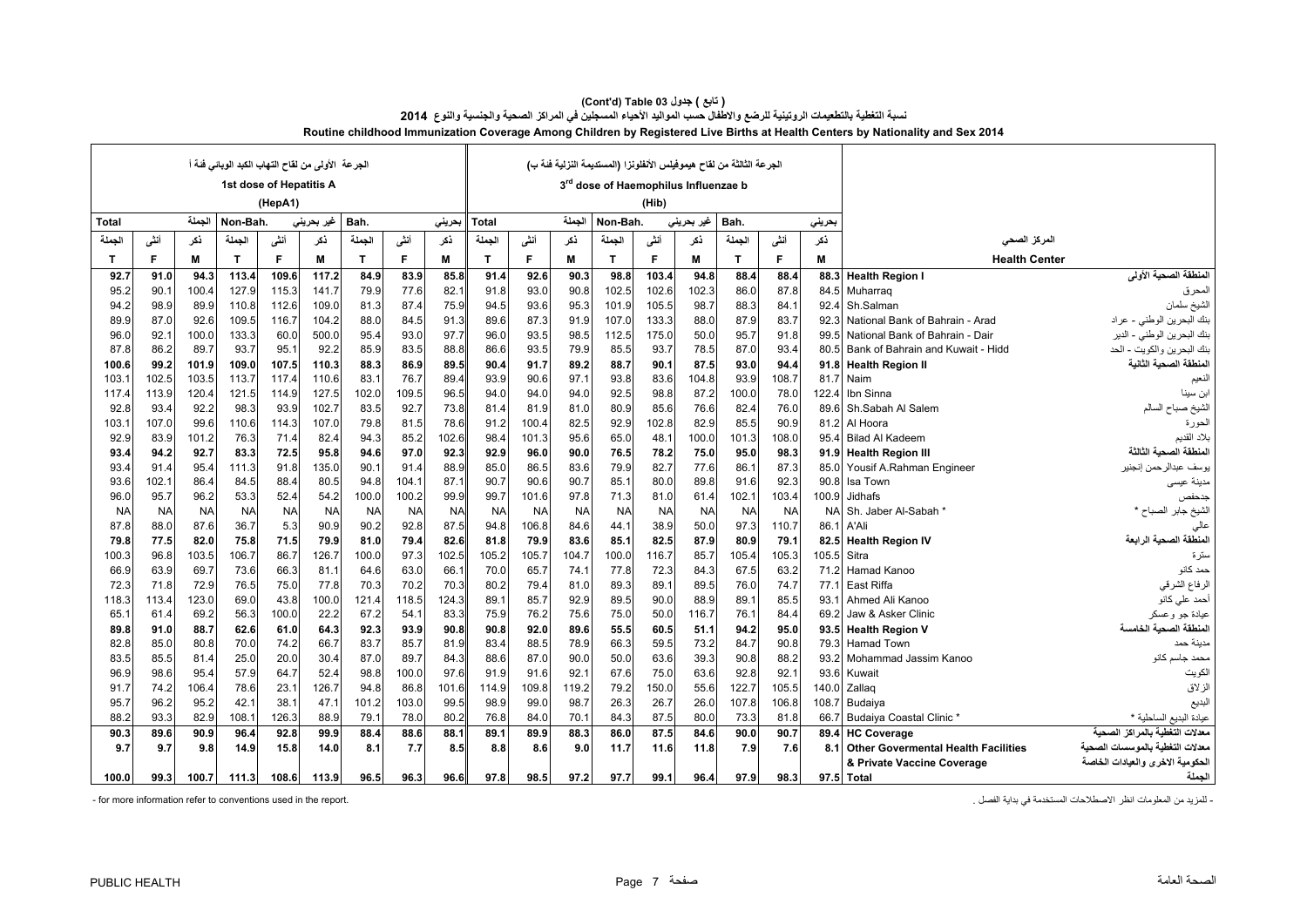|              |           |           | الجرعة الثالثة من لقاح الكروية الرئوية المدمج<br>3rd dose of Pnemococcal Conjugate |           |            |           |           |           |           |           |           | 2 <sup>nd</sup> dose of Rota vaccine | الجرعة الثانية من لقاح الروتا |            |           |           |           |                                            |                                                           |
|--------------|-----------|-----------|------------------------------------------------------------------------------------|-----------|------------|-----------|-----------|-----------|-----------|-----------|-----------|--------------------------------------|-------------------------------|------------|-----------|-----------|-----------|--------------------------------------------|-----------------------------------------------------------|
| <b>Total</b> |           | الجملة    | Non-Bah.                                                                           |           | غیر بحرینی | Bah.      |           | بحرينى    | Total     |           | الجملة    | Non-Bah.                             |                               | غير بحريني | Bah.      |           | بحريني    |                                            |                                                           |
| الجملة       | أنشى      | ڏکر       | الجملة                                                                             | أنشى      | ذكر        | الجملة    | أنفى      | ذكر       | الجملة    | أنشى      | ڏکر       | الجملة                               | أنفى                          | ذكر        | الجملة    | أنشى      | ڏکر       | المركز الصحى                               |                                                           |
| $\mathbf{T}$ | E         | М         | $\mathbf{T}$                                                                       | F         | M          | T         | F         | M         | T         | F         | M         | $\mathbf{T}$                         | F                             | M          | T         | E         | M         | <b>Health Center</b>                       |                                                           |
| 91.          | 92.6      | 90.4      | 99.0                                                                               | 103.4     | 95.2       | 88.4      | 88.5      | 88.3      | 90.3      | 89.8      | 90.6      | 100.3                                | 102.1                         | 98.7       | 86.2      | 85.2      | 87.3      | <b>Health Region I</b>                     | المنطقة الصحية الأول <i>ى</i>                             |
| 91.8         | 93.0      | 90.8      | 102.5                                                                              | 102.6     | 102.3      | 86.0      | 87.8      | 84.5      | 89.7      | 86.2      | 92.8      | 105.6                                | 100.0                         | 110.7      | 80.9      | 78.7      |           | 83.0 Muharraq                              | المحرق                                                    |
| 94.6         | 93.6      | 95.5      | 102.1                                                                              | 105.5     | 99.1       | 88.3      | 84.1      | 92.4      | 96.8      | 95.8      | 97.8      | 102.8                                | 110.4                         | 96.0       | 91.8      | 84.1      | 99.2      | Sh.Salman                                  | الشيخ سلمان                                               |
| 89.6         | 87.3      | 91.9      | 107.0                                                                              | 133.3     | 88.0       | 87.9      | 83.7      | 92.3      | 85.7      | 83.7      | 87.9      | 130.2                                | 133.3                         | 128.0      | 81.5      | 79.8      | 83.       | National Bank of Bahrain - Arad            | بنك البحر بن الوطني - عر اد                               |
| 96:          | 94.0      | 98.5      | 112.5                                                                              | 175.0     | 50.0       | 95.9      | 92.3      | 99.5      | 101.5     | 100.0     | 102.9     | 112.5                                | 100.0                         | 125.0      | 101.3     | 100.0     | 102.5     | National Bank of Bahrain - Dair            | بنك البحرين الوطني - الدير                                |
| 86.7         | 93.5      | 80.1      | 85.9                                                                               | 93.7      | 79.2       | 87.0      | 93.4      | 80.5      | 81.9      | 87.2      | 76.7      | 80.9                                 | 85.6                          | 76.9       | 82.3      | 87.7      | 76.7      | Bank of Bahrain and Kuwait - Hidd          | بنك البحرين والكويت - الحد                                |
| 91.7         | 92.6      | 90.9      | 91.5                                                                               | 91.8      | 91.2       | 92.1      | 93.9      | 90.4      | 86.7      | 87.5      | 86.0      | 84.1                                 | 83.4                          | 84.7       | 91.0      | 94.0      | 88.1      | <b>Health Region II</b>                    | المنطقة الصحبة الثانبة                                    |
| 95.          | 91.7      | 98.4      | 95.6                                                                               | 85.1      | 106.8      | 93.9      | 108.7     | 81.7      | 91.0      | 90.3      | 91.8      | 88.6                                 | 82.5                          | 95.2       | 96.5      | 110.6     | 84.9      | Naim                                       | الفعيم                                                    |
| 94.9         | 92.7      | 96.8      | 93.8                                                                               | 97.6      | 90.6       | 99.0      | 76.0      | 122.4     | 87.7      | 87.6      | 87.7      | 85.2                                 | 88.7                          | 82.3       | 97.0      | 84.0      | 110.2     | Ibn Sinna                                  | ابن سينا                                                  |
| 81.5         | 82.1      | 81.0      | 80.9                                                                               | 85.6      | 76.6       | 82.7      | 76.5      | 89.6      | 78.7      | 78.5      | 79.0      | 75.3                                 | 77.3                          | 73.5       | 84.7      | 80.3      | 89.6      | Sh.Sabah Al Salem                          | الشيخ صباح السالم                                         |
| 96.          | 104.9     | 88.2      | 102.4                                                                              | 110.0     | 94.8       | 75.8      | 85.5      | 68.       | 90.7      | 92.9      | 88.6      | 91.0                                 | 91.9                          | 90.0       | 89.5      | 96.4      | 84.       | Al Hoora                                   | الحورة                                                    |
| 98.          | 101.3     | 95.6      | 65.0                                                                               | 48.1      | 100.0      | 101.3     | 108.0     | 95.4      | 90.6      | 95.0      | 86.4      | 75.0                                 | 59.3                          | 107.7      | 92.0      | 99.5      | 85.2      | <b>Bilad Al Kadeem</b>                     | بلاد القديم                                               |
| 93.          | 96.2      | 90.3      | 78.2                                                                               | 79.0      | 77.4       | 95.0      | 98.4      | 92.0      | 89.9      | 91.1      | 88.8      | 76.7                                 | 79.5                          | 74.2       | 91.6      | 92.6      | 90.7      | <b>Health Region III</b>                   | المنطقة الصحبة الثالثة                                    |
| 85.5         | 86.9      | 84.2      | 81.8                                                                               | 83.7      | 80.2       | 86.3      | 87.6      | 85.1      | 85.9      | 87.9      | 84.1      | 82.2                                 | 87.8                          | 77.6       | 86.7      | 88.0      | 85.5      | Yousif A.Rahman Engineer                   | يوسف عبدالرحمن إنجنير                                     |
| 90.9         | 90.6      | 91.2      | 86.8                                                                               | 80.0      | 93.2       | 91.6      | 92.3      | 90.8      | 88.4      | 88.8      | 88.1      | 86.8                                 | 90.9                          | 83.1       | 88.7      | 88.5      | 88.9      | Isa Town                                   | مدينة عيسى                                                |
| 99.8         | 101.7     | 98.0      | 73.0                                                                               | 82.8      | 63.2       | 102.1     | 103.4     | 100.9     | 94.0      | 95.7      | 92.3      | 69.6                                 | 75.9                          | 63.2       | 96.1      | 97.5      | 94.7      | Jidhafs                                    | جدحفص                                                     |
| <b>NA</b>    | <b>NA</b> | <b>NA</b> | <b>NA</b>                                                                          | <b>NA</b> | <b>NA</b>  | <b>NA</b> | <b>NA</b> | <b>NA</b> | <b>NA</b> | <b>NA</b> | <b>NA</b> | <b>NA</b>                            | <b>NA</b>                     | <b>NA</b>  | <b>NA</b> | <b>NA</b> | <b>NA</b> | Sh. Jaber Al-Sabah *                       | لشيخ جابر الصباح *                                        |
| 94.          | 106.8     | 84.6      | 44.1                                                                               | 38.9      | 50.0       | 97.3      | 110.7     | 86.1      | 90.2      | 89.6      | 90.7      | 32.4                                 | 11.1                          | 56.3       | 93.0      | 94.0      | 92.       | A'Ali                                      | عالى                                                      |
| 82.0         | 80.2      | 83.7      | 85.9                                                                               | 83.7      | 88.3       | 80.9      | 79.2      | 82.5      | 81.9      | 81.8      | 82.1      | 87.7                                 | 86.7                          | 88.8       | 80.3      | 80.3      | 80.3      | <b>Health Region IV</b>                    | المنطقة الصحية الرابعة                                    |
| 105.6        | 106.6     | 104.7     | 107.7                                                                              | 133.3     | 85.7       | 105.6     | 105.6     | 105.5     | 104.8     | 108.3     | 101.4     | 84.6                                 | 125.0                         | 50.0       | 105.6     | 107.7     |           | 103.5 Sitra                                | سترة                                                      |
| 70.3         | 66.1      | 74.2      | 79.2                                                                               | 73.8      | 85.5       | 67.4      | 63.2      | 71.1      | 71.3      | 68.9      | 73.6      | 91.1                                 | 83.6                          | 100.0      | 64.9      | 63.4      | 66.2      | Hamad Kanoo                                | حمد كانو                                                  |
| 80.2         | 79.4      | 81.0      | 89.3                                                                               | 89.1      | 89.5       | 76.0      | 74.7      | 77.1      | 78.1      | 77.5      | 78.7      | 84.6                                 | 86.9                          | 82.5       | 75.1      | 72.9      | 77.0      | East Riffa                                 | الرفاع الشرقي                                             |
| 89.3         | 86.0      | 92.9      | 94.7                                                                               | 100.0     | 88.9       | 89.1      | 85.5      | 93.1      | 91.8      | 93.5      | 89.9      | 89.5                                 | 80.0                          | 100.0      | 91.9      | 94.0      | 89.6      | Ahmed Ali Kanoo                            | أحمد علمي كانو                                            |
| 75.9         | 76.2      | 75.6      | 75.0                                                                               | 50.0      | 116.7      | 76.1      | 84.4      | 69.2      | 88.5      | 83.3      | 93.3      | 118.8                                | 100.0                         | 150.0      | 81.7      | 78.1      | 84.6      | Jaw & Asker Clinic                         | عيادة جو وعسكر                                            |
| 91.0         | 92.2      | 90.0      | 57.7                                                                               | 62.6      | 53.4       | 94.3      | 95.0      | 93.7      | 89.6      | 87.6      | 91.4      | 50.9                                 | 54.2                          | 48.0       | 93.3      | 90.7      | 95.8      | <b>Health Region V</b>                     | المنطقة الصحبة الخامسة                                    |
| 83.5         | 88.5      | 79.0      | 66.3                                                                               | 59.5      | 73.2       | 84.8      | 90.8      | 79.5      | 85.7      | 87.7      | 83.8      | 57.8                                 | 59.5                          | 56.1       | 87.8      | 90.1      | 85.8      | <b>Hamad Town</b>                          | مدينة حمد                                                 |
| 88.3         | 86.5      | 90.0      | 46.0                                                                               | 54.5      | 39.3       | 90.8      | 88.2      | 93.2      | 87.8      | 84.7      | 90.6      | 46.0                                 | 36.4                          | 53.6       | 90.2      | 87.2      | 92.9      | Mohammad Jassim Kanoo                      | محمد جاسم كانو                                            |
| 92.3         | 91.6      | 93.0      | 76.5                                                                               | 75.0      | 77.3       | 92.9      | 92.1      | 93.8      | 90.8      | 89.8      | 91.7      | 55.9                                 | 75.0                          | 45.5       | 92.1      | 90.2      | 94.0      | Kuwait                                     | الكويت                                                    |
| 117.9        | 113.1     | 121.9     | 91.7                                                                               | 183.3     | 61.1       | 123.6     | 105.5     | 141.8     | 106.7     | 116.4     | 98.6      | 62.5                                 | 116.7                         | 44.4       | 116.4     | 116.4     | 116.      | Zallag                                     | الزلاق                                                    |
| 99.0         | 99.2      | 98.7      | 27.0                                                                               | 28.3      | 26.0       | 107.8     | 106.8     | 108.7     | 96.7      | 87.8      | 105.3     | 27.7                                 | 30.0                          | 26.0       | 105.2     | 94.1      | 116.2     | Budaiya                                    | البديع                                                    |
| 78.4         | 86.4      | 70.9      | 89.2                                                                               | 93.8      | 82.9       | 73.3      | 81.8      | 66.7      | 65.6      | 73.6      | 58.2      | 79.5                                 | 75.0                          | 85.7       | 59.1      | 72.7      |           | 48.5 Budaiya Coastal Clinic *              | عيادة البديع الساحلية *<br>معدلات التغطية بالمراكز الصحية |
| 89.4         | 90.2      | 88.7      | 87.7                                                                               | 88.7      | 86.7       | 90.0      | 90.7      | 89.3      | 87.4      | 87.2      | 87.7      | 84.6                                 | 85.1                          | 84.2       | 88.3      | 87.8      | 88.7      | <b>HC Coverage</b>                         |                                                           |
| 8.8          | 8.6       | 9.0       | 11.7                                                                               | 11.6      | 11.8       | 7.9       | 7.6       | 8.1       | 9.1       | 9.2       | 9.0       | 12.0                                 | 12.1                          | 11.9       | 8.2       | 8.2       | 8.5       | <b>Other Govermental Health Facilities</b> | معدلات التغطية بالموسسات الصحية                           |
|              |           |           |                                                                                    |           |            |           |           |           |           |           |           |                                      |                               |            |           |           |           | & Private Vaccine Coverage                 | الحكومية الاخرى والعيادات الخاصة                          |
| 98.2         | 98.8      | 97.6      | 99.4                                                                               | 100.3     | 98.5       | 97.8      | 98.3      | 97.4      | 96.5      | 96.3      | 96.7      | 96.7                                 | 97.2                          | 96.2       | 96.5      | 96.1      |           | 96.9 Total                                 | الجملة                                                    |

| ( تابع ) جدول 30 Cont'd) Table)                                                                                                |
|--------------------------------------------------------------------------------------------------------------------------------|
| نسبة التغطية بالتطعيمات الروتينية للرضع والاطفال حسب المواليد الأحياء المسجلين في المراكز الصحية والجنسية والنوع  2014         |
| Routine childhood Immunization Coverage Among Children by Registered Live Births at Health Centers by Nationality and Sex 2014 |

- for more information refer to conventions used in the report. . الفصل بداية في المستخدمة االصطالحات انظر المعلومات من للمزيد -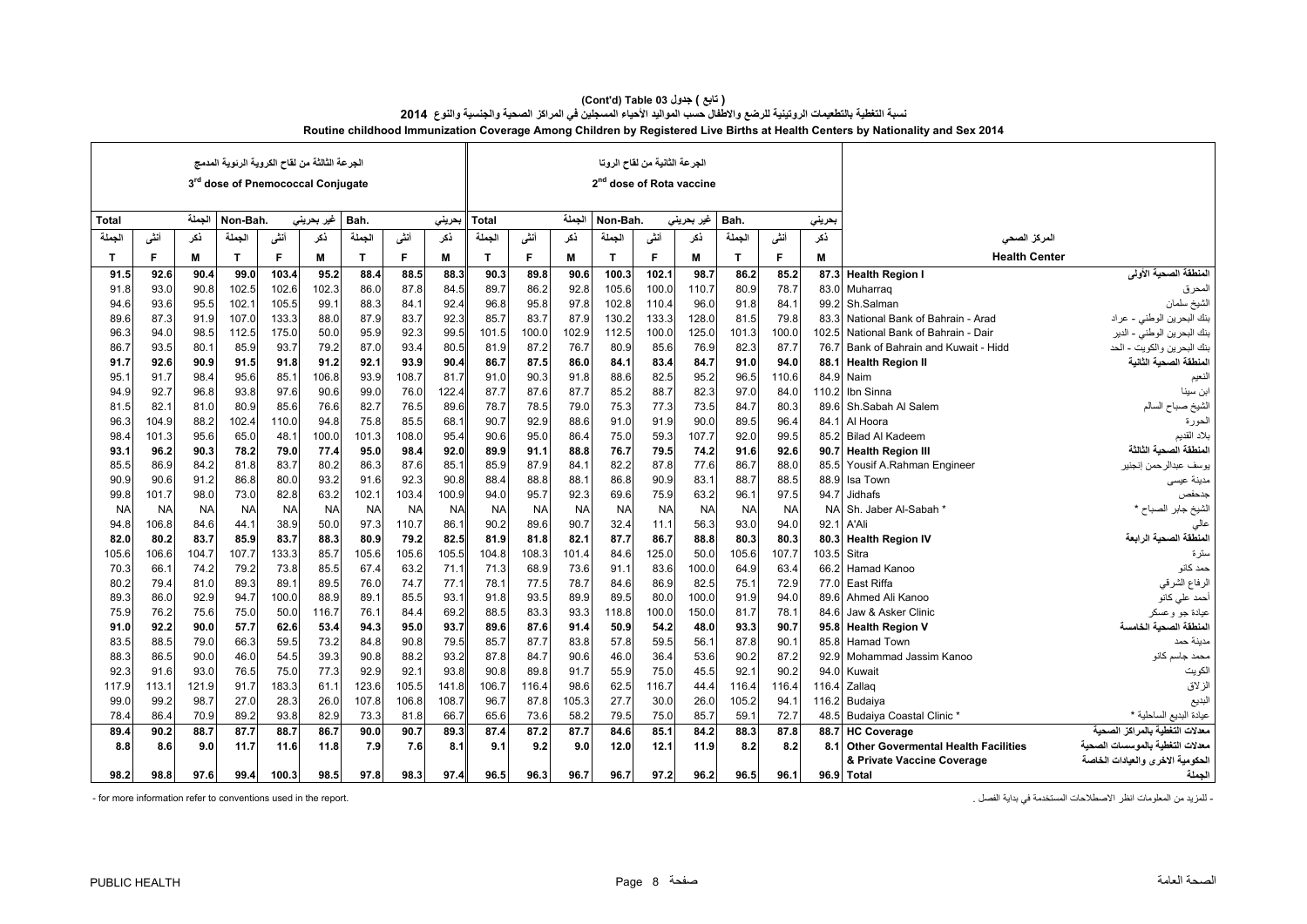<span id="page-9-0"></span>

|              |           |           | 2nd dose of Mumps, Measles, Rubella |                |            | الجرعة الثانية من لقاح الحصبة والحصبة الألمانية والنكاف |           |           |                                                             |           |           | 1st dose of Mumps, Measles, Rubella |           |           | الجرعة الأولى من لقاح الحصبة والحصبة الالمانية والنكاف |           |       |                                         |                                  |
|--------------|-----------|-----------|-------------------------------------|----------------|------------|---------------------------------------------------------|-----------|-----------|-------------------------------------------------------------|-----------|-----------|-------------------------------------|-----------|-----------|--------------------------------------------------------|-----------|-------|-----------------------------------------|----------------------------------|
|              |           |           |                                     | (MMR2)         |            |                                                         |           |           |                                                             |           |           |                                     | (MMR1)    |           |                                                        |           |       |                                         |                                  |
| Total        |           | الجملة    | Non-Bah.                            |                | غير بحريني | Bah.                                                    |           | حريني     | الجملة<br>غير بحريني<br>Non-Bah.<br>Bah.<br>بحريني<br>Total |           |           |                                     |           |           |                                                        |           |       |                                         |                                  |
| الجملة       | أنشى      | ڏکر       | الجملة                              | أنشى           | ذكر        | الجملة                                                  | أنفى      | نكر       | الجملة                                                      | أنشى      | ڏکر       | الحملة                              | أنشى      | نكر       | الحملة                                                 | أنشى      | ڏکر   | المركز الصحى                            |                                  |
| $\mathsf{T}$ | F         | М         | T                                   | F.             | м          | T.                                                      | F.        | M         | T                                                           | F         | м         | Т                                   | E         | м         | T.                                                     | F         | M     | <b>Health Center</b>                    |                                  |
| 119.3        | 114.7     | 123.8     | 167.2                               | 163.5          | 170.8      | 101.1                                                   | 96.7      | 106.0     | 90.7                                                        | 91.5      | 90.0      | 104.7                               | 108.5     | 101.3     | 85.1                                                   | 84.9      | 85.2  | <b>Health Region I</b>                  | المنطقة الصحية الأولى            |
| 102.0        | 97.8      | 106.0     | 116.9                               | 116.4          | 117.4      | 92.4                                                    | 86.3      | 98.4      | 96.6                                                        | 97.4      | 95.9      | 121.3                               | 122.8     | 120.0     | 83.1                                                   | 83.5      |       | 82.7 Muharrag                           | المحرق                           |
| 122.6        | 120.4     | 124.8     | 190.2                               | 187.1          | 193.5      | 79.4                                                    | 74.8      | 83.7      | 91.0                                                        | 88.9      | 92.8      | 97.2                                | 99.5      | 95.2      | 85.8                                                   | 80.5      |       | 90.8 Sh.Salman                          | الشيخ سلمان                      |
| 83.5         | 76.5      | 90.2      | 118.9                               | 95.8           | 161.5      | 79.9                                                    | 73.9      | 85.4      | 87.8                                                        | 86.5      | 89.1      | 127.9                               | 150.0     | 112.0     | 84.0                                                   | 81.5      | 86.5  | National Bank of Bahrain - Arad         | بنك البحرين الوطني - عراد        |
| 154.5        | 150.0     | 158.8     | 230.0                               | 275.0          | 200.0      | 152.0                                                   | 146.7     | 157.1     | 90.3                                                        | 90.5      | 90.2      | 150.0                               | 175.0     | 125.0     | 89.1                                                   | 88.7      | 89.5  | National Bank of Bahrain - Dair         | بنك البحرين الوطني - الدير       |
| 148.3        | 140.6     | 156.1     | 260.4                               | 255.7          | 264.9      | 119.3                                                   | 114.2     | 124.7     | 84.9                                                        | 90.0      | 79.9      | 84.2                                | 91.0      | 78.5      | 85.2                                                   | 89.7      |       | 80.5 Bank of Bahrain and Kuwait - Hidd  | بنك البحرين والكويت - الحد       |
| 98.5         | 98.4      | 98.6      | 111.9                               | 110.9          | 112.8      | 82.5                                                    | 83.2      | 81.9      | 98.8                                                        | 97.1      | 100.4     | 104.2                               | 103.8     | 104.5     | 90.3                                                   | 86.4      |       | 94.0 Health Region II                   | المنطقة الصحية الثانية           |
| 109.5        | 111.3     | 107.6     | 127.7                               | 128.6          | 126.8      | 79.1                                                    | 82.6      | 75.7      | 104.1                                                       | 98.4      | 109.8     | 104.6                               | 95.       | 114.8     | 103.0                                                  | 106.7     |       | 100.0 Naim                              | النعيم                           |
| 91.9         | 99.6      | 84.7      | 91.9                                | 97.3           | 86.6       | 92.0                                                    | 107.7     | 78.7      | 111.7                                                       | 106.0     | 116.7     | 117.8                               | 117.9     | 117.7     | 88.9                                                   | 66.0      | 112.2 | Ibn Sinna                               | ابن سينا                         |
| 93.4         | 87.9      | 98.7      | 108.2                               | 99.6           | 116.9      | 76.4                                                    | 73.5      | 79.0      | 91.3                                                        | 91.6      | 91.1      | 97.4                                | 103.8     | 91.6      | 80.7                                                   | 72.1      | 90.2  | Sh.Sabah Al Salem                       | الشيخ صباح السالم                |
| 104.5        | 104.5     | 104.6     | 121.3                               | 121.1          | 121.5      | 66.2                                                    | 66.7      | 65.8      | 99.8                                                        | 105.6     | 94.3      | 104.3                               | 109.0     | 99.5      | 84.7                                                   | 92.7      |       | 78.3 Al Hoora                           | الحورة                           |
| 90.2         | 88.7      | 91.6      | 57.5                                | 57.9           | 57.1       | 92.9                                                    | 91.2      | 94.6      | 91.6                                                        | 88.8      | 94.4      | 75.0                                | 63.C      | 100.0     | 93.1                                                   | 92.0      | 94.1  | <b>Bilad Al Kadeem</b>                  | بلاد القديم                      |
| 107.0        | 106.2     | 107.7     | 96.3                                | 90.8           | 102.4      | 108.0                                                   | 107.9     | 108.2     | 90.7                                                        | 92.2      | 89.3      | 79.7                                | 85.2      | 74.6      | 92.1                                                   | 93.1      |       | 91.1 Health Region III                  | المنطقة الصحبة الثالثة           |
| 96.8         | 96.6      | 97.1      | 107.3                               | 115.2          | 98.6       | 95.0                                                    | 93.2      | 96.9      | 87.3                                                        | 91.4      | 83.6      | 92.5                                | 105.1     | 81.9      | 86.2                                                   | 88.6      |       | 84.0 Yousif A.Rahman Engineer           | يوسف عبدالرحمن إنجنير            |
| 117.0        | 116.3     | 117.6     | 142.3                               | 131.0          | 150.0      | 114.1                                                   | 114.9     | 113.4     | 85.4                                                        | 83.0      | 87.6      | 78.9                                | 76.4      | 81.4      | 86.4                                                   | 84.1      | 88.6  | Isa Town                                | مدينة عيسى                       |
| 101.9        | 99.7      | 103.9     | 67.9                                | 59.0           | 80.0       | 104.4                                                   | 103.4     | 105.4     | 97.0                                                        | 93.2      | 100.5     | 67.0                                | 63.8      | 70.2      | 99.5                                                   | 95.8      | 103.1 | Jidhafs                                 | جدحفص                            |
| <b>NA</b>    | <b>NA</b> | <b>NA</b> | <b>NA</b>                           | N <sub>A</sub> | <b>NA</b>  | <b>NA</b>                                               | <b>NA</b> | <b>NA</b> | <b>NA</b>                                                   | <b>NA</b> | <b>NA</b> | <b>NA</b>                           | <b>NA</b> | <b>NA</b> | <b>NA</b>                                              | <b>NA</b> | NAI   | Sh. Jaber Al-Sabah                      | الشيخ جابر الصباح *              |
| 124.3        | 125.3     | 123.3     | 13.0                                | 13.3           | 12.5       | 128.4                                                   | 130.5     | 126.2     | 89.6                                                        | 102.4     | 78.8      | 44.1                                | 72.2      | 12.5      | 91.8                                                   | 104.1     | 81.6  | A'Ali                                   | عالى                             |
| 94.6         | 95.7      | 93.4      | 96.8                                | 99.2           | 94.4       | 93.8                                                    | 94.5      | 93.1      | 81.3                                                        | 78.2      | 84.3      | 93.1                                | 86.9      | 99.6      | 78.1                                                   | 75.7      | 80.3  | <b>Health Region IV</b>                 | المنطقة الصحية الرابعة           |
| 104.1        | 108.3     | 100.0     | 105.3                               | 160.0          | 85.7       | 104.1                                                   | 107.6     | 100.6     | 98.6                                                        | 94.6      | 102.5     | 126.9                               | 141.7     | 114.3     | 97.5                                                   | 92.9      |       | 102.0 Sitra                             | سترة                             |
| 100.3        | 100.8     | 99.8      | 99.5                                | 104.2          | 94.8       | 100.7                                                   | 99.1      | 102.2     | 71.5                                                        | 66.5      | 76.2      | 82.3                                | 72.8      | 93.4      | 68.0                                                   | 64.2      | 71.4  | Hamad Kanoo                             | حمد كانو                         |
| 78.9         | 79.4      | 78.6      | 95.8                                | 96.6           | 95.0       | 68.2                                                    | 67.2      | 69.0      | 80.3                                                        | 80.5      | 80.1      | 96.8                                | 92.7      | 100.7     | 72.5                                                   | 74.5      | 70.8  | East Riffa                              | الرفاع الشرقي                    |
| 108.2        | 106.0     | 110.5     | 62.5                                | 36.4           | 84.6       | 110.4                                                   | 109.1     | 112.0     | 90.6                                                        | 81.6      | 100.4     | 163.2                               | 170.0     | 155.6     | 88.0                                                   | 78.4      | 98.5  | Ahmed Ali Kanoo                         | أحمد على كانو                    |
| <b>NA</b>    | <b>NA</b> | <b>NA</b> | <b>NA</b>                           | <b>NA</b>      | <b>NA</b>  | <b>NA</b>                                               | <b>NA</b> | <b>NA</b> | 67.8                                                        | 71.4      | 64.4      | 68.8                                | 50.0      | 100.0     | 67.6                                                   | 78.1      | 59.0  | Jaw & Asker Clinic **                   | عيادة جو وعسكر **                |
| 110.7        | 110.8     | 110.7     | 62.5                                | 69.9           | 56.5       | 117.3                                                   | 115.9     | 118.6     | 88.0                                                        | 89.6      | 86.6      | 56.4                                | 60.5      | 52.9      | 91.1                                                   | 92.3      |       | 90.0 Health Region V                    | المنطقة الصحية الخامسة           |
| 102.3        | 99.2      | 105.2     | 36.8                                | 36.8           | 36.7       | 111.2                                                   | 107.6     | 114.6     | 79.7                                                        | 84.0      | 76.0      | 44.6                                | 33.3      | 56.1      | 82.4                                                   | 88.1      | 77.4  | <b>Hamad Town</b>                       | مدبنة حمد                        |
| 117.5        | 116.2     | 118.8     | 50.0                                | 36.7           | 63.2       | 125.5                                                   | 125.7     | 125.4     | 82.9                                                        | 86.3      | 79.8      | 46.0                                | 50.0      | 42.9      | 85.0                                                   | 88.2      | 82.1  | Mohammad Jassim Kanoo                   | محمد جاسم كانو                   |
| 138.7        | 139.4     | 137.9     | 52.2                                | 116.7          | 29.4       | 141.8                                                   | 139.8     | 144.0     | 90.7                                                        | 94.1      | 87.3      | 73.5                                | 158.3     | 27.3      | 91.3                                                   | 92.3      | 90.4  | Kuwait                                  | الكويت                           |
| 122.1        | 125.6     | 119.7     | 120.0                               | 153.3          | 95.0       | 123.2                                                   | 110.7     | 131.7     | 111.2                                                       | 103.3     | 117.8     | 100.0                               | 150.0     | 83.3      | 113.6                                                  | 98.2      | 129.1 | Zallaq                                  | الزلاق                           |
| 96.8         | 97.6      | 96.       | 32.1                                | 34.5           | 30.4       | 105.0                                                   | 104.7     | 105.3     | 96.3                                                        | 91.9      | 100.6     | 30.7                                | 28.3      | 32.5      | 104.4                                                  | 98.7      |       | 110.0 Budaiva                           | البديع                           |
| 111.8        | 113.4     | 110.3     | 142.3                               | 164.9          | 122.0      | 96.0                                                    | 88.0      | 103.9     | 82.6                                                        | 92.0      | 73.9      | 97.6                                | 93.8      | 102.9     | 75.6                                                   | 90.9      |       | 63.6 Budaiya Coastal Clinic             | عيادة البديع الساحلية            |
| 105.6        | 104.9     | 106.2     | 112.0                               | 112.2          | 111.8      | 103.5                                                   | 102.5     | 104.4     | 89.1                                                        | 88.9      | 89.2      | 95.4                                | 95.7      | 95.1      | 87.0                                                   | 86.7      | 87.4  | <b>HC Coverage</b>                      | معدلات التغطية بالمر اكز الصحبة  |
| 4.2          | 4.3       | 4.1       | 8.0                                 | 8.2            | 7.8        | 2.9                                                     | 3.0       | 2.9       | 9.8                                                         | 9.6       | 10.0      | 16.2                                | 16.7      | 15.8      | 7.8                                                    | 7.4       |       | 8.2 Other Govermental Health Facilities | معدلات التغطبة بالمو سسات الصحبة |
|              |           |           |                                     |                |            |                                                         |           |           |                                                             |           |           |                                     |           |           |                                                        |           |       | & Private Vaccine Coverage              | الحكومية الاخرى والعيادات الخاصة |
| 109.7        | 109.2     | 110.3     | 120.0                               | 120.4          | 120        | 106.4                                                   | 105.5     | 107.3     | 99                                                          | 98        | 99        | 112                                 | 112       | 110.9     | 95                                                     | 94        |       | 96 Total                                | الجملة                           |

| جدول Table 04                                                                                                                                                    |
|------------------------------------------------------------------------------------------------------------------------------------------------------------------|
| نسبة التغطية بالتطعيمات الروتينية للأطفال (1 - 5 سنوات) والحوامل حسب المواليد الأحياء المسجلين في المراكز الصحية والجنسية والنوع  2014                           |
| Routine childhood Immunization Coverage Among Children (1 - 5 Years) and Pregnant Women by Registered Live Births at Health Centers and Nationality and Sex 2014 |

- for more information refer to conventions used in the report. . الفصل بداية في المستخدمة االصطالحات انظر المعلومات من للمزيد -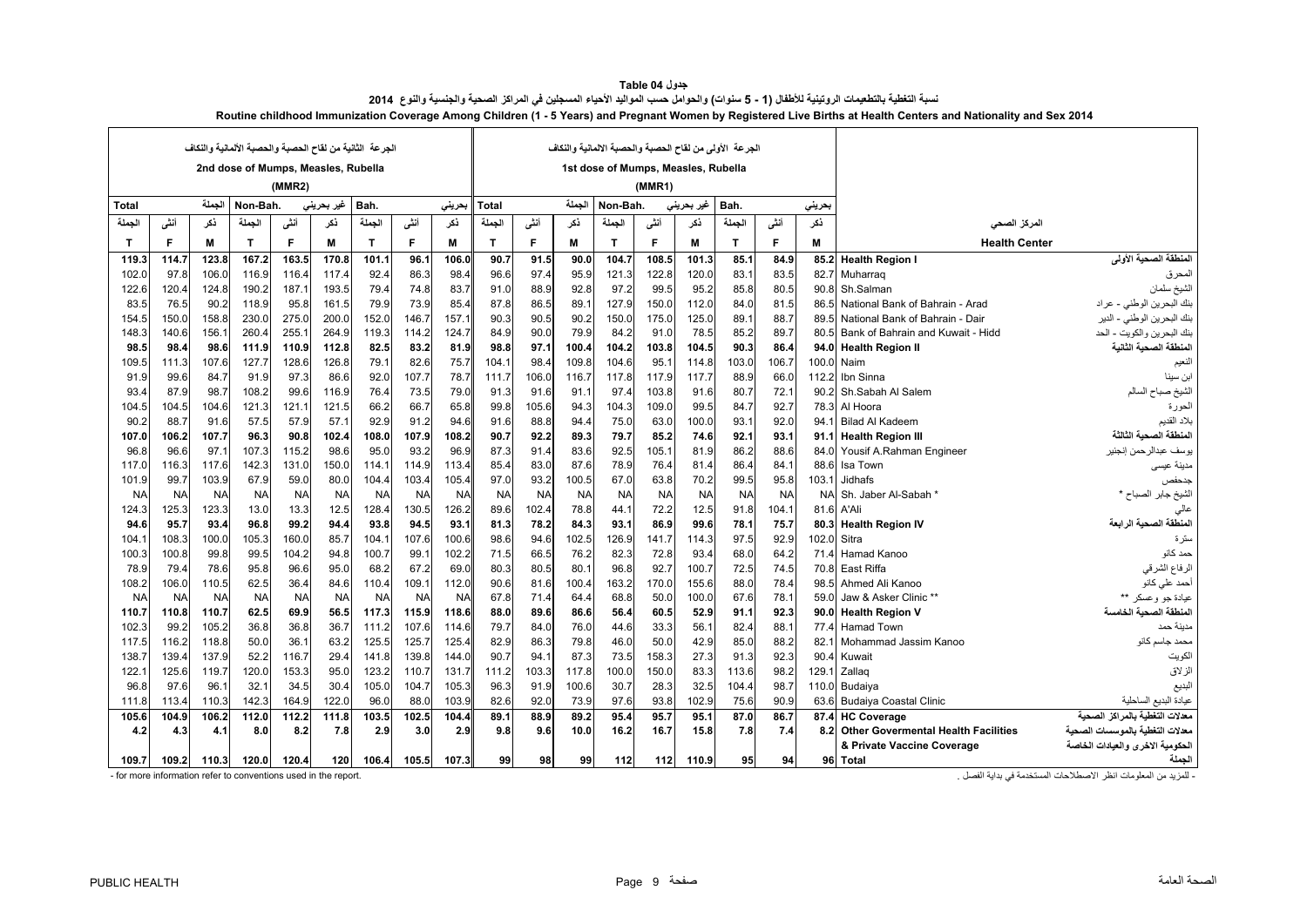|                                                                | لقاح الالتهاب السحاني<br><b>Meningococcal vaccine</b> |           |              |           |            |           | الجر عة الثانية من لقاح التهاب الكبد الوبائي فئة أ<br>2nd dose of Hepatitis A |           |                |           |           |              |           |            |              |           |           |                                            |                                                               |
|----------------------------------------------------------------|-------------------------------------------------------|-----------|--------------|-----------|------------|-----------|-------------------------------------------------------------------------------|-----------|----------------|-----------|-----------|--------------|-----------|------------|--------------|-----------|-----------|--------------------------------------------|---------------------------------------------------------------|
|                                                                |                                                       |           |              |           |            |           |                                                                               |           |                |           |           |              | (HAV2)    |            |              |           |           |                                            |                                                               |
| <b>Total</b>                                                   |                                                       | الجملة    | Non-Bah.     |           | غیر بحرینی | Bah.      |                                                                               | حرينى     | Total          |           | الجملة    | Non-Bah.     |           | غیر بحرینی | Bah.         |           | بحريني    |                                            |                                                               |
| الجملة                                                         | أنشى                                                  | ذكر       | الجملة       | أنشى      | ذكر        | الجملة    | أننى                                                                          | نكر       | الجملة         | أنفى      | ذكر       | الجملة       | أنشى      | نكر        | الجملة       | أنفى      | ذكر       | المركز الصحى                               |                                                               |
| $\mathbf{T}$                                                   | F                                                     | M         | $\mathbf{T}$ | F         | M          | T.        | F                                                                             | M         | T              | F.        | м         | $\mathbf{T}$ | F         | M          | $\mathbf{T}$ | F         | M         | <b>Health Center</b>                       |                                                               |
| 100.9                                                          | 99.0                                                  | 102.8     | 136.9        | 131.2     | 142.9      | 88.1      | 87.0                                                                          | 89.2      | 100.8          | 98.3      | 103.3     | 135.5        | 128.2     | 143.1      | 88.5         | 87.2      |           | 89.8 Health Region I                       | المنطقة الصحية الأولى                                         |
| 97.C                                                           | 92.3                                                  | 101.6     | 127.3        | 116.5     | 139.7      | 82.4      | 79.6                                                                          | 84.9      | 97.6           | 92.7      | 102.4     | 129.7        | 117.6     | 141.7      | 82.4         | 79.6      | 84.9      | Muharrag                                   | المحرق                                                        |
| 103.8                                                          | 100.7                                                 | 106.8     | 136.1        | 129.5     | 143.5      | 81.1      | 78.3                                                                          | 83.6      | 102.7          | 98.6      | 106.8     | 132.5        | 123.7     | 142.4      | 81.9         | 79.1      | 84.4      | Sh.Salman                                  | الشيخ سلمان                                                   |
| 87.0                                                           | 92.5                                                  | 81.9      | 107.5        | 127.8     | 90.9       | 85.1      | 89.5                                                                          | 81.0      | 87.0           | 92.5      | 81.9      | 107.5        | 127.8     | 90.9       | 85.1         | 89.5      | 81.0      | National Bank of Bahrain - Arad            | بنك البحرين الوطني - عراد                                     |
| 103.8                                                          | 104.9                                                 | 102.7     | 140.0        | 114.3     | 200.0      | 102.8     | 104.5                                                                         | 101.1     | 103.5          | 104.9     | 102.2     | 130.0        | 114.3     | 166.7      | 102.8        | 104.5     | 101.1     | National Bank of Bahrain - Dair            | بنك البحرين الوطني - الدير                                    |
| 110.7                                                          | 107.4                                                 | 114.0     | 165.8        | 172.6     | 160.0      | 94.7      | 90.3                                                                          | 99.2      | 110.8          | 106.0     | 115.7     | 162.7        | 165.8     | 160.0      | 95.8         | 90.3      | 101.5     | Bank of Bahrain and Kuwait - Hidd          | بنك البحرين والكويت - الحد                                    |
| 113.6                                                          | 112.6                                                 | 114.6     | 131.8        | 129.3     | 134.1      | 88.8      | 89.4                                                                          | 88.2      | 109.8          | 108.8     | 110.7     | 125.8        | 123.8     | 127.6      | 87.8         | 88.1      |           | 87.6 Health Region II                      | المنطقة الصحية الثانية                                        |
| 127.3                                                          | 127.6                                                 | 127.1     | 142.2        | 140.8     | 143.7      | 94.7      | 96.9                                                                          | 92.8      | 123.6          | 121.5     | 125.6     | 137.0        | 133.8     | 140.2      | 94.3         | 92.9      | 95.5      | Naim                                       | النعيم                                                        |
| 130.C                                                          | 125.9                                                 | 133.8     | 140.7        | 135.7     | 145.3      | 96.2      | 93.8                                                                          | 98.2      | 120.3          | 120.0     | 120.6     | 129.5        | 129.9     | 129.1      | 91.3         | 87.5      | 94.6      | Ibn Sinna                                  | ابن سينا                                                      |
| 101.6                                                          | 96.5                                                  | 106.5     | 117.5        | 108.0     | 126.0      | 79.0      | 80.9                                                                          | 77.0      | 101.4          | 96.3      | 106.3     | 117.3        | 107.7     | 126.0      | 78.7         | 80.9      | 76.4      | Sh.Sabah Al Salem                          | الشيخ صباح السالم                                             |
| 124.1                                                          | 131.2                                                 | 118.1     | 135.7        | 141.3     | 130.5      | 86.7      | 91.5                                                                          | 83.6      | 114.4          | 121.6     | 108.3     | 124.3        | 129.9     | 119.2      | 82.5         | 89.4      | 78.1      | Al Hoora                                   | الحورة                                                        |
| 92.9                                                           | 93.4                                                  | 92.5      | 90.9         | 112.5     | 70.6       | 93.1      | 92.0                                                                          | 94.1      | 92.9           | 93.4      | 92.5      | 90.9         | 112.5     | 70.6       | 93.1         | 92.0      | 94 1      | <b>Bilad Al Kadeem</b>                     | بلاد القديم                                                   |
| 100.9                                                          | 101.1                                                 | 100.6     | 127.6        | 159.4     | 107.8      | 98.0      | 96.3                                                                          | 99.7      | 101.1          | 100.2     | 101.9     | 125.7        | 148.3     | 111.7      | 98.4         | 96.3      | 100.6     | <b>Health Region III</b>                   | المنطقة الصحبة الثالثة                                        |
| 100.6                                                          | 103.9                                                 | 97.6      | 153.6        | 206.2     | 123.7      | 90.1      | 89.1                                                                          | 91.1      | 100.6          | 102.1     | 99.1      | 149.7        | 186.2     | 128.9      | 90.9         | 90.0      | 91.8      | Yousif A.Rahman Engineer                   | يوسف عبدالر حمن إنجنير                                        |
| 103.7                                                          | 100.0                                                 | 107.2     | 148.8        | 151.6     | 147.1      | 97.8      | 94.9                                                                          | 100.6     | 103.4          | 98.8      | 107.7     | 140.2        | 138.7     | 141.2      | 98.6         | 94.9      | 102.2     | Isa Town                                   | مدينة عيسى                                                    |
| 101.6                                                          | 99.9                                                  | 103.3     | 75.3         | 102.6     | 54.9       | 103.3     | 99.7                                                                          | 107.1     | 102.2          | 99.9      | 104.6     | 82.0         | 105.3     | 64.7       | 103.6        | 99.6      | 107.7     | <b>Jidhafs</b>                             | جدحفص                                                         |
| <b>NA</b>                                                      | <b>NA</b>                                             | <b>NA</b> | <b>NA</b>    | <b>NA</b> | <b>NA</b>  | <b>NA</b> | <b>NA</b>                                                                     | <b>NA</b> | N <sub>A</sub> | <b>NA</b> | <b>NA</b> | <b>NA</b>    | <b>NA</b> | <b>NA</b>  | <b>NA</b>    | <b>NA</b> | <b>NA</b> | Sh. Jaber Al-Sabah                         | الشيخ جابر الصباح *                                           |
| 96.7                                                           | 100.6                                                 | 92.9      | 52.2         | 88.9      | 28.6       | 98.4      | 101.0                                                                         | 95.8      | 96.9           | 99.4      | 94.4      | 56.5         | 88.9      | 35.7       | 98.4         | 99.7      | 97.1      | A'Ali                                      | عالى                                                          |
| 91.8                                                           | 90.5                                                  | 93.2      | 127.7        | 125.7     | 129.6      | 82.4      | 81.3                                                                          | 83.6      | 90.0           | 89.4      | 90.5      | 123.5        | 124.4     | 122.7      | 81.1         | 80.3      | 82.0      | <b>Health Region IV</b>                    | المنطقة الصحية الرابعة                                        |
| 106.2                                                          | 109.0                                                 | 103.4     | 223.5        | 266.7     | 200.0      | 103.2     | 106.2                                                                         | 100.3     | 104.6          | 106.4     | 102.8     | 211.8        | 233.3     | 200.0      | 101.9        | 104.1     | 99.7      | Sitra                                      | سترة                                                          |
| 86.5                                                           | 82.3                                                  | 90.5      | 142.6        | 142.8     | 142.5      | 68.9      | 63.6                                                                          | 74.0      | 83.5           | 81.4      | 85.5      | 135.6        | 142.8     | 128.8      | 67.2         | 62.4      | 71.8      | Hamad Kanoo                                | حمد كانو                                                      |
| 88.5                                                           | 86.7                                                  | 90.4      | 118.6        | 115.2     | 122.0      | 74.5      | 73.6                                                                          | 75.4      | 86.9           | 86.5      | 87.2      | 116.8        | 114.0     | 119.6      | 72.9         | 73.8      | 71.9      | East Riffa                                 | الرفاع الشرقي                                                 |
| 99.3                                                           | 100.0                                                 | 98.7      | 91.3         | 58.3      | 127.3      | 99.6      | 102.1                                                                         | 97.6      | 98.9           | 98.4      | 99.3      | 82.6         | 58.3      | 109.1      | 99.6         | 100.4     | 99.0      | Ahmed Ali Kanoo                            | أحمد على كانو                                                 |
| 69.1                                                           | 77.5                                                  | 61.0      | 90.0         | 137.5     | 58.3       | 62.3      | 62.5                                                                          | 62.1      | 67.9           | 75.0      | 61.0      | 80.0         | 125.0     | 50.0       | 63.9         | 62.5      | 65.5      | Jaw & Asker Clinic                         | عيادة جو وعسكر                                                |
| 94.8                                                           | 92.7                                                  | 96.8      | 80.2         | 72.3      | 87.7       | 96.0      | 94.3                                                                          | 97.5      | 94.2           | 92.4      | 95.9      | 82.4         | 79.4      | 85.3       | 95.1         | 93.4      | 96.7      | <b>Health Region V</b>                     | المنطقة الصحبة الخامسة                                        |
| 80.6                                                           | 79.7                                                  | 81.3      | 50.7         | 44.4      | 56.8       | 82.6      | 82.3                                                                          | 82.9      | 79.5           | 79.4      | 79.6      | 52.1         | 61.1      | 43.2       | 81.4         | 80.7      | 82.0      | <b>Hamad Town</b>                          | مدينة حمد                                                     |
| 94.2                                                           | 94.2                                                  | 94.3      | 41.9         | 36.8      | 45.8       | 97.3      | 97.2                                                                          | 97.4      | 93.1           | 92.0      | 94.0      | 37.2         | 31.6      | 41.7       | 96.3         | 95.3      | 974       | Mohammad Jassim Kanoo                      | محمد جاسم كانو                                                |
| 104.3                                                          | 104.3                                                 | 104.4     | 71.4         | 71.4      | 71.4       | 105.4     | 105.4                                                                         | 105.5     | 101.3          | 102.9     | 99.8      | 57.1         | 64.3      | 50.0       | 102.8        | 104.2     | 101.4     | Kuwait                                     | الكويت                                                        |
| 132.2                                                          | 110.9                                                 | 150.8     | 187.5        | 121.4     | 280.0      | 118.1     | 107.3                                                                         | 126.4     | 139.8          | 112.7     | 163.5     | 195.8        | 107.1     | 320.0      | 125.5        | 114.6     | 134.0     | Zallag                                     | الزلاق                                                        |
| 97.6                                                           | 92.2                                                  | 102.9     | 52.0         | 42.6      | 60.0       | 101.8     | 96.5                                                                          | 107.2     | 98.7           | 93.4      | 104.0     | 60.8         | 53.2      | 67.3       | 102.3        | 96.9      |           | 107.8 Budaiya                              | البديع                                                        |
| 98.7                                                           | 101.0                                                 | 95.4      | 170.8        | 168.0     | 173.9      | 75.9      | 78.                                                                           | 74.1      | 96.6           | 102.0     | 91.7      | 172.9        | 184.0     | 160.9      | 73.4         | 74.0      | 72.9      | Budaiya Coastal Clinic *                   | عيادة البديع الساحلية *                                       |
| 99.4                                                           | 98.1                                                  | 100.7     | 127.7        | 126.6     | 128.7      | 91.3      | 90.0                                                                          | 92.4      | 98.3           | 96.9      | 99.6      | 124.0        | 123.1     | 124.8      | 90.8         | 89.5      | 92.1      | <b>HC Coverage</b>                         | معدلات التغطية بالمر اكز الصحية                               |
| 0.6                                                            | 0.6                                                   | 0.6       | 0.7          | 0.6       | 0.9        | 0.6       | 0.5                                                                           | 0.6       | 1.7            | 1.6       | 1.8       | 2.5          | 2.5       | 2.5        | 1.5          | 1.4       | 1.6       | <b>Other Govermental Health Facilities</b> | معدلات التغطبة بالمو سسات الصحبة                              |
|                                                                |                                                       |           |              |           |            |           |                                                                               |           |                |           |           |              |           |            |              |           |           | & Private Vaccine Coverage                 | الحكومية الاخرى والعيادات الخاصة                              |
| 100.0                                                          | 98.7                                                  | 101.3     | 128.4        | 127.2     | 129.5      | 91.8      | 90.6                                                                          | 93.0      | 100.0          | 98.5      | 101.4     | 126.4        | 125.6     | 127.3      | 92.3         | 90.9      |           | 93.7 Total                                 | الجملة                                                        |
| - for more information refer to conventions used in the report |                                                       |           |              |           |            |           |                                                                               |           |                |           |           |              |           |            |              |           |           |                                            | اللمزيد من المعلومات انظر الإصطلاحات المستخدمة في بداية الفصل |

| ( تابع ) جدول Table 04 (Cont'd)                                                                                                                                  |  |  |  |  |  |  |  |  |  |  |  |  |
|------------------------------------------------------------------------------------------------------------------------------------------------------------------|--|--|--|--|--|--|--|--|--|--|--|--|
| نسبة التغطية بالتطعيمات الروتينية للأطفال (1 - 5 سنوات) والحوامل حسب المواليد الأحياء المسجلين في المراكز الصحية والجنسية والنوع  2014                           |  |  |  |  |  |  |  |  |  |  |  |  |
| Routine childhood Immunization Coverage Among Children (1 - 5 Years) and Pregnant Women by Registered Live Births at Health Centers and Nationality and Sex 2014 |  |  |  |  |  |  |  |  |  |  |  |  |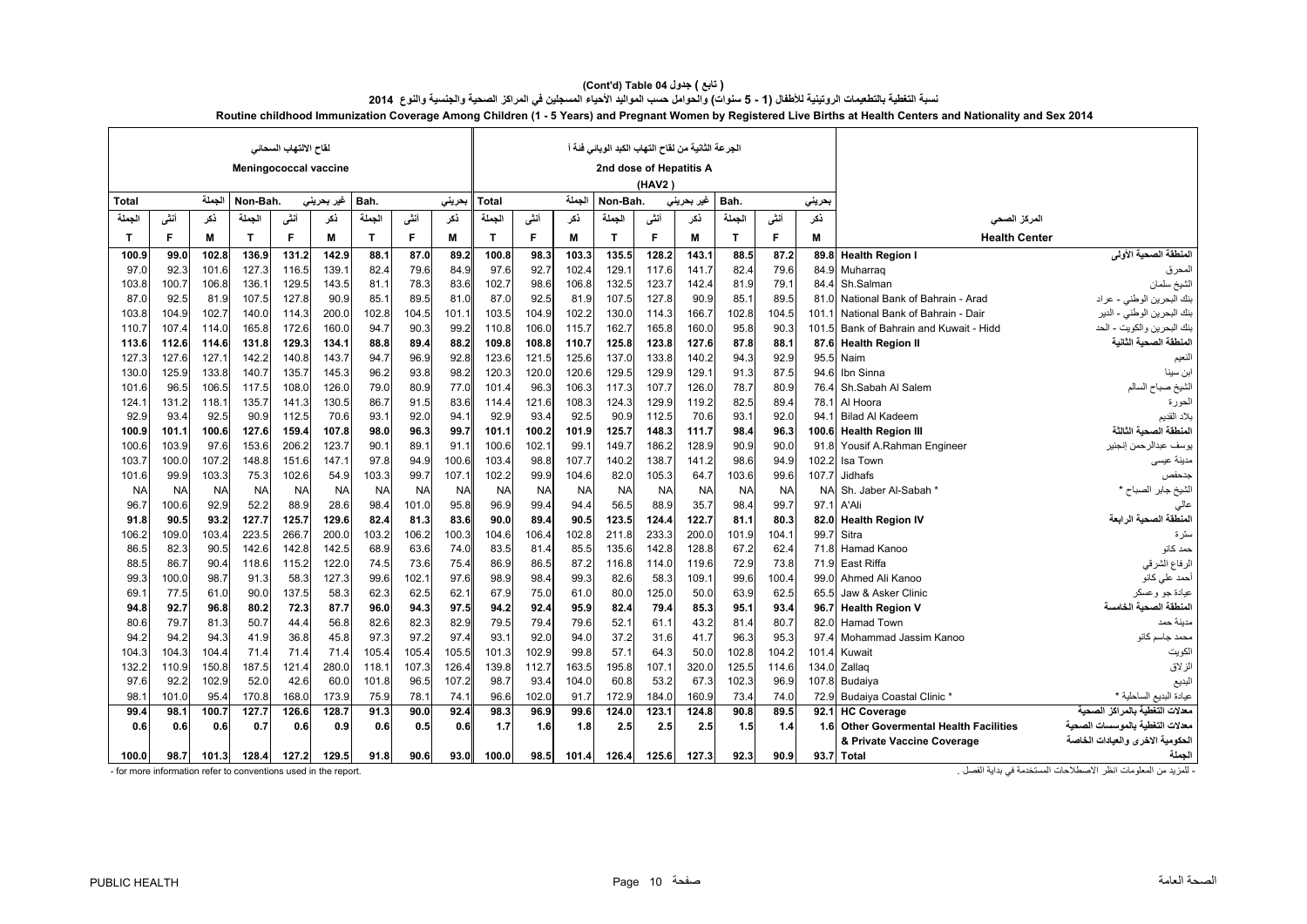|              | معدل الحماية للمواليد ضد التيتانوس<br>Child protection rate at birth by Td2<br>PAB |        |              |      |            |        |      |        | نسبة التغطية بجرعتين أواكثر من لقاح التيتانوس للحوامل<br>% of pregnant women received 2 or more doses of tetanus toxoid<br>during current pregnancy |           |        |              |        |            |        |      |        |                                            |                                  |
|--------------|------------------------------------------------------------------------------------|--------|--------------|------|------------|--------|------|--------|-----------------------------------------------------------------------------------------------------------------------------------------------------|-----------|--------|--------------|--------|------------|--------|------|--------|--------------------------------------------|----------------------------------|
|              |                                                                                    |        |              |      |            |        |      |        |                                                                                                                                                     |           |        |              | $Td2+$ |            |        |      |        |                                            |                                  |
| <b>Total</b> |                                                                                    | الجملة | Non-Bah.     |      | غير بحريني | Bah.   |      | بحريني | <b>Total</b>                                                                                                                                        |           | الجملة | Non-Bah.     |        | غير بحريني | Bah.   |      | بحريني |                                            |                                  |
| الجملة       | أننى                                                                               | ذكر    | الجملة       | أننى | نكر        | الجملة | أننى | نكر    | الجملة                                                                                                                                              | أننى      | نكر    | الجملة       | أننى   | نكر        | الحملة | أننى | نكر    | المركز الصحي                               |                                  |
| $\mathbf{T}$ | F.                                                                                 | M      | $\mathbf{T}$ | F.   | М          | T      | F    | M      | T.                                                                                                                                                  | E         | М      | $\mathbf{T}$ | F      | M          | T      | F    | M      | <b>Health Center</b>                       |                                  |
| 89.6         |                                                                                    |        |              |      |            |        |      |        |                                                                                                                                                     | 23.3      |        |              |        |            |        |      |        | <b>Health Region I</b>                     | المنطقة الصحية الأولى            |
| 85.9         |                                                                                    |        |              |      |            |        |      |        |                                                                                                                                                     | 32.7      |        |              |        |            |        |      |        | Muharrag                                   | المحرق                           |
| 96.0         |                                                                                    |        |              |      |            |        |      |        |                                                                                                                                                     | 15.0      |        |              |        |            |        |      |        | Sh.Salman                                  | الشيخ سلمان                      |
| 87.0         |                                                                                    |        |              |      |            |        |      |        |                                                                                                                                                     | 33.5      |        |              |        |            |        |      |        | National Bank of Bahrain - Arad            | بنك البحرين الوطني - عراد        |
| 101.0        |                                                                                    |        |              |      |            |        |      |        |                                                                                                                                                     | 7.8       |        |              |        |            |        |      |        | National Bank of Bahrain - Dair            | بنك البحرين الوطني - الدير       |
| 84.2         |                                                                                    |        |              |      |            |        |      |        |                                                                                                                                                     | 26.3      |        |              |        |            |        |      |        | Bank of Bahrain and Kuwait - Hidd          | بنك البحرين والكويت - الحد       |
| 84.8         |                                                                                    |        |              |      |            |        |      |        |                                                                                                                                                     | 85.6      |        |              |        |            |        |      |        | <b>Health Region II</b>                    | المنطقة الصحية الثانية           |
| 89.2         |                                                                                    |        |              |      |            |        |      |        |                                                                                                                                                     | 60.2      |        |              |        |            |        |      |        | Naim                                       | النعيم                           |
| 87.8         |                                                                                    |        |              |      |            |        |      |        |                                                                                                                                                     | 80.7      |        |              |        |            |        |      |        | Ibn Sinna                                  | ابن سينا                         |
| 74.0         |                                                                                    |        |              |      |            |        |      |        |                                                                                                                                                     | 69.5      |        |              |        |            |        |      |        | Sh.Sabah Al Salem                          | الشيخ صباح السالم                |
| 88.0         |                                                                                    |        |              |      |            |        |      |        |                                                                                                                                                     | 232.1     |        |              |        |            |        |      |        | Al Hoora                                   | الحورة                           |
| 92.9         |                                                                                    |        |              |      |            |        |      |        |                                                                                                                                                     | 88.7      |        |              |        |            |        |      |        | <b>Bilad Al Kadeem</b>                     | بلاد القديم                      |
| 90.1         |                                                                                    |        |              |      |            |        |      |        |                                                                                                                                                     | 20.8      |        |              |        |            |        |      |        | <b>Health Region III</b>                   | المنطقة الصحبة الثالثة           |
| 86.0         |                                                                                    |        |              |      |            |        |      |        |                                                                                                                                                     | 38.5      |        |              |        |            |        |      |        | Yousif A.Rahman Engineer                   | يوسف عبدالرحمن إنجنير            |
| 90.0         |                                                                                    |        |              |      |            |        |      |        |                                                                                                                                                     | 15.2      |        |              |        |            |        |      |        | Isa Town                                   | مدينة عيسى                       |
| 93.1         |                                                                                    |        |              |      |            |        |      |        |                                                                                                                                                     | 18.2      |        |              |        |            |        |      |        | <b>Jidhafs</b>                             | جدحفص                            |
| <b>NA</b>    |                                                                                    |        |              |      |            |        |      |        |                                                                                                                                                     | 17.4      |        |              |        |            |        |      |        | Sh. Jaber Al-Sabah *                       | الشيخ جابر الصباح *              |
| 91.0         |                                                                                    |        |              |      |            |        |      |        |                                                                                                                                                     | 12.1      |        |              |        |            |        |      |        | A'Ali                                      | عالى                             |
| 83.1         |                                                                                    |        |              |      |            |        |      |        |                                                                                                                                                     | 29.6      |        |              |        |            |        |      |        | <b>Health Region IV</b>                    | المنطقة الصحبة الر ابعة          |
| 102.5        |                                                                                    |        |              |      |            |        |      |        |                                                                                                                                                     | 41.2      |        |              |        |            |        |      |        | Sitra                                      | سترة                             |
| 67.3         |                                                                                    |        |              |      |            |        |      |        |                                                                                                                                                     | 21.6      |        |              |        |            |        |      |        | Hamad Kanoo                                | حمد كانو                         |
| 80.6         |                                                                                    |        |              |      |            |        |      |        |                                                                                                                                                     | 35.2      |        |              |        |            |        |      |        | East Riffa                                 | الرفاع الشرقي                    |
| 99.3         |                                                                                    |        |              |      |            |        |      |        |                                                                                                                                                     | 18.3      |        |              |        |            |        |      |        | Ahmed Ali Kanoo                            | أحمد علي كانو                    |
| <b>NA</b>    |                                                                                    |        |              |      |            |        |      |        |                                                                                                                                                     | <b>NA</b> |        |              |        |            |        |      |        | Jaw & Asker Clinic **                      | عيادة جو وعسكر **                |
| 88.8         |                                                                                    |        |              |      |            |        |      |        |                                                                                                                                                     | 18.8      |        |              |        |            |        |      |        | <b>Health Region V</b>                     | المنطقة الصحبة الخامسة           |
| 81.2         |                                                                                    |        |              |      |            |        |      |        |                                                                                                                                                     | 8.6       |        |              |        |            |        |      |        | <b>Hamad Town</b>                          | مدينة حمد                        |
| 88.2         |                                                                                    |        |              |      |            |        |      |        |                                                                                                                                                     | 19.5      |        |              |        |            |        |      |        | Mohammad Jassim Kanoo                      | محمد جاسم كانو                   |
| 91.4         |                                                                                    |        |              |      |            |        |      |        |                                                                                                                                                     | 25.0      |        |              |        |            |        |      |        | Kuwait                                     | الكويت                           |
| 97.8         |                                                                                    |        |              |      |            |        |      |        |                                                                                                                                                     | 28.8      |        |              |        |            |        |      |        | Zallag                                     | الزلاق                           |
| 95.4         |                                                                                    |        |              |      |            |        |      |        |                                                                                                                                                     | 17.5      |        |              |        |            |        |      |        | Budaiya                                    | البديع                           |
| 79.0         |                                                                                    |        |              |      |            |        |      |        |                                                                                                                                                     | 24.4      |        |              |        |            |        |      |        | <b>Budaiya Coastal Clinic</b>              | عيادة البديع الساحلية            |
| 87.1         |                                                                                    |        |              |      |            |        |      |        |                                                                                                                                                     | 29.8      |        |              |        |            |        |      |        | <b>HC Coverage</b>                         | معدلات التغطية بالمراكز الصحية   |
| 9.7          |                                                                                    |        |              |      |            |        |      |        |                                                                                                                                                     | 8.0       |        |              |        |            |        |      |        | <b>Other Govermental Health Facilities</b> | معدلات التغطية بالموسسات الصحية  |
|              |                                                                                    |        |              |      |            |        |      |        |                                                                                                                                                     |           |        |              |        |            |        |      |        | & Private Vaccine Coverage                 | الحكومية الاخرى والعيادات الخاصة |
| 96.8         |                                                                                    |        |              |      |            |        |      |        |                                                                                                                                                     | 37.8      |        |              |        |            |        |      |        | Total                                      | الحملة                           |

| ( تابع ) جدول Cont'd) Table 04 )                                                                                                                                 |
|------------------------------------------------------------------------------------------------------------------------------------------------------------------|
| نسبة التغطية بالتطعيمات الروتينية للأطفال (1 - 5 سنوات) والحوامل حسب المواليد الأحياء المسجلين في المراكز الصحية والجنسية والنوع  2014                           |
| Routine childhood Immunization Coverage Among Children (1 - 5 Years) and Pregnant Women by Registered Live Births at Health Centers and Nationality and Sex 2014 |

- for more information refer to conventions used in the report. . الفصل بداية في المستخدمة االصطالحات انظر المعلومات من للمزيد -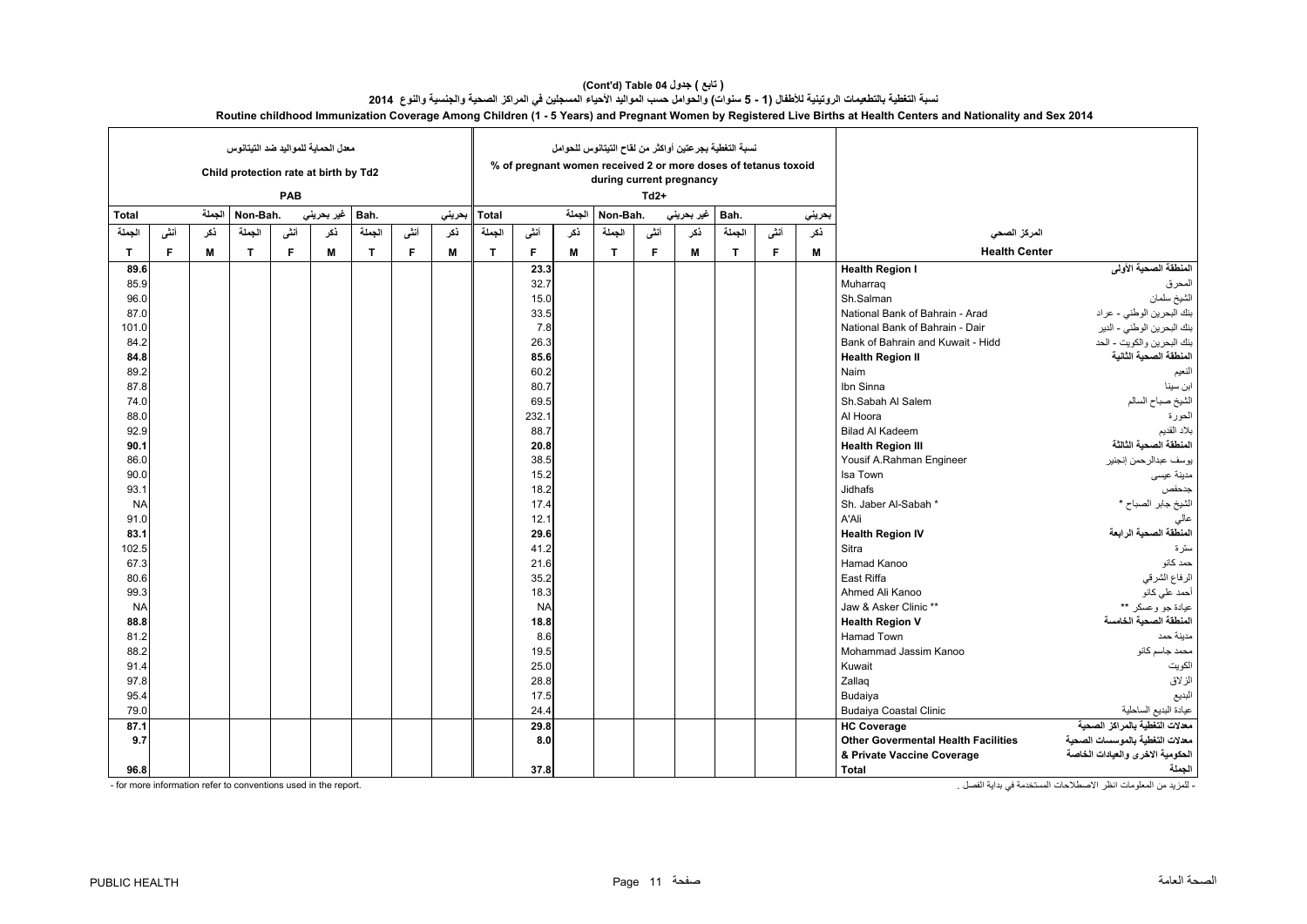<span id="page-12-0"></span>

**رسم بياني 01 Figure** معـلات انتشار السلين الموجب أكثر من 10 mm بين الأطفال عند دخول المدرسة ( 6 -7 سنوات ) 2005 - 2014 **Positive Tuberculin Test Rates more than 10mm for Children at School Entry (6-7 years) 2005- 2014**

Year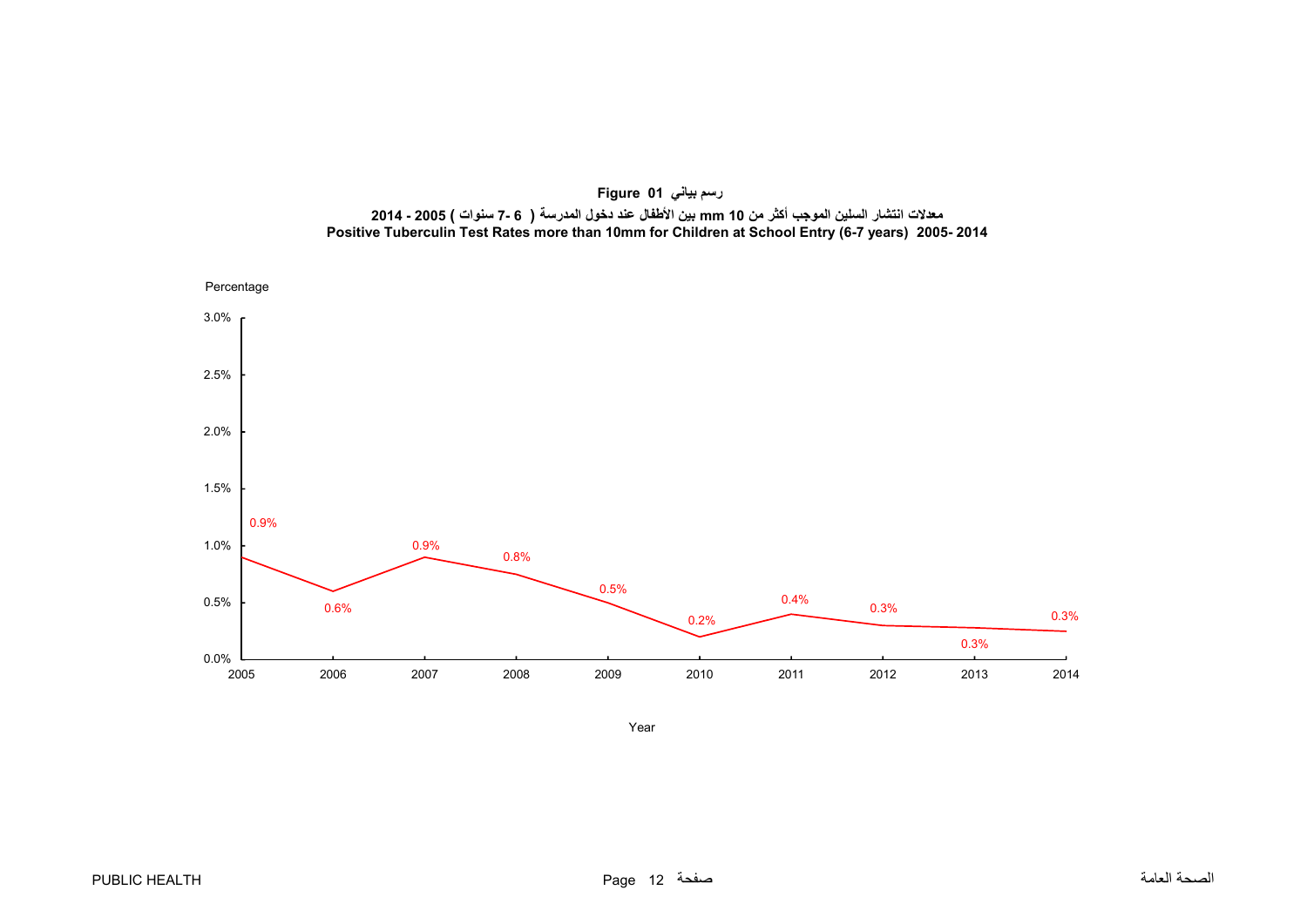<span id="page-13-0"></span>

|                                      |           | <b>Total</b> |        | الجملة      | Non-Bahraini |        | غير بحريني  | 1.441<br><b>Bahraini</b> |        | بحريني      |                               |
|--------------------------------------|-----------|--------------|--------|-------------|--------------|--------|-------------|--------------------------|--------|-------------|-------------------------------|
|                                      | $\%$      | الجملة       | أنشى   | ذكر         | الجملة       | أننى   | نكر         | الجملة                   | أنشى   | ذكر         |                               |
| <b>Health Region / Health Center</b> |           | <b>Total</b> | Female | <b>Male</b> | <b>Total</b> | Female | <b>Male</b> | <b>Total</b>             | Female | <b>Male</b> | المنطقة الصحية / المركز الصحى |
| <b>Health Region I</b>               | 21.1      | 21,208       | 11,320 | 9.888       | 4.420        | 2.007  | 2,413       | 16.788                   | 9,313  | 7,475       | المنطقة الصحية الأولى         |
| Muharrag                             | 6.4       | 6,462        | 3,281  | 3,181       | 976          | 465    | 511         | 5,486                    | 2,816  | 2,670       | المحرق                        |
| Sh.Salman                            | 7.8       | 7,803        | 4,106  | 3,697       | 2,432        | 960    | 1,472       | 5,371                    | 3,146  | 2,225       | الشيخ سلمان                   |
| National Bank of Bahrain - Arad      | 5.5       | 5,518        | 3,182  | 2,336       | 886          | 504    | 382         | 4,632                    | 2,678  | 1,954       | بنك البحرين الوطني - عراد     |
| National Bank of Bahrain - Dair      | 0.9       | 926          | 508    | 418         | 61           | 46     | 15          | 865                      | 462    | 403         | بنك البحرين الوطني - الدير    |
| Bank of Bahrain and Kuwait - Hidd    | 0.50      | 499          | 243    | 256         | 65           | 32     | 33          | 434                      | 211    | 223         | بنك البحرين والكويت - الحد    |
| <b>Health Region II</b>              | 20.2      | 20,346       | 9,341  | 11,005      | 8,428        | 2,699  | 5,729       | 11,918                   | 6,642  | 5,276       | المنطقة الصحية الثانية        |
| Naim                                 | 8.9       | 8,940        | 4.546  | 4,394       | 2,731        | 955    | 1,776       | 6,209                    | 3,591  | 2,618       | النعيم                        |
| Ibn Sinna                            | 2.8       | 2,839        | 1,328  | 1,511       | 1,390        | 545    | 845         | 1,449                    | 783    | 666         | ابن سينا                      |
| Sh.Sabah Al Salem                    | 1.8       | 1,791        | 917    | 874         | 818          | 374    | 444         | 973                      | 543    | 430         | الشيخ صباح السالم             |
| Hoora                                | 2.8       | 2,863        | 1,291  | 1,572       | 1,446        | 602    | 844         | 1,417                    | 689    | 728         | الحورة                        |
| <b>Bilad Al Kadeem</b>               | 2.2       | 2,233        | 1,201  | 1,032       | 369          | 170    | 199         | 1,864                    | 1,031  | 833         | بلاد القديم                   |
| Al Razi (Workers H.C.)               | 1.7       | 1,680        | 58     | 1,622       | 1,674        | 53     | 1,621       | 6                        |        |             | الرازي (علاج العمال)          |
| <b>Health Region III</b>             | 22.3      | 22,482       | 12,723 | 9,759       | 2,106        | 1,043  | 1,063       | 20,376                   | 11,680 | 8,696       | المنطقة الصحية الثالثة        |
| Yousif A. Rahman Engineer            | 0.7       | 721          | 376    | 345         | 243          | 112    | 131         | 478                      | 264    | 214         | يو سف عبد الر حمن إنجينير     |
| Isa Town                             | 5.8       | 5,790        | 3,415  | 2,375       | 655          | 386    | 269         | 5,135                    | 3,029  | 2.106       | مدينة عيسى                    |
| Jidhafs                              | 11.1      | 11,184       | 6.291  | 4,893       | 688          | 283    | 405         | 10,496                   | 6,008  | 4,488       | جدحفص                         |
| Sh. Jaber Al-Sabah                   |           |              |        |             |              |        |             |                          |        |             | الشيخ جابر الصباح             |
| A' Ali                               | 4.8       | 4,787        | 2,641  | 2,146       | 520          | 262    | 258         | 4,267                    | 2,379  | 1,888       | عالى                          |
| <b>Health Region IV</b>              | 22.3      | 22,442       | 11,141 | 11,301      | 6,478        | 2,014  | 4,464       | 15,964                   | 9,127  | 6,837       | المنطقة الصحية الرابعة        |
| Sitra                                | 12.4      | 12,428       | 5,774  | 6,654       | 3,502        | 580    | 2,922       | 8,926                    | 5,194  | 3,732       | سترة                          |
| Hamad Kanoo                          | 4.6       | 4,601        | 2,525  | 2,076       | 1,026        | 451    | 575         | 3,575                    | 2,074  | 1,501       | حمد کانو                      |
| East Riffa                           | 4.3       | 4,297        | 2,226  | 2,071       | 1,734        | 904    | 830         | 2,563                    | 1,322  | 1,241       | الرفاع الشرقي                 |
| Ahmed Ali Kanoo                      | 0.9       | 870          | 505    | 365         | 116          | 42     | 74          | 754                      | 463    | 291         | أحمد على كانو                 |
| Jaw & Asker Clinic                   | 0.2       | 246          | 111    | 135         | 100          | 37     | 63          | 146                      | 74     | 72          | عيادة جو وعسكر                |
| <b>Health Region V</b>               | 14.1      | 14,138       | 7,916  | 6,222       | 1,887        | 813    | 1,074       | 12,251                   | 7,103  | 5,148       | المنطقة الصحبة الخامسة        |
| <b>Hamad Town</b>                    | 3.7       | 3,746        | 2,185  | 1,561       | 430          | 263    | 167         | 3,316                    | 1,922  | 1,394       | مدينة حمد                     |
| Mohammad Jassim Kanoo                | 1.6       | 1,652        | 928    | 724         | 93           | 64     | 29          | 1,559                    | 864    | 695         | محمد جاسم كانو                |
| Budayia                              | 3.9       | 3,969        | 2,324  | 1,645       | 466          | 247    | 219         | 3,503                    | 2,077  | 1,426       | البديع                        |
| Kuwait                               | 3.9       | 3,915        | 2,152  | 1,763       | 416          | 109    | 307         | 3,499                    | 2,043  | 1,456       | الكويت                        |
| Zallaq                               | 0.8       | 855          | 326    | 529         | 482          | 130    | 352         | 373                      | 196    | 177         | الزلاق                        |
| <b>Budaiya Coastal Clinic</b>        | <b>NA</b> |              |        |             |              |        |             |                          |        |             | عيادة البديع الساحلية         |
| <b>Total</b>                         | 100       | 100,616      | 52,441 | 48,175      | 23,319       | 8,576  | 14,743      | 77,297                   | 43,865 | 33,432      | الجملة                        |
| % of total patient                   |           | 100.0        | 52.1   | 47.9        | 23.2         | 8.5    | 14.7        | 76.8                     | 43.6   | 33.2        | % من جعلة المرضى              |

**جدول 05 Table** عدد مرضى الأمراض غير السارية المسجلين بالمراكز الصحية حسب الجنسية والنوع للفترة من أبريل 2007 إلى ديسمبر 2014 **Number of Non Communicable Diseases Patients registered at the Health Centers by Nationality and Sex from April 2007 to December 2014**

مالحظة : :Note

1) تم اعتماد البيانات تبعا للتسجيل على الوصفة الطبية . . "Data Entry "data Prescription on Based) 1

2) The Patient is registered once even if he or she has multiple diseases.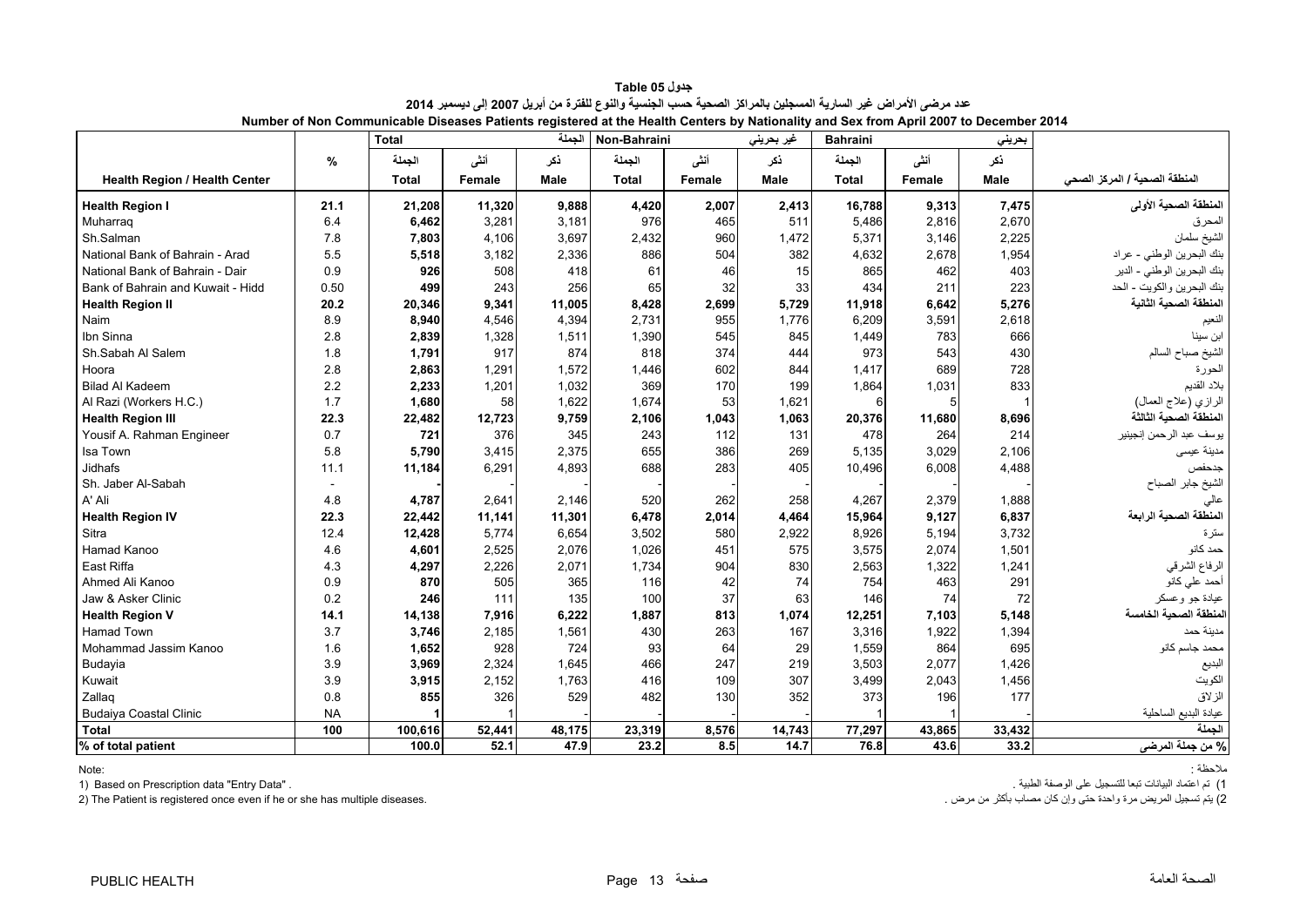<span id="page-14-0"></span>

|                                      | <b>Total</b> |         | الجملة      | Non-Bahraini |        | غیر بحرین <i>ی</i> | <b>Bahraini</b> |         | بحريني |                               |
|--------------------------------------|--------------|---------|-------------|--------------|--------|--------------------|-----------------|---------|--------|-------------------------------|
|                                      | الجملة       | أنشى    | نكر         | الجملة       | أنشى   | ذكر                | الجملة          | أنشى    | ذكر    |                               |
| <b>Health Region / Health Center</b> | <b>Total</b> | Female  | <b>Male</b> | <b>Total</b> | Female | Male               | <b>Total</b>    | Female  | Male   | المنطقة الصحية / المركز الصحى |
| <b>Health Region I</b>               | 47,695       | 26,589  | 21,106      | 7.190        | 3,257  | 3,933              | 40.505          | 23,332  | 17.173 | المنطقة الصحية الأولى         |
| Muharraq                             | 14,880       | 7,939   | 6.941       | 1,743        | 828    | 915                | 13,137          | 7,111   | 6,026  | المحرق                        |
| Sh.Salman                            | 13,908       | 7,643   | 6,265       | 3,689        | 1,454  | 2,235              | 10,219          | 6.189   | 4,030  | الشيخ سلمان                   |
| National Bank of Bahrain - Arad      | 14,389       | 8,403   | 5,986       | 1,522        | 838    | 684                | 12,867          | 7,565   | 5,302  | بنك البحرين الوطني - عراد     |
| National Bank of Bahrain - Dair      | 2.900        | 1,764   | 1,136       | 88           | 64     | 24                 | 2,812           | 1,700   | 1,112  | بنك البحرين الوطني - الدير    |
| Bank of Bahrain and Kuwait - Hidd    | 1,618        | 840     | 778         | 148          | 73     | 75                 | 1,470           | 767     | 703    | بنك البحرين والكويت - الحد    |
| <b>Health Region II</b>              | 44,708       | 21,645  | 23,063      | 16,964       | 5,458  | 11,506             | 27,744          | 16,187  | 11,557 | المنطقة الصحية الثانية        |
| Naim                                 | 18,746       | 9,703   | 9,043       | 5,838        | 1,990  | 3.848              | 12,908          | 7,713   | 5,195  | النعيم                        |
| Ibn Sinna                            | 5,681        | 2,727   | 2,954       | 2,628        | 1,022  | 1,606              | 3,053           | 1,705   | 1,348  | ابن سينا                      |
| Sh.Sabah Al Salem                    | 5,122        | 2,687   | 2,435       | 1,977        | 855    | 1,122              | 3,145           | 1,832   | 1,313  | الشيخ صباح السالم             |
| Hoora                                | 6,222        | 2,915   | 3,307       | 2,875        | 1,165  | 1,710              | 3,347           | 1,750   | 1,597  | الحورة                        |
| <b>Bilad Al Kadeem</b>               | 6,023        | 3,515   | 2,508       | 747          | 338    | 409                | 5,276           | 3,177   | 2,099  | بلاد القديم                   |
| Al Razi (Workers H.C.)               | 2,914        | 98      | 2,816       | 2,899        | 88     | 2,811              | 15              | 10      |        | الرازي (علاج العمال)          |
| <b>Health Region III</b>             | 52,684       | 32,046  | 20,638      | 3,715        | 1,821  | 1.894              | 48.969          | 30,225  | 18,744 | المنطقة الصحية الثالثة        |
| Yousif A. Rahman Engineer            | 1,473        | 812     | 661         | 378          | 180    | 198                | 1,095           | 632     | 463    | يوسف عبد الرحمن إنجينير       |
| Isa Town                             | 17,816       | 10.790  | 7,026       | 1,352        | 750    | 602                | 16,464          | 10.040  | 6,424  | مدينة عيسى                    |
| Jidhafs                              | 22,937       | 14,370  | 8,567       | 1,107        | 451    | 656                | 21,830          | 13,919  | 7,911  | جدحفص                         |
| Sh. Jaber Al Sabah                   |              |         |             |              |        |                    |                 |         |        | الشيخ جابر الصباح             |
| A' Ali                               | 10,458       | 6,074   | 4,384       | 878          | 440    | 438                | 9,580           | 5,634   | 3,946  | عالى                          |
| <b>Health Region IV</b>              | 47,809       | 24,857  | 22,952      | 11,192       | 3,540  | 7,652              | 36,617          | 21,317  | 15,300 | المنطقة الصحية الرابعة        |
| Sitra                                | 24,021       | 12,051  | 11,970      | 5,639        | 953    | 4,686              | 18,382          | 11,098  | 7,284  | سترة                          |
| Hamad Kanoo                          | 9,393        | 5,250   | 4,143       | 1,613        | 691    | 922                | 7,780           | 4,559   | 3,221  | حمد کانو                      |
| East Riffa                           | 11,321       | 5,820   | 5,501       | 3,508        | 1,748  | 1,760              | 7,813           | 4,072   | 3,741  | الرفاع الشرقي                 |
| Ahmed Ali Kanoo                      | 2,409        | 1,422   | 987         | 205          | 74     | 131                | 2,204           | 1,348   | 856    | أحمد علي كانو                 |
| Jaw & Asker Clinic                   | 665          | 314     | 351         | 227          | 74     | 153                | 438             | 240     | 198    | عيادة جو وعسكر                |
| <b>Health Region V</b>               | 30,523       | 17,728  | 12,795      | 3,519        | 1,461  | 2,058              | 27,004          | 16,267  | 10,737 | لمنطقة الصحبة الخامسة         |
| <b>Hamad Town</b>                    | 7,986        | 4,635   | 3,351       | 674          | 416    | 258                | 7,312           | 4,219   | 3,093  | مدبنة حمد                     |
| Mohammad Jassim Kanoo                | 4,216        | 2,433   | 1,783       | 174          | 118    | 56                 | 4,042           | 2,315   | 1,727  | محمد جاسم كانو                |
| Budayia                              | 8,538        | 5,264   | 3.274       | 849          | 438    | 411                | 7,689           | 4,826   | 2,863  | البديع                        |
| Kuwait                               | 7,132        | 4,244   | 2,888       | 615          | 166    | 449                | 6,517           | 4,078   | 2,439  | الكويت                        |
| Zallag                               | 2,650        | 1,151   | 1.499       | 1,207        | 323    | 884                | 1,443           | 828     | 615    | الز لاق                       |
| <b>Budaiya Coastal Clinic</b>        |              |         |             |              |        |                    |                 |         |        | عيادة البديع الساحلية         |
| <b>Total</b>                         | 223.419      | 122,865 | 100.554     | 42.580       | 15.537 | 27.043             | 180.839         | 107.328 | 73.511 | الحملة                        |

**جدول 06 Table** عدد حالات الأمراض غير السارية المسجلة في المراكز الصحية حسب الجنسية والنوع للفترة من أبريل 2007 إلى ديسمبر 2014 **Number of Non Communicable Diseases Cases at the Health Centers by Nationality and Sex from April 2007 to December 2014**

:Note

1) تم اعتماد البيانات تبعا للتسجيل على الوصفة الطبية . . "Data Entry "data Prescription on Based) 1 2) The patient may has more than one Non Communicable Disease.

مالحظة :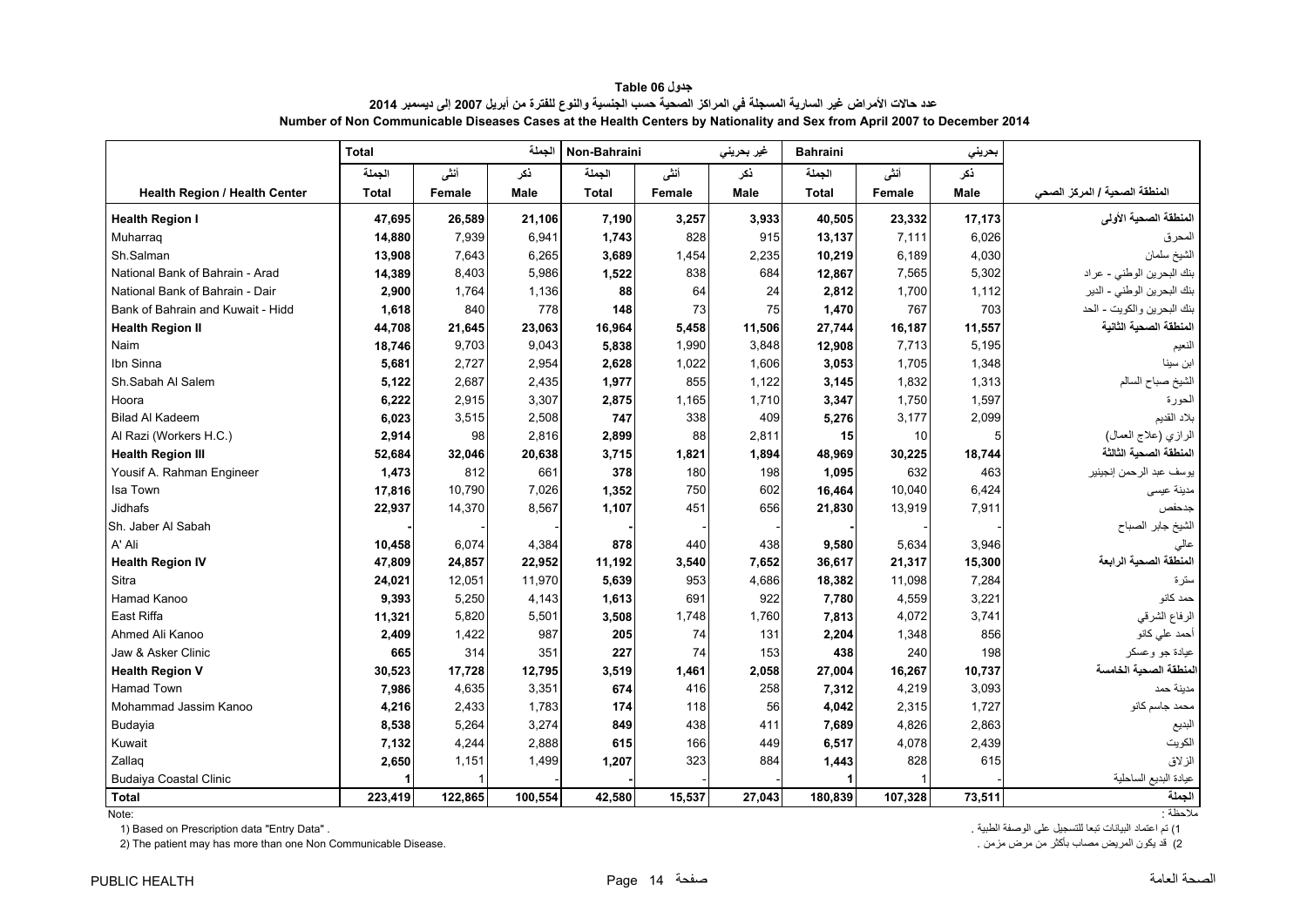<span id="page-15-0"></span>

|                                     | <b>Age Groups</b> |        |        |        |        | فنات العمر |                |                |                                                            |
|-------------------------------------|-------------------|--------|--------|--------|--------|------------|----------------|----------------|------------------------------------------------------------|
|                                     | الحملة            |        |        |        |        |            |                |                |                                                            |
| <b>Diagnosis</b>                    | <b>Total</b>      | $60 +$ | 50-59  | 40-49  | 30-39  | 20-29      | $10-19$        | $0-9$          | التشخيص                                                    |
| Arthritis                           | 6,993             | 3.726  | 2.020  | 819    | 311    | 81         | 22             | 14             | أمراض التهاب المفاصل                                       |
| <b>Bronchial Asthma</b>             | 5,476             | 1,846  | 1,338  | 898    | 571    | 376        | 269            | 178            | الربو                                                      |
| Hypertension                        | 58,460            | 23,811 | 19,398 | 10,797 | 3,567  | 768        | 79             | 40             | ارتفاع ضغط الدم                                            |
| Carcinoma                           | 225               | 96     | 64     | 27     | 12     | 16         | 7              | 3              | الأورام اللابدة (في موضعها) (محدودة المكان)                |
| <b>Chronic Obstructive Diseases</b> | 306               | 166    | 61     | 26     | 26     | 10         | $\overline{7}$ | 10             | أمراض الانسداد الرئوي المزمن                               |
| <b>Diabetes Mellitus</b>            | 7.989             | 3,688  | 2.284  | 1.070  | 489    | 291        | 124            | 43             | الداء السكري (السكري) - النوع الأول                        |
| Diabetes(Non-Insulin Dependant)     | 45,168            | 16,903 | 15,569 | 8,647  | 3.116  | 789        | 119            | 25             | السكري غير المعتمد على الأنسولين - النوع الثاني            |
| G-6-P Dehydrogenase                 | 1,103             | 67     | 84     | 127    | 254    | 275        | 180            | 116            | مر ض نقص الخمير ۃ                                          |
| Hyperthyroidism                     | 1,111             | 282    | 333    | 269    | 152    | 58         | 14             | 3              | فرط الغدة الدر قبة                                         |
| Hypothyrodism                       | 9,994             | 2,809  | 2.807  | 2.177  | 1.361  | 663        | 150            | 27             | قصور الغدة الدرقية                                         |
| <b>Ischaemic Heart Diseases</b>     | 5,975             | 4,004  | 1,368  | 444    | 104    | 31         | 17             | $\overline{7}$ | أمراض القلب الاقفارية (الاسكيمية) الناجمة عن القصور الدموي |
| Hyperlipidaemia                     | 42,816            | 17,890 | 15.177 | 7,313  | 2,050  | 315        | 43             | 28             | ارتفاع مستوى الدهون بالدم                                  |
| Obesity                             | 6,704             | 2,069  | 2,036  | 1,351  | 775    | 364        | 96             | 13             | السمنة                                                     |
| Osteoporosis                        | 1.421             | 829    | 399    | 125    | 40     | 22         | $\overline{2}$ | 4              | هشاشة العظام                                               |
| Psychiatric                         | 2,259             | 718    | 587    | 433    | 277    | 183        | 37             | 24             | الأمراض النفسية                                            |
| Sickle-cell disorders               | 1,478             | 77     | 134    | 194    | 311    | 305        | 325            | 132            | فقر الدم المنجلي                                           |
| Smoking                             | 1,496             | 428    | 358    | 237    | 235    | 226        | 10             | 2              | التدخين                                                    |
| Others                              | 24,445            | 7,991  | 5,695  | 3,919  | 2,944  | 1,669      | 960            | 1,267          | أخرى                                                       |
| <b>Total</b>                        | 223,419           | 87,400 | 69,712 | 38,873 | 16,595 | 6,442      | 2,461          | 1,936          | الحملة                                                     |

**جدول 07 Table** عدد حالات الأمراض غير السارية المسجلة بالمراكز الصحية حسب التشخيص وفنات العمر للفترة من أبريل 2007 إلى ديسمبر 2014 **Number of Non Communicable Diseases Cases at the Health Centers By Diagnosis & Age Groups from April 2007 to December 2014**

Note:

1) تم اعتماد البيانات تبعا للتسجيل على الوصفة الطبية .<br>2) تم اعتماد البيانات تبعا للتسجيل على الوصفة الطبيع العريض مصاب بأكثر من مرض مزمن .<br>2) قد يكون المريض مصاب بأكثر من مرض مزمن . 2) The patient may has more than one Non Communicable Disease.

مالحظة :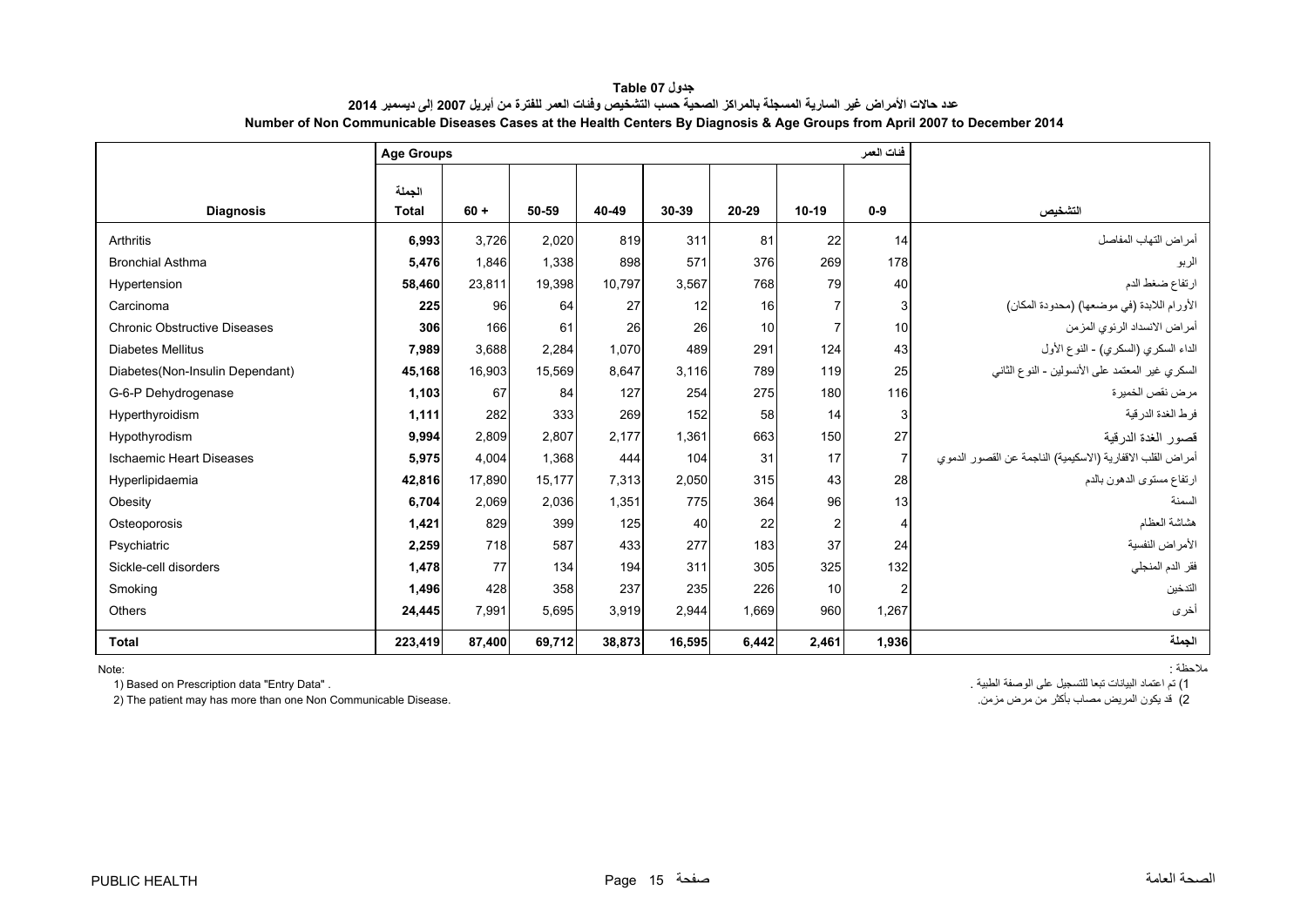| جدول Table 08                                                    |
|------------------------------------------------------------------|
| عدد الحالات المستجدة من الأمراض المعدية المبلغ عنها  2010 - 2014 |
| Incidences of Notifiable Communicable Diseases  2009 - 2014      |

<span id="page-16-0"></span>

|                                | <b>Disease</b>                                | 2014           | 2013           | 2012           | 2011           | $\overline{2010}$ | المرض                                                                      | ICD-10 Code |                      |
|--------------------------------|-----------------------------------------------|----------------|----------------|----------------|----------------|-------------------|----------------------------------------------------------------------------|-------------|----------------------|
|                                | Cholera                                       |                |                |                |                |                   | الكوليرا                                                                   | A00         |                      |
|                                | Typhoid fever                                 | 3              | 9              | 15             | 17             | 18                | الحمى التيفيه                                                              | A01.0       |                      |
|                                | Pulmonary TB *                                | 145            | 152            | 153            | 136            | 148               | التدرن الرئوي *                                                            | A15-A16     |                      |
| M                              | Non-pulmonary TB *                            | 83             | 61             | 81             | 95             | 98                | التدرن لا رئوي *                                                           | A17-A19     |                      |
| M                              | Diphtheria                                    |                |                |                |                |                   | الخناق (الدفتيريا)                                                         | A36         |                      |
| U<br>N                         | Whooping cough                                |                |                |                |                |                   | الشاهوق (السعال الديكي)                                                    | A37         |                      |
|                                | Neonatal tetanus                              |                |                |                |                |                   | الكزاز الوليدي (حديثي الولادة)                                             | A33         |                      |
| Z                              | Non-neonatal tetanus                          |                |                |                |                |                   | الكزاز الغير وليدي                                                         | A34-A35     | ننها بالتطعيم        |
| A                              | Meningococcal menigitis                       |                |                |                |                |                   | العدوى بالمكورات السحائبة                                                  | A39.0       |                      |
| $\overline{B}$<br>$\mathsf{L}$ | Haemophilus Influenzae (b) meningitis         |                |                |                |                |                   | التهاب السحائي البكتيري المتسبب من هيموفيلس انفلونزا (المستديمة النزلية ب) | G00.0       |                      |
| E                              | Poliomyelitis                                 |                |                |                |                |                   | شلل الأطفال                                                                | A80         |                      |
|                                | Measles**                                     | 46             |                |                | 10             |                   | الحصية **                                                                  | <b>B05</b>  |                      |
| D                              | Mumps                                         | 21             | 59             | 29             | 18             | 46                | النكاف (أبو كعب)                                                           | <b>B26</b>  |                      |
|                                | Rubella                                       | $\overline{7}$ | $\overline{2}$ |                | 3              | 6                 | الحصبة الألمانية                                                           | <b>B06</b>  |                      |
| $\mathbf S$<br>$\mathsf E$     | Chickenpox                                    | 3,039          | 3,816          | 4,186          | 4,243          | 3,394             | الحماق (الجديري)                                                           | <b>B01</b>  | لأمراض التي يمكن الت |
| $\overline{A}$                 | Influenza                                     | 21.111         | 35,989         | 19,544         | 5.558          | 4,875             | النزلة الوافدة (الأنظونزا)                                                 | J10-J11     |                      |
| $\mathbf S$                    | <b>Yellow Fever</b>                           |                |                |                |                |                   | الحمى الصفر اء                                                             | P58-P59     |                      |
| $\mathsf E$                    | Viral hepatitis                               |                |                |                |                |                   | التهاب الكبد الوبائي                                                       | B15-B19     |                      |
| S                              |                                               | 37<br>Α        | 59             | 62             | 46             | 54                |                                                                            |             |                      |
|                                |                                               | B<br>8         | $\overline{7}$ | 18             | 18             | 26                | $\overline{\phantom{0}}$                                                   |             |                      |
|                                |                                               | C              |                |                |                |                   | $\overline{\mathbb{C}}$                                                    |             |                      |
|                                |                                               | E<br>50        | 15             | 56             | 100            | 30                | ى                                                                          |             |                      |
|                                | Other meningitis                              | 66             | 62             | 37             | 20             | 36                | التهاب السحايا الأخرى                                                      | G02-G03     |                      |
| N                              | Paratyphoid fever                             |                | 3              | 3              | 3              |                   | الحمى نظيرة التيفيه                                                        | A01.1       |                      |
| $\circ$                        | Other salmonella infection                    | 331            | 277            | 288            | 366            | 406               | عدوى السلمونيلة الأخرى                                                     | A02         |                      |
| N                              | Acute Flaccid Paralysis                       | 16             | 12             | 19             | $\overline{7}$ | 10                | الشلل الرخو الحاد                                                          | G82.0       | منها بالتطعيم        |
| D                              | Shigellosis                                   | 18             | 39             | 35             | 22             | 27                | داء الشيغلات                                                               | A03         |                      |
| M                              | Food poisoning                                | 344            | 171            | 339            | 415            | 176               | تسمم غذائى                                                                 | A05         | ċ.                   |
| S<br>M<br>E                    | Amoebiasis                                    | 53             | 55             | 30             | 30             | 32                | داء الأميبات                                                               | A06         | لا بمكن التحم        |
| U                              | Malaria (p.falciparum)                        | 13             | 13             | 11             | 6              | $\overline{7}$    | البرداء المنجلية                                                           | <b>B50</b>  |                      |
| N<br>S                         | Malaria (p.vivax)                             | 87             | 166            | 217            | 180            | 83                | البرداء النشيطة                                                            | <b>B51</b>  |                      |
| $Z$ E                          | Malaria (mixed)                               |                |                |                |                |                   | البرداء المتعددة                                                           | <b>B52</b>  |                      |
| S<br>$\overline{A}$            | Malaria (p.malaria)                           |                |                | 3              |                |                   | البرداء الوبالية                                                           | <b>B53</b>  |                      |
| B                              | Syphilis                                      | 188            | 221            | 147            | 123            | 214               | الز هري (السفلس)                                                           | A50-A54     | لأمر اض التي         |
| $\mathsf{L}$                   | Gonococcal infection                          | 3.997          | 426            | 445            | 228            | 286               | السيلان (خمج بالمكورات البنية)                                             | A55         |                      |
| E                              | Streptococcal sore throat                     | 5,405          | 5,080          | 5,573          | 2,779          | 2,888             | التهاب الحلق العقدي                                                        | A41         |                      |
|                                | Leprosy                                       | 4              |                | $\overline{2}$ |                |                   | الجذام                                                                     | A31         |                      |
|                                | <b>AIDS</b>                                   |                |                | 12             |                |                   | عوز المناعة المكتسبة                                                       | B20-B25     |                      |
|                                | Other and unspecified predominantly sexually  | 185            | 214            | 104            | 78             | 155               | أمراض أخرى وغير محددة تنتقل في غالبيتها                                    | A63-A64     |                      |
|                                | transmitted diseases not elsewhere classified |                |                |                |                |                   | عن طريق الجنس لم تصنف في مكانّ آخر                                         |             |                      |

 $*$  Bahraini & Non-Bahraini were included, non-Bahraini repatriated after

receiving the required treatment according to national policy.

\*

\*\* Increases of measles cases due to outbreak ,but all are imported or related cases. حد مستوردة الحالات المستوردة او ذات العلاقة.<br>\*\* Increases of measles cases due to outbreak ,but all are imported or related cases.<br>\*\* Measles: all are imported cases. . . . . . . الحصبة : احصبة : جميع الحالات مستوردة . .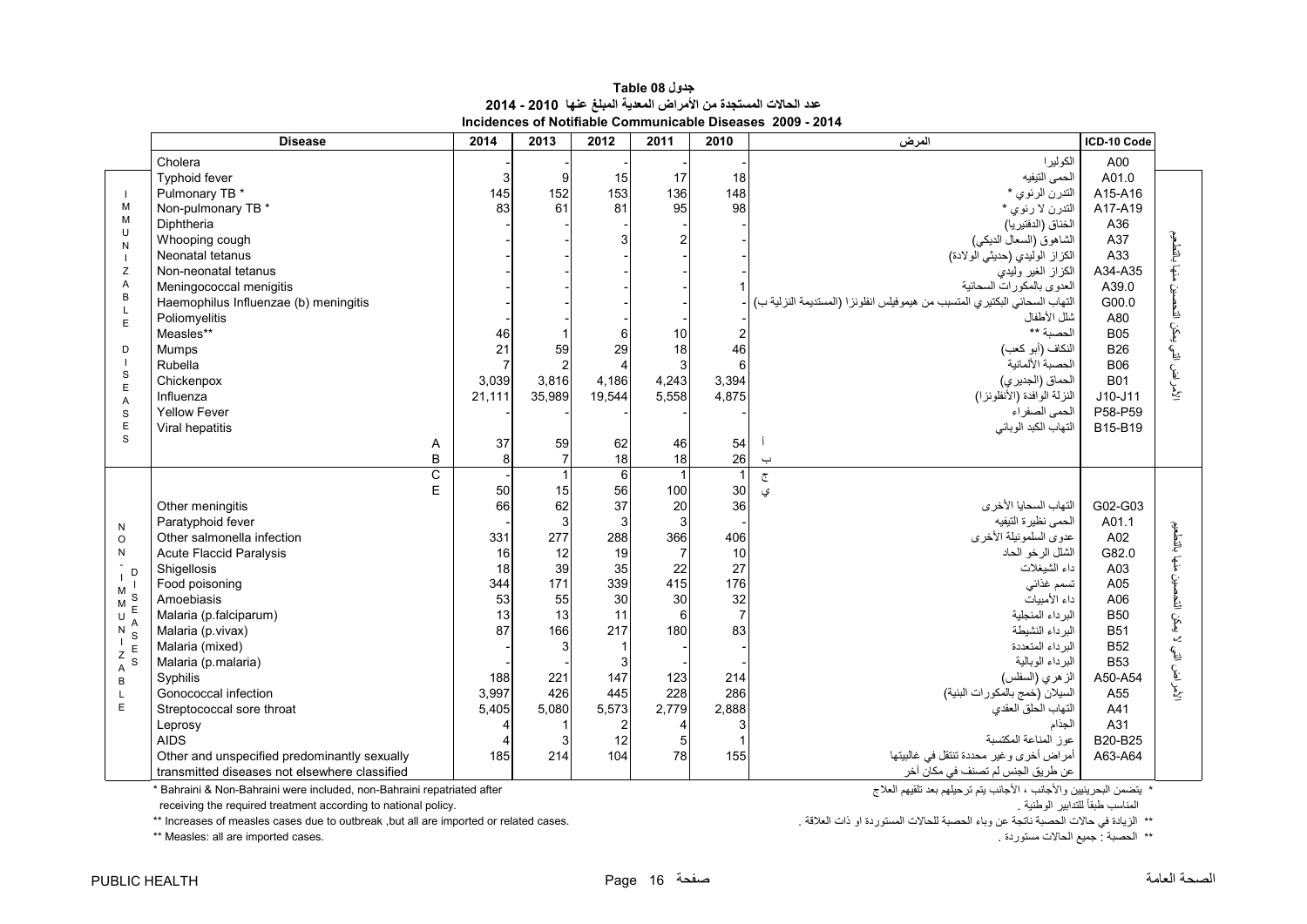**جدول 09 Table معدالت الحاالت المستجدة لكل 100,000 من السكان من األمراض المعدية المبلغ عنھا 2010 - 2014 Incidences Rates Per 100,000 Population of Notifiable Communicable Diseases 2010 - 2014** 

<span id="page-17-0"></span>

|                                                |                                                                                               | نسبة التغيير                |                     |                     |                     |                     |                     |                                                                                                          |                                        |                                        |
|------------------------------------------------|-----------------------------------------------------------------------------------------------|-----------------------------|---------------------|---------------------|---------------------|---------------------|---------------------|----------------------------------------------------------------------------------------------------------|----------------------------------------|----------------------------------------|
|                                                |                                                                                               | %Change                     |                     |                     |                     |                     |                     |                                                                                                          | رمز التصنيف                            |                                        |
|                                                | <b>Disease</b>                                                                                | 2012-2013                   | 2014                | 2013                | 2012                | 2011                | 2010                | المرض                                                                                                    | ICD-10 Code                            |                                        |
| M                                              | Cholera<br><b>Typhoid fever</b><br>Pulmonary TB *                                             | $-66.7$<br>$-4.6$           | 0.2<br>11.0         | 0.7<br>11.6         | 1.2<br>12.2         | 1.4<br>11.4         | 1.5<br>12.0         | الكوليرا<br>الحمى التيفيه<br>التدرن الرئوي *                                                             | A00<br>A01.0<br>A15-A16                |                                        |
| M<br>U<br>N                                    | Non-pulmonary TB *<br>Diphtheria<br>Whooping cough                                            | 36.1<br>$-100.0$            | 6.3                 | 4.6                 | 6.5<br>0.2          | 7.9<br>0.2          | 7.9                 | التدرن لا رئوي *<br>الخناق (الدفتيريا)<br>الشاهوق (السعال الديكي)                                        | A17-A19<br>A36<br>A37                  |                                        |
| Z<br>Α                                         | Neonatal tetanus<br>Non-neonatal tetanus<br>Meningococcal menigitis                           |                             |                     |                     |                     |                     | 0.1                 | الكزاز الوليدي (حديثي الولادة)<br>الكزاز الغير وليدي<br>العدوى بالمكورات السحائية                        | A33<br>A34-A35<br>A39.0                |                                        |
| B<br>L<br>E                                    | Haemophilus Influenzae (b) meningitis<br>Poliomyelitis<br>Measles**                           | 4,500.0                     | 3.5                 | 0.1                 | 0.5                 | 0.8                 | 0.2                 | التهاب السحائي البكتيري المتسبب من هيمو فيلس انفلونز ا (المستديمة النزلية ب)<br>شلل الأطفال<br>الحصبة ** | G00.0<br>A80<br><b>B05</b>             |                                        |
| D<br>$\overline{1}$<br>$\mathbf S$             | Mumps<br>Rubella<br>Chickenpox                                                                | $-64.4$<br>250.0<br>$-20.4$ | 1.6<br>0.5<br>231.2 | 4.5<br>0.2<br>290.3 | 2.3<br>0.3<br>334.0 | 1.5<br>0.3<br>355.1 | 3.7<br>0.5<br>274.9 | النكاف (أبو كعب)<br>الحصبة الألمانية<br>الحماق (الجديري)                                                 | <b>B26</b><br><b>B06</b><br><b>B01</b> | لأمراض التي يمكن التحصين منها بالتطعيم |
| E<br>Α<br>S<br>$\mathsf E$                     | Influenza<br>Yellow Fever (Jaundice)                                                          | $-41.3$                     | 1,605.9             | 2,737.7             | 1,559.5             | 465.1               | 394.9               | النزلة الوافدة (الأنظونزا)<br>الحمى الصفراء (اليرقان)                                                    | $J10-J11$<br>P58-P59<br>B15-B19        |                                        |
| S                                              | Viral hepatitis<br>Α<br>B                                                                     | $-37.3$<br>14.3             | 2.8<br>0.6          | 4.5<br>0.5          | 4.9<br>1.4          | 3.8<br>1.5          | 4.4<br>2.1          | التهاب الكبد الوبائي<br>$\overline{\phantom{0}}$                                                         |                                        |                                        |
|                                                | $\mathsf{C}$<br>E                                                                             | 233.3                       | 3.8                 | 0.1<br>1.1          | 0.5<br>4.5          | 0.1<br>8.4          | 0.1<br>2.4          | $\overline{\tilde{c}}$<br>ي                                                                              |                                        |                                        |
| N                                              | Other meningitis<br>Paratyphoid fever                                                         | 6.5                         | 5.0                 | 4.7<br>0.2          | 3.0<br>0.2          | 1.7<br>0.3          | 2.9                 | التهاب السحايا الأخرى<br>الحمى نظيرة التيفيه                                                             | G02-G03<br>A01.1                       |                                        |
| $\circ$<br>${\sf N}$                           | Other salmonella infection<br><b>Acute Flaccid Paralysis</b>                                  | 19.5<br>33.3                | 25.2<br>1.2         | 21.1<br>0.9         | 23.0<br>1.5         | 30.6<br>0.6         | 32.9<br>0.8         | عدوى السلمونيلة الأخرى<br>الشلل الرخو الحاد                                                              | A02<br>G82.0                           | منها بالتطعيم                          |
| D<br>M                                         | Shigellosis<br>Food poisoning                                                                 | $-53.8$<br>101.2            | 1.4<br>26.2         | 3.0<br>13.0         | 2.8<br>27.1         | 1.8<br>34.7         | 2.2<br>14.3         | داء الشيغلات<br>تسمم غذائى                                                                               | A03<br>A05                             |                                        |
| M<br>$\mathsf{E}$<br>$\sf U$<br>Α<br>N         | Amoebiasis<br>Malaria (P.falciparum)<br>Malaria (P. vivax)                                    | $-3.6$<br>0.0<br>$-47.6$    | 4.0<br>1.0<br>6.6   | 4.2<br>1.0<br>12.6  | 2.4<br>0.9<br>17.3  | 2.5<br>0.5<br>15.1  | 2.6<br>0.6<br>6.7   | داء الأمبيات<br>البرداء المنجلية<br>البر داء النشيطة                                                     | A06<br><b>B50</b><br><b>B51</b>        | لا بمكن التحص                          |
| S<br>$\mathsf E$<br>$\mathsf Z$<br>S           | Malaria Mixed<br>Malaria (p.malaria)                                                          |                             |                     | 0.2                 | 0.1<br>0.2          |                     |                     | البرداء المتعددة<br>البرداء الوبالية                                                                     | <b>B52</b>                             |                                        |
| $\boldsymbol{\mathsf{A}}$<br>B<br>$\mathsf{L}$ | Syphilis<br>Gonococcal infection                                                              | $-14.9$<br>838.3            | 14.3<br>304.1       | 16.8<br>32.4        | 11.7<br>35.5        | 10.3<br>19.1        | 17.3<br>23.2        | الزهري (السفلس)<br>السيلان (خمج بالمكورات البنية)                                                        | A50-A53<br>A54                         | لأمراض التي                            |
| E                                              | Streptococcal sore throat<br>Leprosy<br><b>AIDS</b>                                           | 6.4<br>300.0<br>33.3        | 411.2<br>0.3<br>0.3 | 386.4<br>0.1<br>0.2 | 444.7<br>0.2<br>1.0 | 232.5<br>0.3<br>0.4 | 233.9<br>0.2<br>0.1 | التهاب الحلق العقدي<br>الجذام<br>عوز المناعة المكتسبة                                                    | A40<br>A30<br>B20-B24                  |                                        |
|                                                | Other and unspecified predominantly sexually<br>transmitted diseases not elsewhere classified | $-13.6$                     | 14.1                | 16.3                | 8.3                 | 6.5                 | 12.6                | أمراض أخرى وغير محددة تنتقل في غالبيتها<br>عن طريق الجنس لم تصنف في مكان آخر                             | A63-A64                                |                                        |

the required treatment according to national policy.

from Central Information Organization.

\* يتضمن البحرينيين والأجانب ، الأجانب يتم ترحيلهم بعد تلقيهم العلاج المناسب طبقاً للتدابير الوطنية . للمناسب طبقاً للتدابير الوطنية . receiving " مستقطع العالم المناسب طبقاً للتدابير الوطنية . . . . . . . . . . . . . . .

مالحظة : تم تحديث المعدالت لعامي <sup>2012</sup> <sup>و</sup> <sup>2013</sup> حسب آخر اصدار للسكان من الجھاز المركزي للمعلومات. released population latest to according updated were rates 2013 and 2012 :Note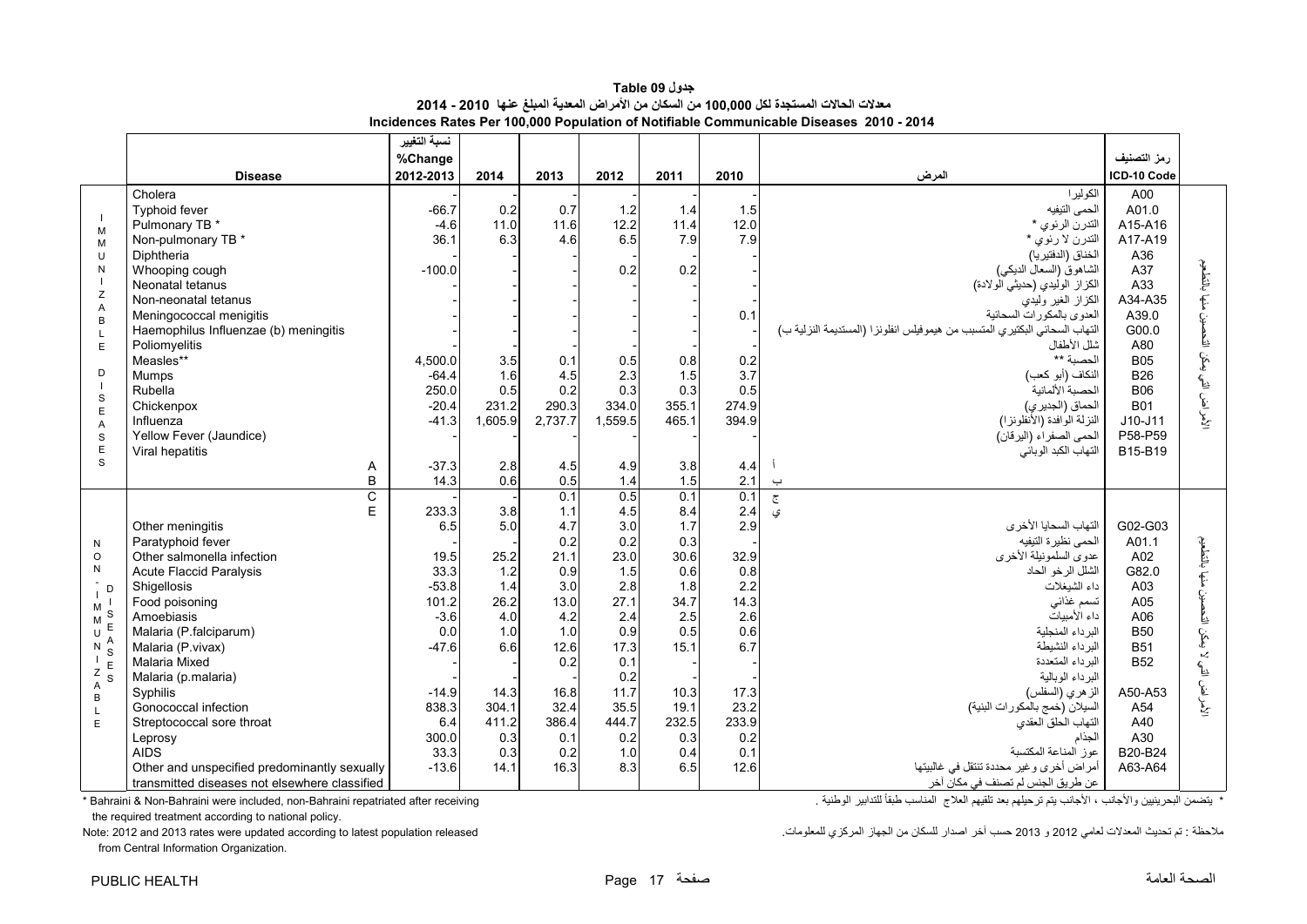<span id="page-18-0"></span>

| <b>Viral Hepatitis</b>  |                         |                |                     |                         |                         |                         |                                                    |                              |   |                         | التهاب الكبد الوبائي |                    |                |                   |
|-------------------------|-------------------------|----------------|---------------------|-------------------------|-------------------------|-------------------------|----------------------------------------------------|------------------------------|---|-------------------------|----------------------|--------------------|----------------|-------------------|
| <b>Total</b>            |                         |                | الجملة              | N.Bahraini              |                         |                         | غير بحريني                                         | Bahraini                     |   |                         | بحريني               |                    |                |                   |
|                         |                         |                |                     |                         |                         |                         |                                                    |                              |   |                         |                      |                    |                |                   |
| ي                       | $\overline{\mathbb{C}}$ | پ              | Í                   | ي                       | $\overline{\mathbb{C}}$ | پ                       |                                                    | ي                            | چ | پ                       | í                    | النوع              |                | فئات السن         |
| Е                       | $\mathbf c$             | B              | A                   | E                       | C                       | в                       | Α                                                  | E                            | C | B                       | Α                    | Sex                |                | <b>Age Groups</b> |
|                         |                         |                |                     |                         |                         |                         |                                                    |                              |   |                         |                      |                    |                |                   |
|                         |                         |                |                     |                         |                         |                         |                                                    |                              |   |                         |                      | - Male<br>Female   | ذكر<br>أنثى    | $0 - 4$           |
|                         |                         |                |                     |                         |                         |                         |                                                    |                              |   |                         |                      | <b>Total</b>       | الجملة         |                   |
|                         |                         |                |                     |                         |                         |                         |                                                    |                              |   |                         |                      |                    |                |                   |
| 1<br>1                  |                         |                | 3<br>3              |                         |                         | 1                       | $\overline{\mathbf{c}}$<br>$\overline{\mathbf{c}}$ | 1<br>1                       |   |                         |                      | 1 Male<br>1 Female | ذكر<br>أنثى    | $5 - 14$          |
| $\overline{\mathbf{c}}$ |                         |                | $\bf 6$             |                         |                         | 1                       | 4                                                  | $\mathbf 2$                  |   |                         |                      | 2 Total            | الجملة         |                   |
|                         |                         |                |                     |                         |                         |                         |                                                    |                              |   |                         |                      |                    |                |                   |
| $\overline{\mathbf{c}}$ |                         |                | $10$                | 1                       |                         |                         | 3                                                  | 1                            |   |                         |                      | 7 Male             | ذكر            | $15 - 24$         |
| 6                       |                         |                | 5                   |                         |                         |                         | 4                                                  | 6                            |   |                         |                      | 1 Female           | أنثى<br>الجملة |                   |
| 8                       |                         |                | 15                  | 1                       |                         |                         | $\overline{7}$                                     | $\overline{7}$               |   |                         |                      | 8Total             |                |                   |
| 8                       |                         | 2              | 6                   | $\overline{\mathbf{c}}$ |                         | $\overline{c}$          | $\overline{\mathbf{c}}$                            | $\,6\,$                      |   |                         |                      | 4 Male             | ذكر            | 25-34             |
| 4                       |                         | 1              | $\overline{7}$      | $\mathbf{1}$            |                         |                         | 5                                                  | $\mathsf 3$                  |   | 1                       |                      | 2 Female           | أننى           |                   |
| 12                      |                         | 3              | 13                  | 3                       |                         | $\overline{\mathbf{2}}$ | 7                                                  | 9                            |   | 1                       |                      | 6 Total            | الجملة         |                   |
| 1                       |                         | 1              |                     | $\mathbf{1}$            |                         |                         |                                                    |                              |   | 1                       |                      | - Male             | ذكر            | 35-44             |
| 1                       |                         |                |                     | $\mathbf{1}$            |                         |                         |                                                    |                              |   |                         |                      | - Female           | أننى           |                   |
| $\overline{\mathbf{2}}$ |                         | 1              |                     | 2                       |                         |                         |                                                    |                              |   | 1                       |                      | -Total             | الجملة         |                   |
| 4                       |                         | 3              | 2                   | $\mathbf{1}$            |                         | 1                       | $\overline{\mathbf{c}}$                            | 3                            |   | $\overline{\mathbf{c}}$ |                      | - Male             | ذكر            | 45-54             |
| 5                       |                         | $\mathbf 0$    | $\ddot{\mathbf{1}}$ | $\mathbf{1}$            |                         |                         |                                                    | $\overline{\mathbf{4}}$      |   |                         |                      | 1 Female           | أننى           |                   |
| 9                       |                         | 3              | 3                   | $\overline{\mathbf{2}}$ |                         | 1                       | 2                                                  | $\overline{7}$               |   | $\overline{2}$          |                      | 1 Total            | الجملة         |                   |
| 7                       |                         |                |                     | 1                       |                         |                         |                                                    | 6                            |   |                         |                      | - Male             | ذكر            | 55-64             |
| 2                       |                         |                |                     |                         |                         |                         |                                                    | $\overline{\mathbf{c}}$      |   |                         |                      | Female             | أننى           |                   |
| 9                       |                         |                |                     | 1                       |                         |                         |                                                    | 8                            |   |                         |                      | -Total             | الجملة         |                   |
|                         |                         |                |                     |                         |                         |                         |                                                    |                              |   |                         |                      |                    |                |                   |
| 3<br>5                  |                         |                |                     | 1                       |                         |                         |                                                    | $\overline{\mathbf{c}}$<br>3 |   |                         |                      | - Male<br>Female   | ذكر<br>أنثى    | $65 +$            |
| 8                       |                         |                |                     | $\frac{2}{3}$           |                         |                         |                                                    | 5                            |   |                         |                      | <b>Total</b>       | الجملة         |                   |
|                         |                         |                |                     |                         |                         |                         |                                                    |                              |   |                         |                      |                    |                |                   |
| 26                      |                         | 6              | 21                  | 7                       |                         | 3                       | 9                                                  | 19                           |   | 3                       |                      | 12 Male            | ذكر            |                   |
| 24                      |                         | $\overline{2}$ | 16                  | 5                       |                         |                         | 11                                                 | 19                           |   | 1                       |                      | 5 Female           | أنثى           | الجملة Total      |
| 50                      |                         | 8              | 37                  | 12                      |                         | 4                       | 20                                                 | 38                           |   | 4                       |                      | 17 Total           | الجملة         |                   |

**جدول 10 Table التوزيع السنوي لحاالت التھاب الكبد الوبائي حسب الجنسية <sup>و</sup> فئات العمر والنوع <sup>2014</sup> Annual Distribution of Viral Hepatitis Incidences by Nationality, Age Groups and Sex 2014**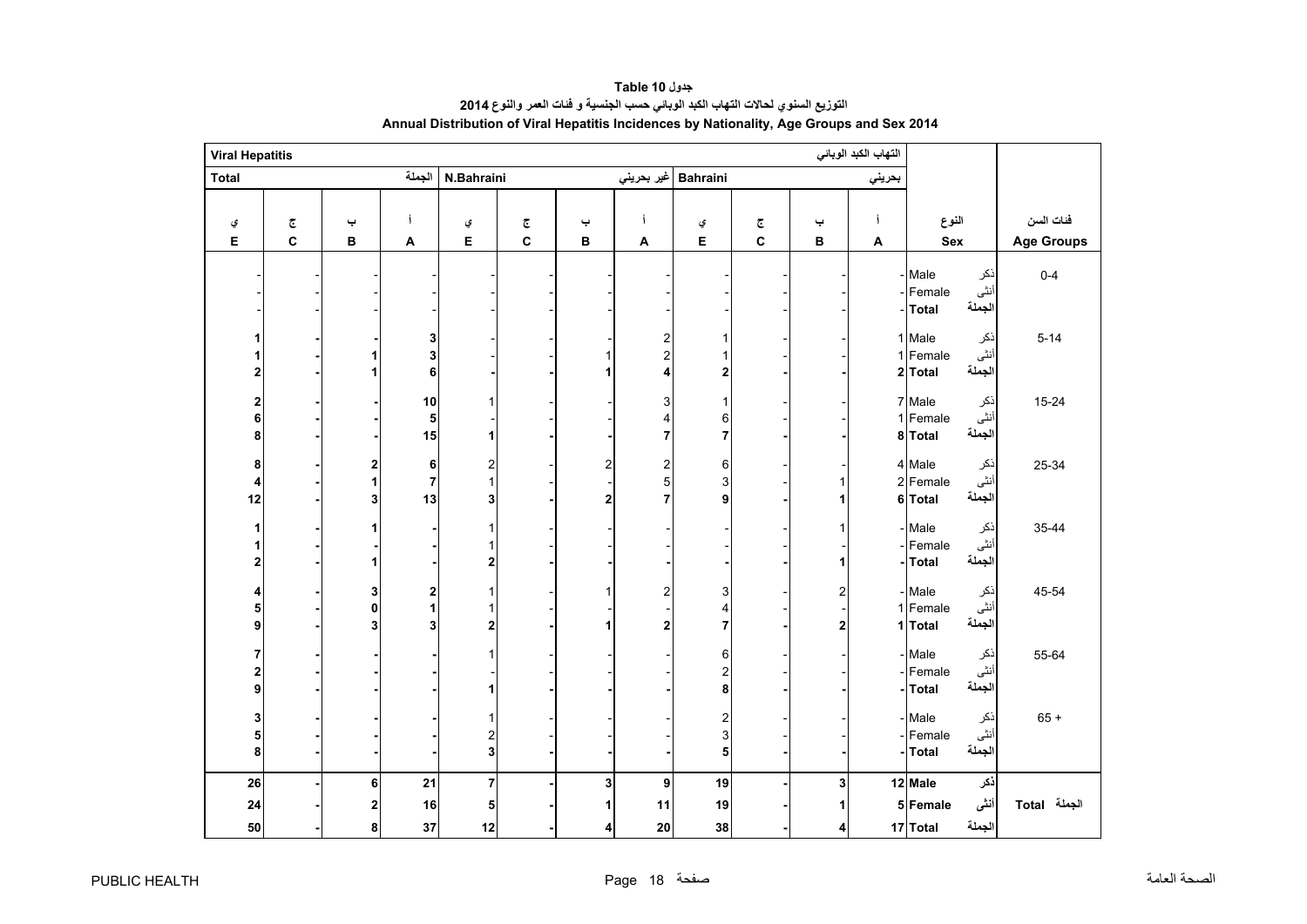<span id="page-19-0"></span>

| <b>Viral Hepatitis</b> |   |    |        |                |                         |    |   |                              |   |                         | التهاب الكبد الوبائي |            |        |              |
|------------------------|---|----|--------|----------------|-------------------------|----|---|------------------------------|---|-------------------------|----------------------|------------|--------|--------------|
| <b>Total</b>           |   |    | الجملة | Non Bahraini   |                         |    |   | Bahraini  غیر بحرین <i>ي</i> |   |                         | بحريني               |            |        |              |
|                        |   |    |        |                |                         |    |   |                              |   |                         |                      |            |        |              |
| ي                      | ج | پ  |        | ي              | $\overline{\mathbb{C}}$ | پ  |   | ي                            | ج | پ                       |                      | النوع      |        | المحافظة     |
| E                      | C | В  | A      | E              | C                       | в  | A | Е                            | C | в                       | A                    | <b>Sex</b> |        | Governorate  |
| 5                      |   | 2  | 3      |                |                         |    |   | $\overline{4}$               |   | 1                       |                      | 2 Male     | ذكر    | المحرق       |
| 4                      |   | 2  | 3      |                |                         |    |   | 3                            |   |                         |                      | 3 Female   | أنثى   | Muharraq     |
| 9                      |   | 4  | 6      | $\mathbf{2}$   |                         | 2  | 4 | 7                            |   | 2 <sub>l</sub>          |                      | 5 Total    | الجملة |              |
|                        |   |    |        |                |                         |    |   |                              |   |                         |                      |            |        |              |
| 9                      |   | 7  | 8      | 2              |                         | 7  | 4 | $\overline{7}$               |   |                         |                      | 4 Male     | نكر    | العاصمة      |
| 7                      |   | 4  | 6      | 2              |                         | 3  | 2 | 5                            |   | 1                       |                      | 4 Female   | أنثى   | Capital      |
| 16                     |   | 11 | 14     | 4              |                         | 10 | 6 | 12                           |   | 1                       |                      | 8 Total    | الجملة |              |
|                        |   |    |        |                |                         |    |   |                              |   |                         |                      |            |        |              |
| $\overline{2}$         |   | 1  | 3      |                |                         |    |   | $\overline{2}$               |   | $\mathbf{1}$            |                      | 3 Male     | ذكر    | الشمالية     |
| 7                      |   |    | 3      |                |                         |    |   | 6                            |   |                         |                      | 3 Female   | أنثى   | Northern     |
| 9                      |   |    | 6      |                |                         |    |   | 8                            |   | 1                       |                      | 6 Total    | الجملة |              |
| 6                      |   | 3  | 3      | 3              |                         |    |   | 3                            |   | $\overline{\mathbf{c}}$ |                      | 2 Male     | ذكر    | الوسطى       |
| 5                      |   | 2  |        | 3              |                         |    |   | 2                            |   | 1                       |                      | 1 Female   | أنثى   | Central      |
| 11                     |   | 5  |        | 6              |                         | 2  | 1 | 5                            |   | 3                       |                      | 3 Total    | الجملة |              |
|                        |   |    |        |                |                         |    |   |                              |   |                         |                      |            |        |              |
| 22                     |   | 13 | 17     | 6              |                         | 9  | 6 | 16                           |   | $\overline{\mathbf{4}}$ |                      | 11 Male    | ذكر    |              |
| 23                     |   | 8  | 13     | $\overline{7}$ |                         | 5  | 2 | 16                           |   | 3 <sub>l</sub>          |                      | 11 Female  | أننى   | الجملة Total |
| 45                     |   | 21 | 30     | 13             |                         | 14 | 8 | 32                           |   | $\overline{7}$          |                      | 22 Total   | الجملة |              |

## **جدول 11 Table التوزيع السنوي لحاالت التھاب الكبد الوبائي حسب المحافظة <sup>و</sup> الجنسية <sup>و</sup> النوع <sup>2014</sup> Annual Distribution of Viral Hepatitis Incidences by Governorate, Nationality and Sex 2014**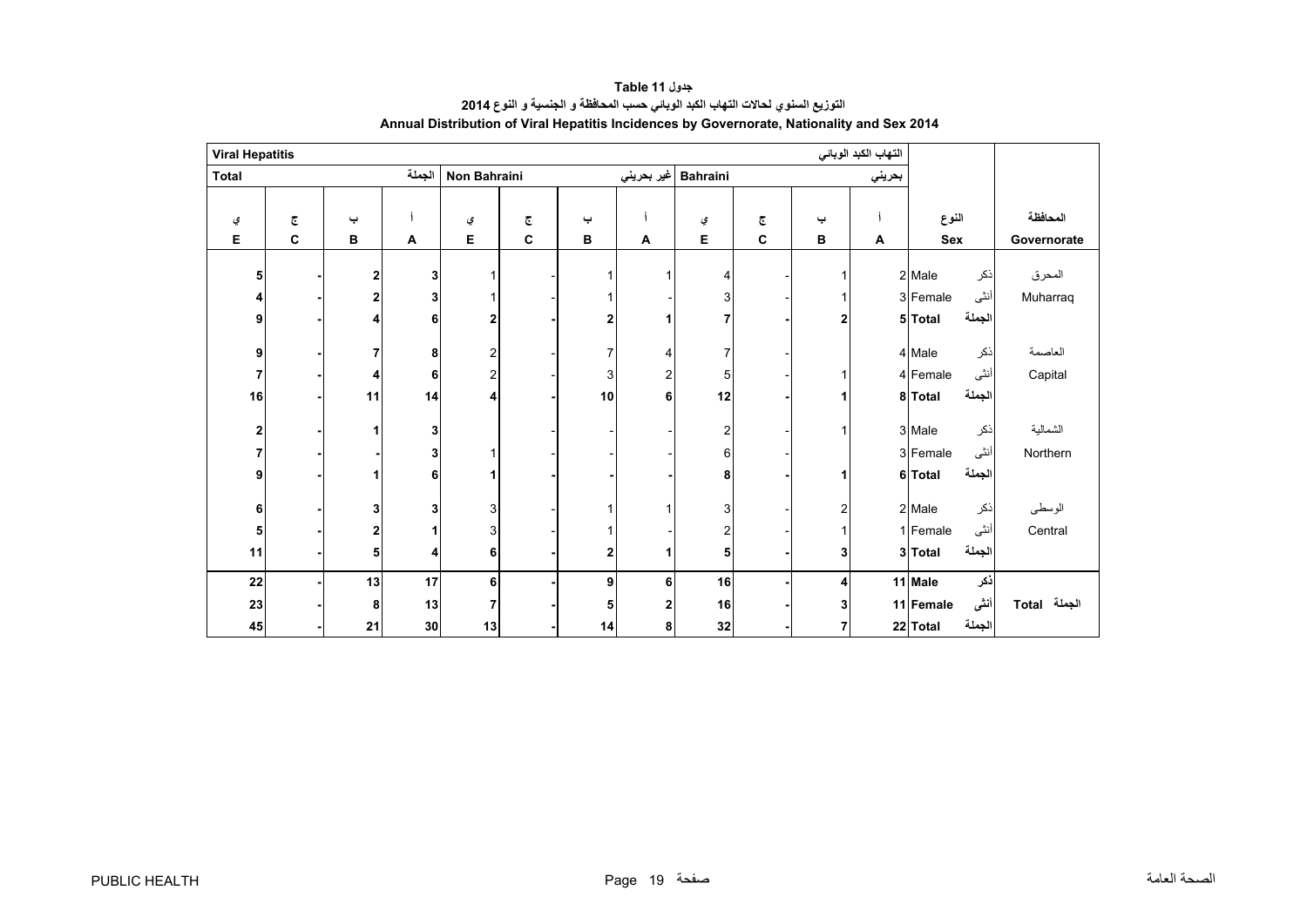<span id="page-20-0"></span>

| <b>Total</b>    | الجملة |      |                | Non-Bahraini    |      | غير بحريني<br><b>Bahraini</b> |                |                 |                        |
|-----------------|--------|------|----------------|-----------------|------|-------------------------------|----------------|-----------------|------------------------|
| الجملة          | أنشى   | ذكر  | الجملة         | أنشى            | ذكر  | الجملة                        | أنشى           | ذكر             | فئات العمر             |
| <b>Total</b>    | Female | Male | <b>Total</b>   | Female          | Male | <b>Total</b>                  | Female         | Male            | <b>Age Groups</b>      |
|                 |        |      |                |                 |      |                               |                |                 | $0 - 4$                |
|                 |        |      |                |                 |      |                               |                |                 | $5 - 14$               |
| 39              | 12     | 27   | 32             | 12              | 20   |                               |                |                 | $15 - 24$              |
| 218             | 72     | 146  | 201            | 68              | 133  | 17                            | 4              | 13 <sub>l</sub> | $25 - 34$              |
| 157             | 67     | 90   | 149            | 64              | 85   | 8                             | 3 <sub>1</sub> | 5               | $35 - 44$              |
| 42              | 14     | 28   | 31             | 10 <sup>1</sup> | 21   | 11                            | 4              |                 | $45 - 54$              |
| 22              | 8      | 14   | 15             | 5               | 10   |                               | 3              | 4               | $55 - 64$              |
| 10 <sub>1</sub> | 6      | 4    | 3 <sub>l</sub> | $\overline{2}$  |      |                               | 4              | 3               | $65 +$                 |
| 488             | 179    | 309  | 431            | 161             | 270  | 57                            | 18             | 39              | الجملة<br><b>Total</b> |

**جدول 12 Table حاملي مرض التھاب الكبد الوبائي "ب" حسب فئات العمر والجنسية والنوع<sup>2014</sup> Hepatitis "B" Carriers by Age Groups, Nationality and Sex 2014**

**جدول 13 Table**

**حاملي مرض التھاب الكبد الوبائي "ب" حسب المنطقة الجغرافية والجنسية والنوع <sup>2014</sup> Hepatitis "B" Carriers by Geographical Region, Nationality and Sex 2014**

| <b>Total</b> |             | الجملة | Non-Bahraini   |        | غير بحريني | <b>Bahraini</b> |        | بحريني         |                            |            |
|--------------|-------------|--------|----------------|--------|------------|-----------------|--------|----------------|----------------------------|------------|
| الجملة       | ذكر<br>أنشى |        | الجملة<br>أننى |        | ذكر        | الجملة          | أنشى   | ذكر            | المنطقة الجغرافية          |            |
| <b>Total</b> | Female      | Male   | <b>Total</b>   | Female | Male       | Total           | Female | Male           | <b>Geographical Region</b> |            |
| 11           | 6           | 5      | 10             | 6      |            |                 |        |                | Hidd                       | الحد       |
| 93           | 38          | 55     | 77             | 32     | 45         | 16              | 6      |                | 10 Muharrag                | المحرق     |
| 154          | 54          | 100    | 152            | 53     | 99         | 2               |        |                | Manama                     | المنامة    |
| 37           | 11          | 26     | 32             | 9      | 23         | 5               |        | 3              | Jidhafs                    | جدحفص      |
| 15           | 6           | 9      | 13             | 5      | 8          |                 |        |                | Northern                   | الشمالية   |
| 24           | 4           | 20     | 20             | 2      | 18         |                 | 2      | $\overline{2}$ | Sitra                      | سترة       |
| 40           | 14          | 26     | 36             | 13     | 23         |                 |        | 3 <sup>l</sup> | Central                    | الوسطى     |
| 9            | 4           | 5      | 5              | 4      |            |                 |        | 41             | Isa Town                   | مدينة عيسى |
| 71           | 27          | 44     | 62             | 24     | 38         | 9               | 3      | $6 \mid$       | Riffa                      | الرفاع     |
| 17           | 7           | 10     | 13             | 6      |            |                 |        | 3 <sup>l</sup> | Western                    | الغربية    |
|              |             |        |                |        |            |                 |        |                | Southern                   | الجنوبية   |
| 17           | 8           | 9      | 11             |        | 4          | 6               |        | 51             | Hamad Town                 | مدينة حمد  |
| 488          | 179         | 309    | 431            | 161    | 270        | 57              | 18     | 39             | <b>Total</b>               | الجملة     |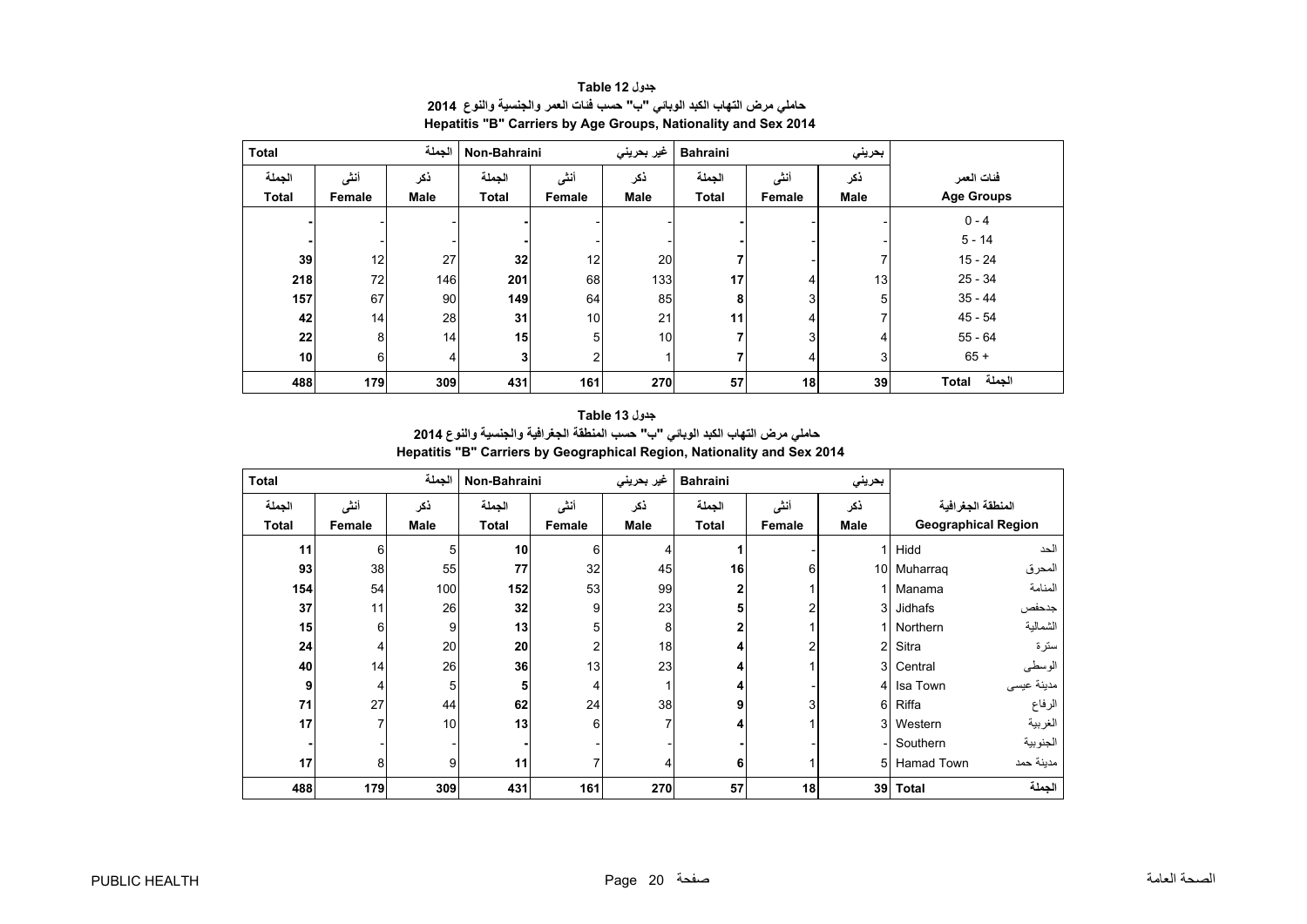<span id="page-21-0"></span>

| الحصبة         |              |               | الحمى التيفية        | الحمى نظيرة التيفية |                   | داء الشيغلات       |           | داء السلمونيلة |                      |                   |
|----------------|--------------|---------------|----------------------|---------------------|-------------------|--------------------|-----------|----------------|----------------------|-------------------|
| <b>Measles</b> |              |               | <b>Typhoid fever</b> |                     | Paratyphoid fever | <b>Shigellosis</b> |           |                | <b>Salmonellosis</b> | فئات العمر        |
|                |              |               |                      |                     |                   |                    |           |                |                      | (بالسنوات)        |
| $\%$           | الحالات      | $\frac{9}{6}$ | الحالات              | $\%$                | الحالات           | %                  | الحالات   | $\%$           | الحالات              | <b>Age Groups</b> |
|                | <b>Cases</b> |               | Cases                |                     | Cases             |                    | Cases     |                | Cases                | (Years)           |
| 60.9           | 28           |               |                      |                     |                   | 33.3               | 6         | 47.1           | 156                  | $0 - 4$           |
| 10.9           | 5            | 33.3          |                      |                     |                   | 22.2               | 4         | 8.2            | 27                   | $5 - 14$          |
| 6.5            | 3            |               |                      |                     |                   |                    |           | 5.4            | 18                   | $15 - 24$         |
| 13.0           | 6            |               |                      |                     |                   | 22.2               | 4         | 15.7           | 52                   | $25 - 34$         |
| 8.7            | 4            | 33.3          |                      |                     |                   | 5.6                |           | 8.5            | 28                   | $35 - 44$         |
|                |              | 33.3          |                      |                     |                   |                    |           | 6.0            | 20                   | $45 - 54$         |
|                |              |               |                      |                     |                   |                    |           | 4.8            | 16                   | $55 - 64$         |
|                |              |               |                      |                     |                   |                    | 11.1<br>2 |                | 14                   | $65 +$            |
| 100            | 46           | 100<br>3      |                      |                     |                   | 100<br>18          |           | 100            | 331                  | الجملة<br>Total   |

**جدول 14 Table أعداد ونسب الحاالت المستجدة باألمراض المعدية المختارة حسب فئات العمر <sup>2014</sup> Selected Communicable Diseases Incidences & Percentages by Age Groups 2014**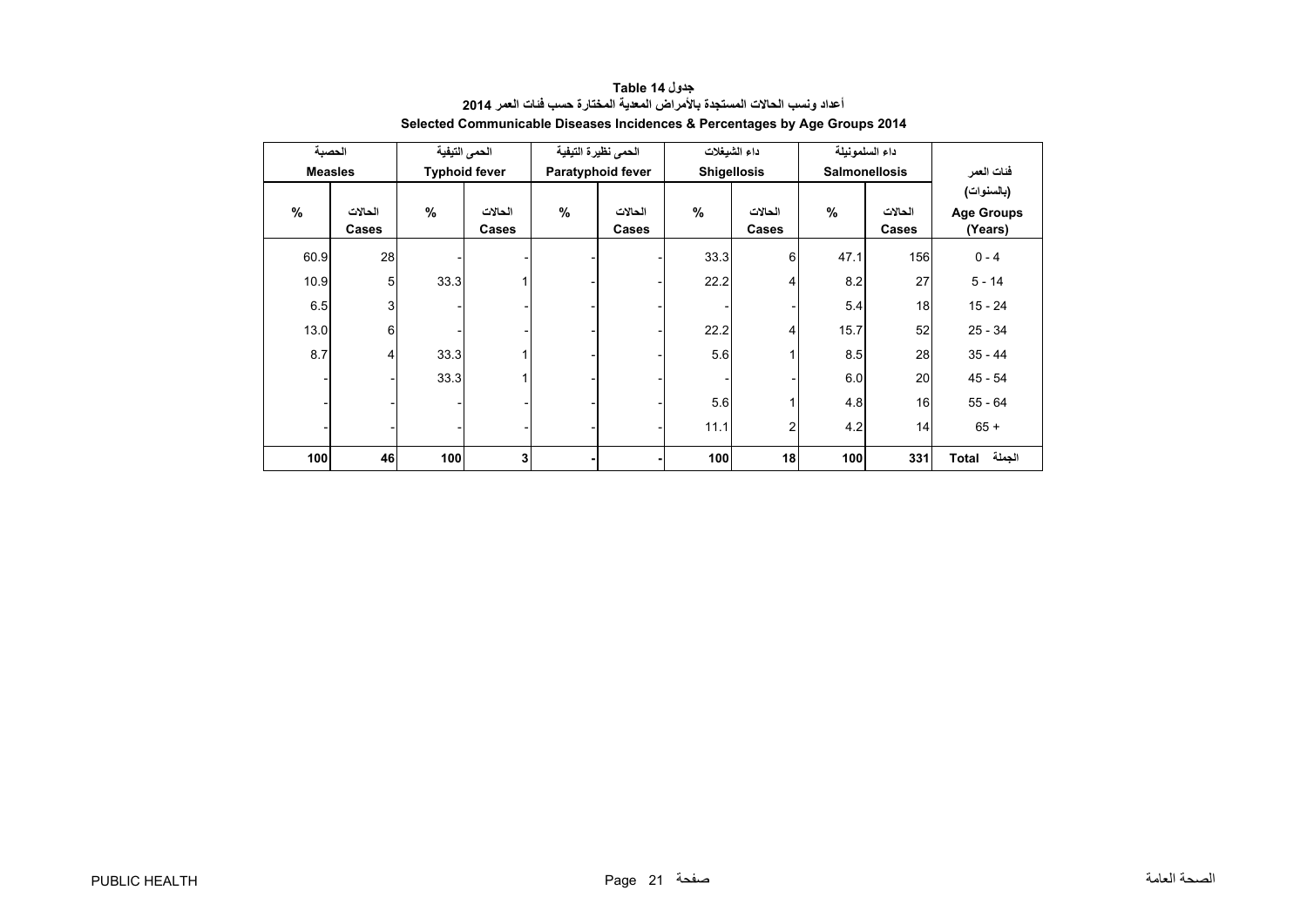**رسم بياني 02 Figure نسبة اإلصابة باألمراض المعدية المختارة <sup>2014</sup> Percentage of Selected Communicable Diseases Incidences 2014**

<span id="page-22-0"></span>

Age Groups

Reference: Tables 10 & 14

مرجع: جدول رقم <sup>10</sup> <sup>و</sup> <sup>14</sup>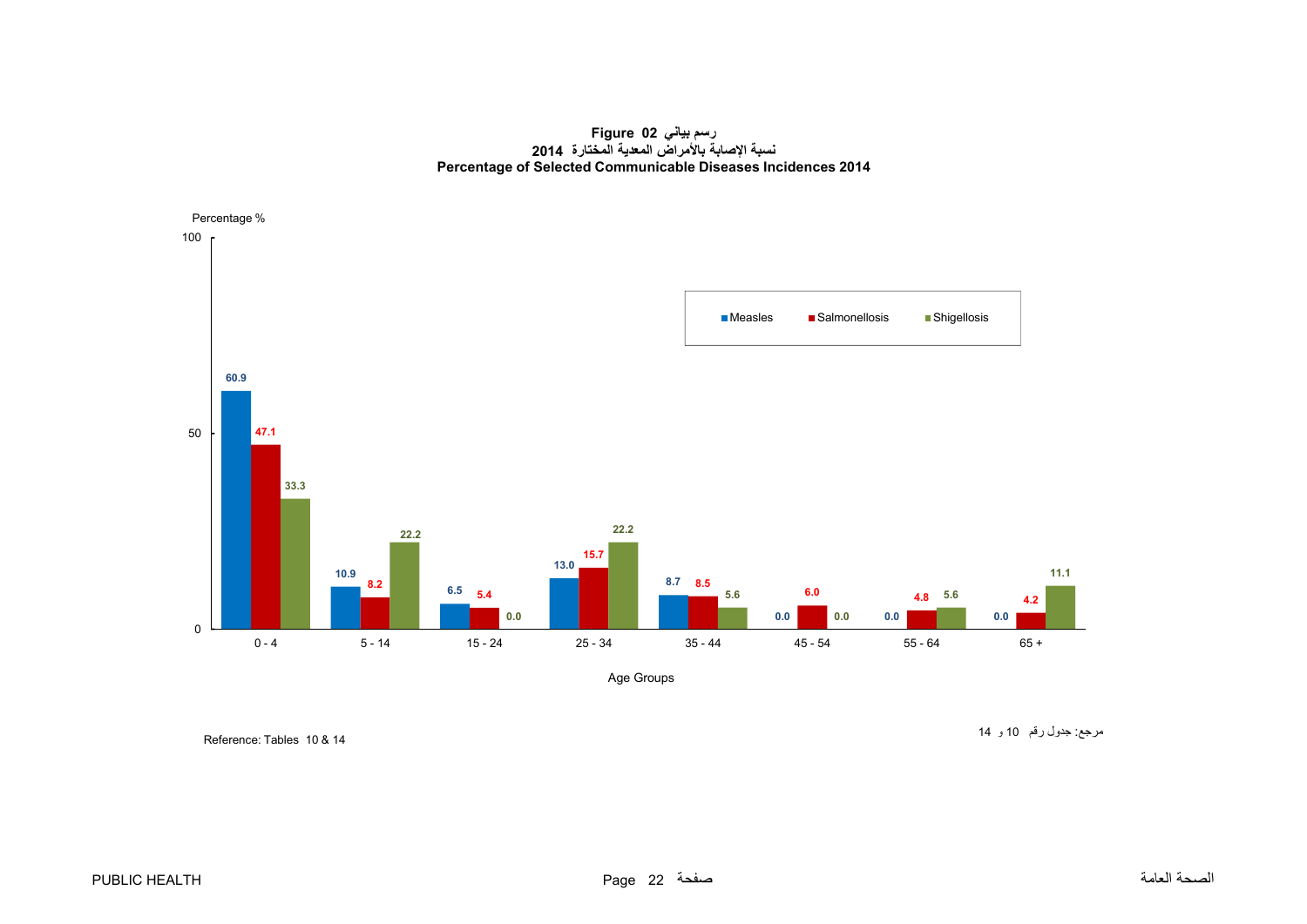<span id="page-23-0"></span>

|              | التدرن الرئوي                 |                 |                |                               |                 |                   |
|--------------|-------------------------------|-----------------|----------------|-------------------------------|-----------------|-------------------|
|              | <b>Pulmonary Tuberculosis</b> |                 |                | <b>Pulmonary Tuberculosis</b> |                 | فئات العمر        |
|              |                               |                 |                |                               |                 | (بالسنوات)        |
| الجملة       | غير بحريني                    | بحريني          | الجملة         | غير بحريني                    | بحريني          | <b>Age Groups</b> |
| <b>Total</b> | Non-Bahraini                  | <b>Bahraini</b> | <b>Total</b>   | Non-Bahraini                  | <b>Bahraini</b> | (Years)           |
|              |                               |                 |                |                               |                 |                   |
| 3            | $\overline{2}$                |                 |                |                               |                 | $0 - 4$           |
| 2            |                               | 2               |                |                               | 1               | $5 - 14$          |
| 7            | 5                             | 2               | 15             | 14                            | $\mathbf{1}$    | 15 - 24           |
| 29           | 27                            | 2               | 54             | 49                            | 5               | $25 - 34$         |
| 22           | 19                            | 3               | 29             | 27                            | 2               | $35 - 44$         |
| 9            | 6                             | 3               | 31             | 25                            | 6               | $45 - 54$         |
| 7            | 3                             | 4               | 13             | 10                            | 3               | $55 - 64$         |
| 4            | 1                             | 3               | $\overline{2}$ |                               | $\overline{2}$  | $65 +$            |
| 83           | 63                            | 20              | 145            | 125                           | 20              | الجملة<br>Total   |

## **جدول 15 Table أعداد التدرن حسب الجنسية <sup>و</sup> فئات العمر <sup>2014</sup> Report Numbers Tuberculosis by Nationality and Age Groups 2014**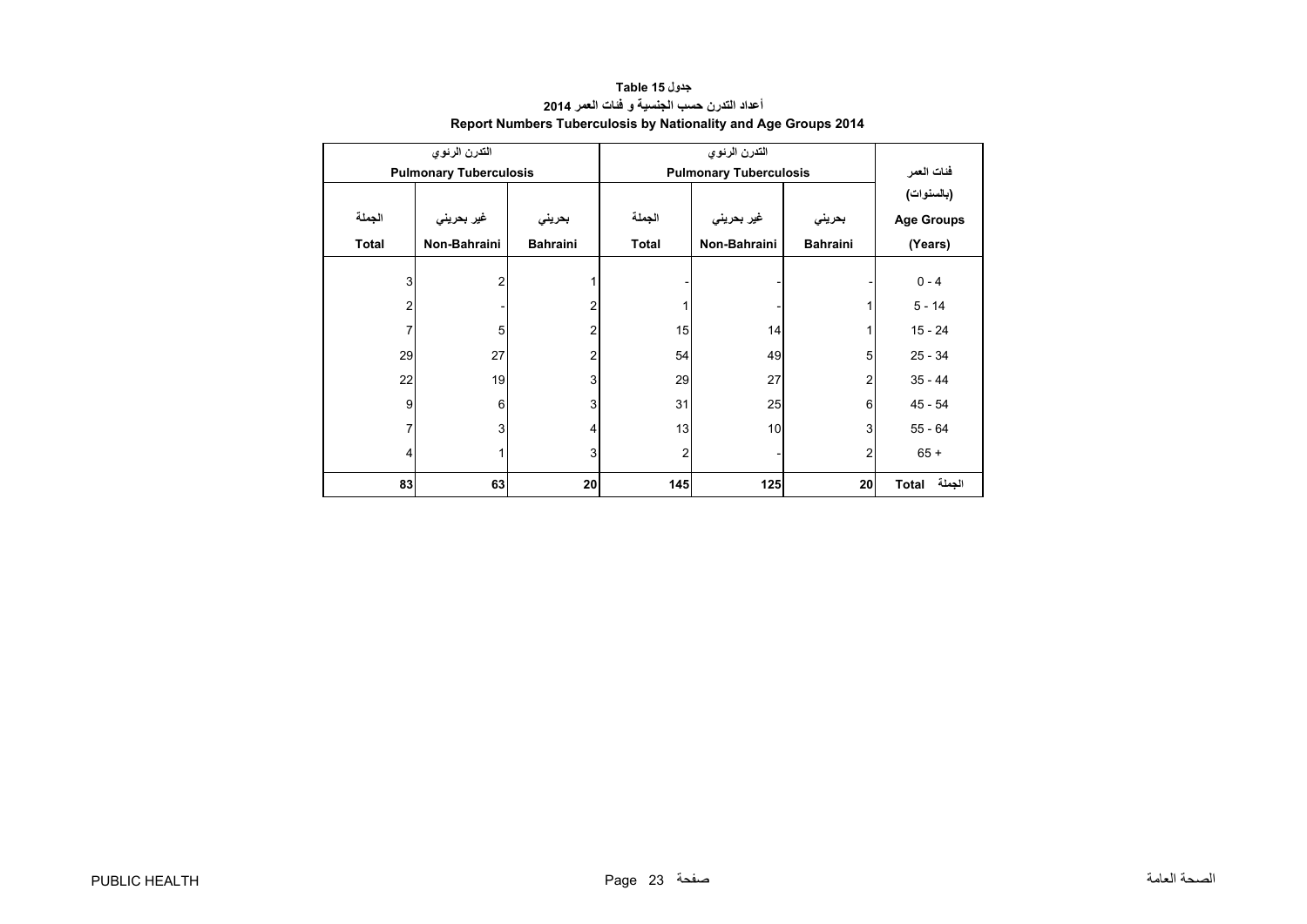<span id="page-24-0"></span>

|       | الحمى التيفية<br><b>Typhoid fever</b> |       | داء الشبغلات<br><b>Shigellosis</b> | داء السلمونيلة | <b>Salmonellosis</b> | <b>Non-Pulmonary TB</b> | التدرن اللارنوي  |       | التدرن الرئوى<br><b>Pulmonary TB</b> |             |                         |
|-------|---------------------------------------|-------|------------------------------------|----------------|----------------------|-------------------------|------------------|-------|--------------------------------------|-------------|-------------------------|
| %     | الحالات<br>Cases                      | %     | الحالات<br>Cases                   | %              | الحالات<br>Cases     | %                       | الحالات<br>Cases | %     | الحالات<br><b>Cases</b>              |             | المحافظة<br>Governorate |
| 100.0 | $\overline{3}$                        | 44.4  | 8                                  | 48.9           | 162                  | 54.2                    | 45               | 60.7  |                                      | 88 Capital  | العاصمة                 |
|       |                                       | 5.6   | 1                                  | 15.4           | 51                   | 9.6                     | 8                | 14.5  |                                      | 21 Muharrag | المحرق                  |
|       |                                       | 44.4  | 8                                  | 29.0           | 96                   | 25.3                    | 21               | 17.9  |                                      | 26 Northern | الشمالية                |
|       |                                       | 5.6   | 1                                  | 6.6            | 22                   | 10.8                    | 9                | 6.9   |                                      | 10 Southern | الجنوبية                |
| 100.0 | 3 <sup>1</sup>                        | 100.0 | 18                                 | 100.0          | 331                  | 100.0                   | 83               | 100.0 |                                      | 145 Total   | الحملة                  |

**جدول 16 Table أعداد ونسب الحاالت المستجدة باألمراض المعدية المختارة حسب المحافظة <sup>2014</sup> Selected Communicable Diseases Incidences & Percentages by Governorate 2014**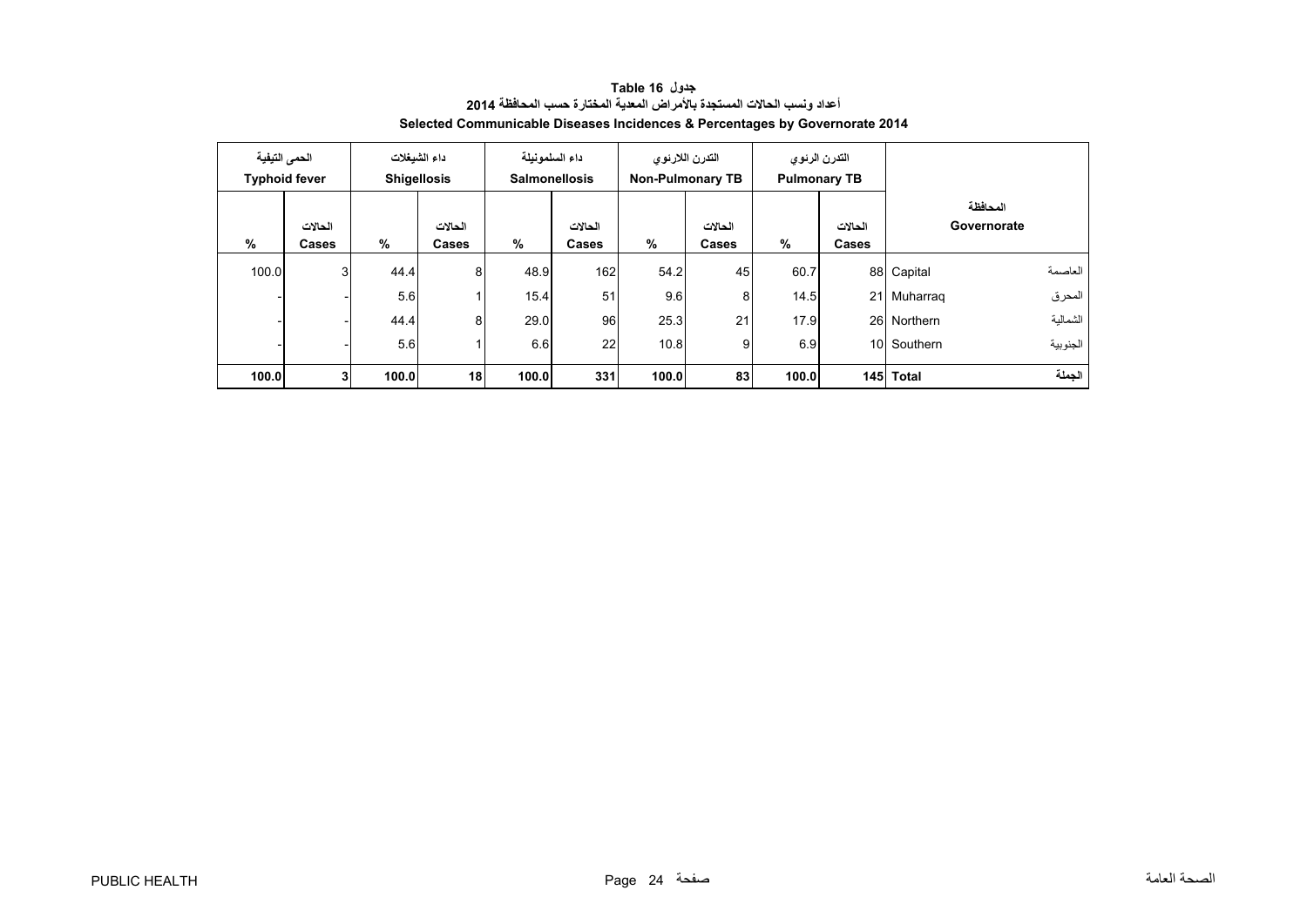<span id="page-25-0"></span>

|                            | 2014        |         | 2013            |         | 2012        |         | 2011            |         | 2010        |         |                              |
|----------------------------|-------------|---------|-----------------|---------|-------------|---------|-----------------|---------|-------------|---------|------------------------------|
|                            |             |         |                 |         |             |         |                 |         |             |         |                              |
|                            | %           | عدد     | %               | عدد     | %           | عدد     | %               | عدد     | %           | عدد     |                              |
|                            | غير المرضية | العينات | غير المرضية     | العينات | غير المرضية | العينات | غير المرضية     | العينات | غير المرضية | العينات |                              |
|                            | Unsatis-    | No. of  | <b>Unsatis-</b> | No. of  | Unsatis-    | No. of  | <b>Unsatis-</b> | No. of  | Unsatis-    | No. of  |                              |
| <b>Source</b>              | facory      | samples | facory          | samples | facory      | samples | facory          | samples | facory      | samples | المصدر                       |
| Public water               | 0.54        | 910.00  | 1.65            | 1269.00 | 1.18        | 1437.00 | 1.91            | 1,622   | 1.08        | 1,472   | المياه العمومية              |
| Demineralized water        |             |         |                 |         |             |         |                 |         |             |         | المياه المحلاة               |
| Schools, Hospitals, Hotels | 1.96        | 1017.00 | 4.90            | 1285.00 | 7.78        | 1310.00 | 5.21            | 1,035   | 2.43        | 2,383   | المدارس والفنادق والمستشفيات |
| Total                      | 2.50        | 1,927   | 6.55            | 2,554   | 8.96        | 2,747   | 7.12            | 2,657   | 3.51        | 3,855   | الجملة                       |

#### **جدول 17 Table نتائج االختبارات الجرثومية والكيميائية لعينات المياه حسب المصدر 2010 - 2014 Water Supply Bacteriological and Chemical Test Results by Source 2010 - 2014**

مالحظة : تم مراجعة وتعديل بيانات عام 2010 . .updated and reviewed data 2010 :Note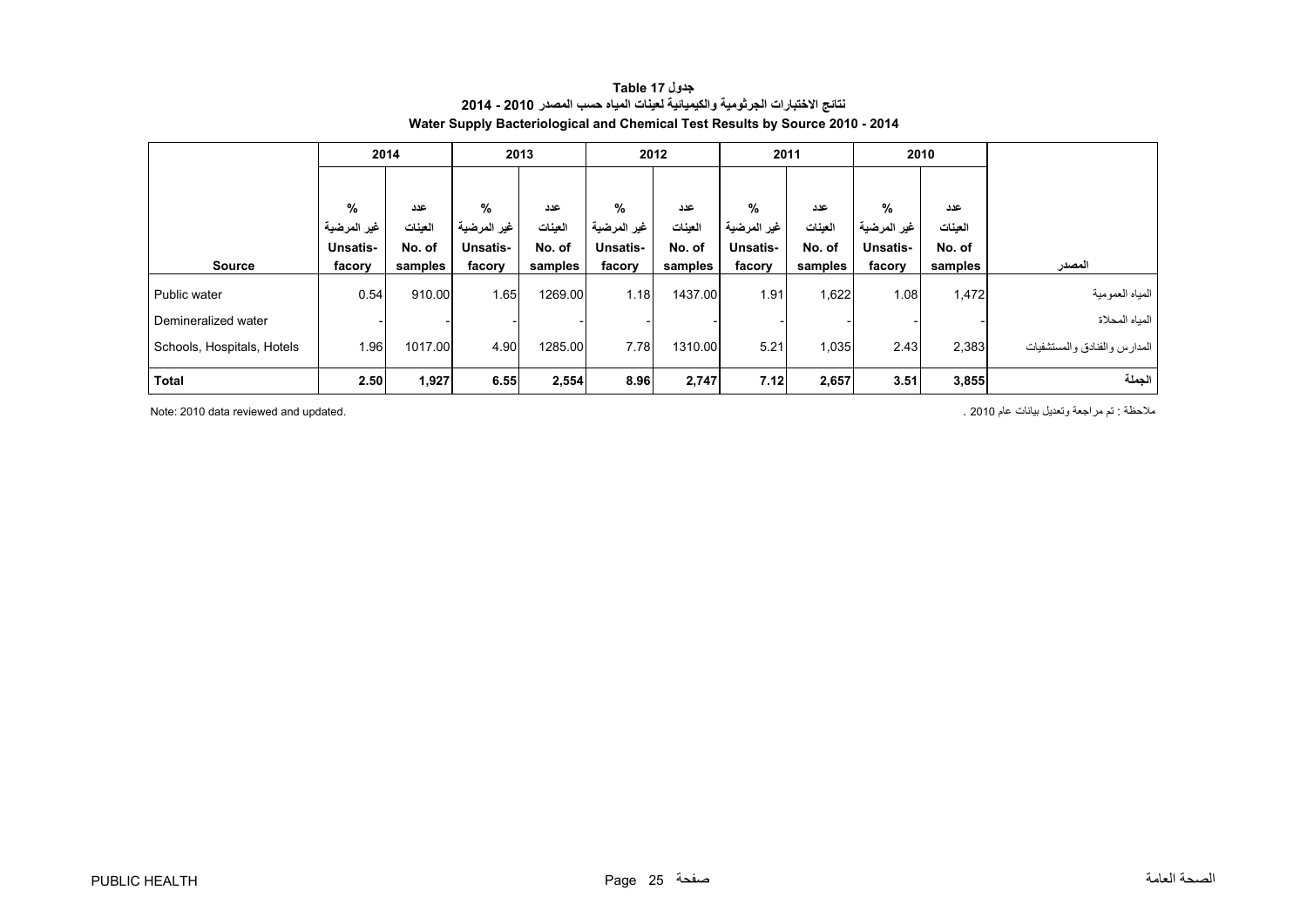<span id="page-26-0"></span>

| Governorate                     | 2014    | 2013           | 2012    | 2011   | 2010    |          | المحافظة                            |
|---------------------------------|---------|----------------|---------|--------|---------|----------|-------------------------------------|
| Potential spots examined        |         |                |         |        |         |          | بوَر التكاثر المحتملة التي تم فحصها |
| Muharraq                        | 9,737   | 8,527          | 7,372   | 6,358  | 7,457   | المحرق   |                                     |
| Capital                         | 27,914  | 25,311         | 27,232  | 25,301 | 28,204  | العاصمة  |                                     |
| Central                         | 28,357  | 30,461         | 28,301  | 25,390 | 25,309  | الوسطى   |                                     |
| Northern                        | 46,931  | 47,032         | 31,248  | 29,582 | 37,073  | الشمالية |                                     |
| Southern                        | 10,901  | 8,938          | 9,186   | 5,913  | 7,352   | الجنوبية |                                     |
| <b>Total</b>                    | 123,840 | 120,269        | 103,339 | 92,544 | 105,395 |          | الجملة                              |
|                                 |         |                |         |        |         |          |                                     |
| <b>Positive Culex spots</b>     |         |                |         |        |         |          | بور الكيولكس الموجبة                |
| Muharraq                        | 253     | 151            | 174     | 119    | 99      | المحرق   |                                     |
| Capital                         | 1,182   | 701            | 376     | 688    | 912     | العاصمة  |                                     |
| Central                         | 704     | 942            | 831     | 706    | 551     | الوسطى   |                                     |
| Northern                        | 2,372   | 3,526          | 2,560   | 2      | 2,319   | الشمالية |                                     |
| Southern                        | 283     | 221            | 284     | 77     | 132     | الجنوبية |                                     |
| <b>Total</b>                    | 4,794   | 5,541          | 4,225   | 1,592  | 4,013   |          | الجملة                              |
|                                 |         |                |         |        |         |          |                                     |
| <b>Positive Anopheles spots</b> |         |                |         |        |         |          | بؤر الأنوفيلس الموجبة               |
| Muharraq                        | 4       |                |         |        |         | المحرق   |                                     |
| Capital                         | 5       | $\overline{c}$ | 7       | 2      | 6       | العاصمة  |                                     |
| Central                         | 15      | 27             | 47      | 13     | 26      | الوسطى   |                                     |
| Northern                        | 74      | 125            | 95      | 97     | 119     | الشمالية |                                     |
| Southern                        | 1       |                | 7       |        | 1       | الجنوبية |                                     |
| <b>Total</b>                    | 99      | 154            | 156     | 112    | 152     |          | الجملة                              |

**جدول 18 Table بؤر تكاثر البعوض التي تم فحصھا واإليجابية منھا حسب المحافظة 2010 - 2014 Examined and Positive Breeding Spots of Mosquito by Governorate 2010 - 2014**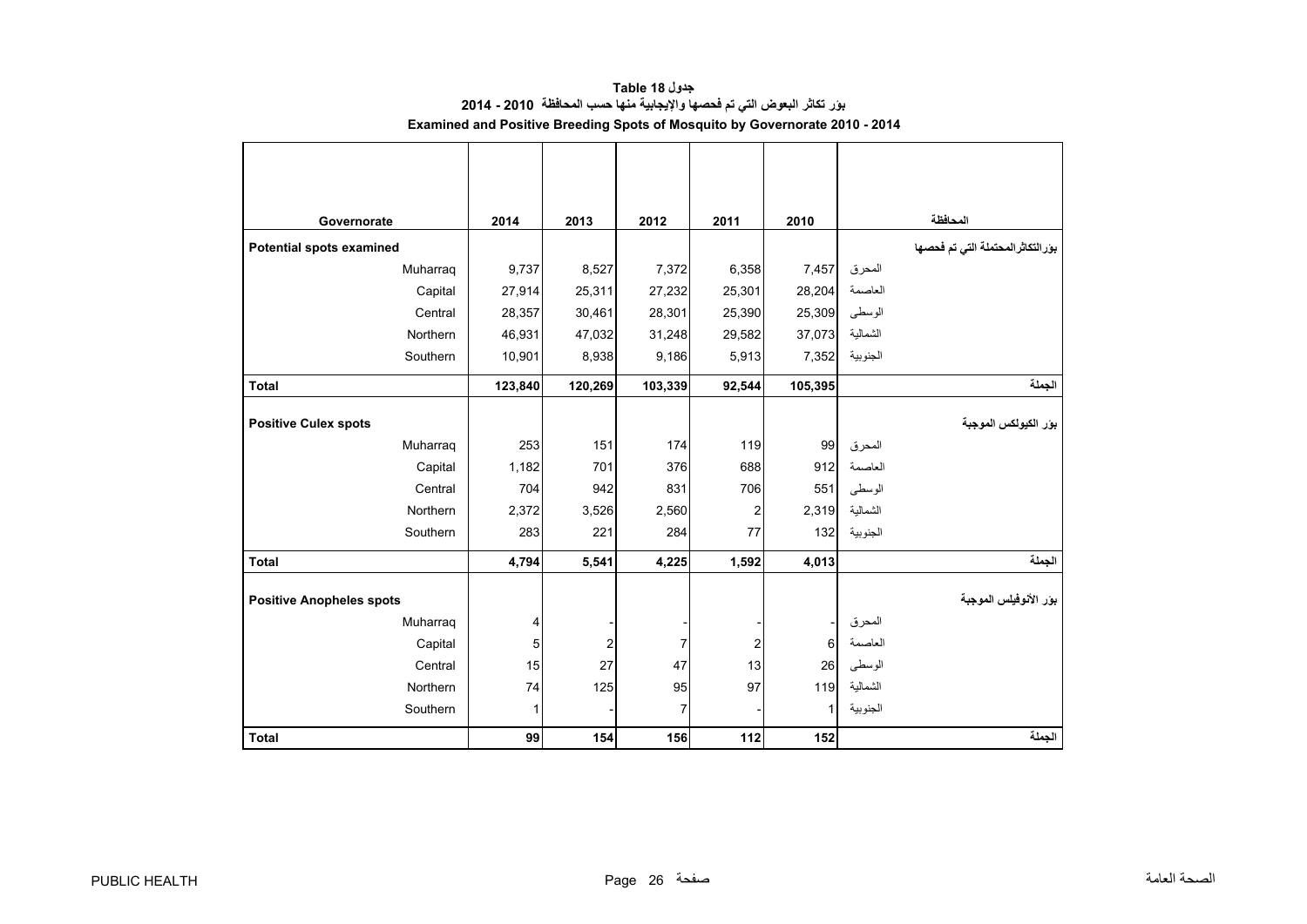#### **جدول 19 Table حاالت المالريا حسب بلد المنشأ <sup>2014</sup> Malaria Cases by Country of Origin 2014**

<span id="page-27-0"></span>

| <b>Country of Origin</b>     | الجملة<br><b>Total</b> | البرداء<br>المنجلية<br>P.F. | البرداء<br>النشيطة<br>P.V. | البرداء<br>الوبالية<br><b>P.M.</b> | البرداء<br>المتعددة<br><b>Mixed</b><br>(P.F. & P.V.) | بلد المنشأ                |
|------------------------------|------------------------|-----------------------------|----------------------------|------------------------------------|------------------------------------------------------|---------------------------|
| Kingdom of Bahrain           |                        |                             |                            |                                    |                                                      | مملكة البحرين             |
| Republic of India            | 25                     | 2                           | 23                         |                                    |                                                      | جمهورية الهند             |
| Republic of Bangladish       |                        |                             |                            |                                    |                                                      | جمهورية بنغلادش           |
| Republic of Yemen            |                        |                             |                            |                                    |                                                      | الجمهورية اليمنية         |
| Islamic Republic of Pakistan | 64                     | 4                           | 60                         |                                    |                                                      | جمهورية باكستان الاسلامية |
| Palestine                    |                        |                             |                            |                                    |                                                      | فلسطين                    |
| Nigeria                      | 2                      | 2                           |                            |                                    |                                                      | نيجيريا                   |
| Republic of Sudan            | 6                      | 4                           | $\overline{2}$             |                                    |                                                      | جمهورية السودان           |
| Kingdom of Nipal             |                        |                             |                            |                                    |                                                      | مملكة النيبال             |
| Republic of Philippens       |                        |                             |                            |                                    |                                                      | جمهورية الفلبين           |
| Ghana                        |                        |                             |                            |                                    |                                                      | غانا                      |
| Ethiopian                    | 2                      |                             | $\overline{2}$             |                                    |                                                      | اثيوبيا                   |
| Kenya                        |                        | 1                           |                            |                                    |                                                      | كينيا                     |
| <b>Total</b>                 | 100                    | 13                          | 87                         |                                    |                                                      | الجملة                    |

Malaria (P.F. - Plasmodium falciparum) - often fatal form of malaria . . الوفاة تسبب ما غالبا) الخبيثة المالريا (المنجلية البرداء

Malaria (P.V. - Plasmodium vivax) - usually mild form of malaria . . الحدة خفيفة عادة) الحميدة المالريا (النشيطة البرداء

Malaria (Plasmodium malaria) - mild form of malaria . . الحدة خفيفة) الحميدة المالريا (الوبالية البرداء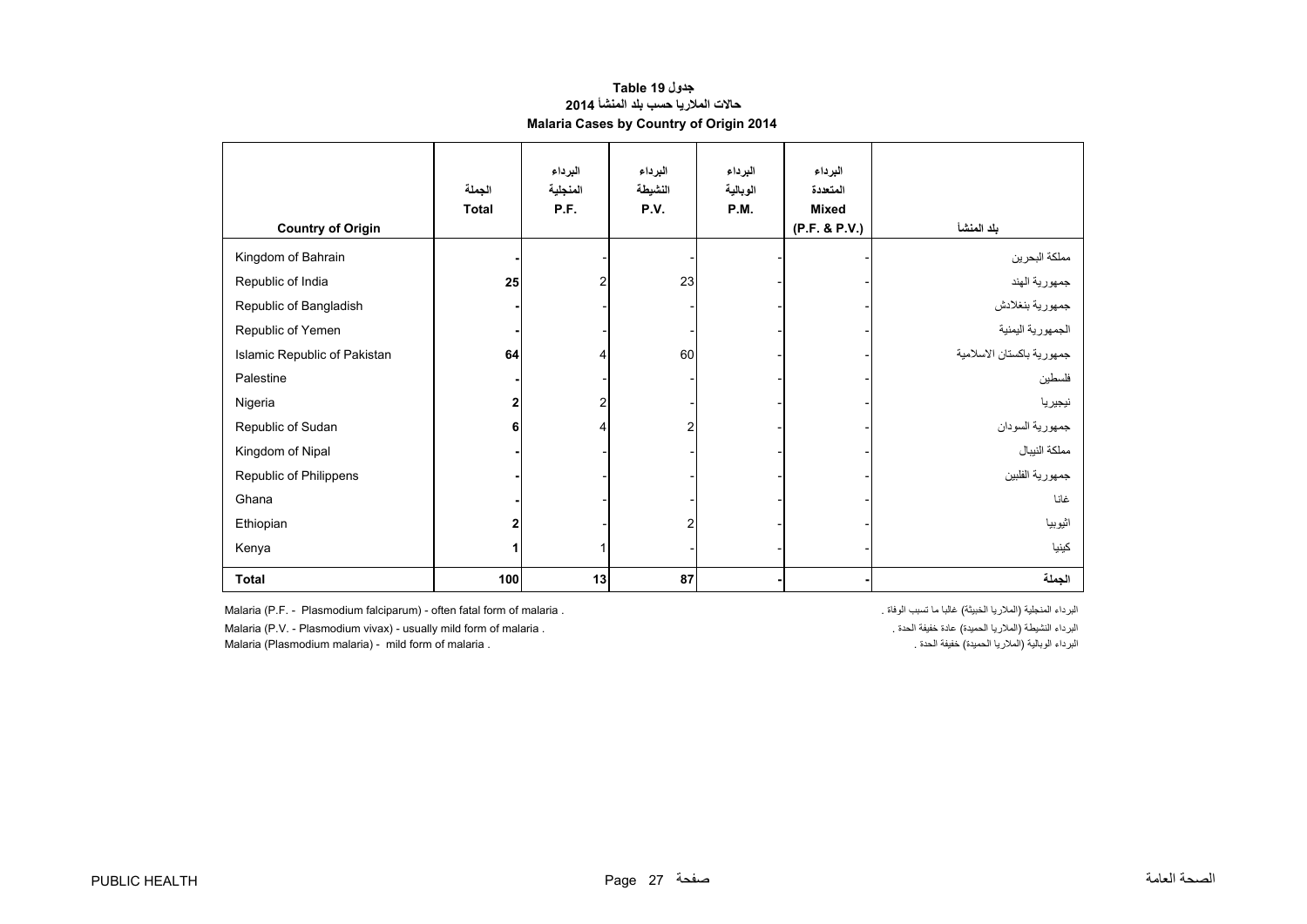## **جدول 20 Table اختبارات مختارة لألمصال التي تم إجراؤھا خالل 2013 - 2014 Selected Serological Test Results 2013 - 2014**

<span id="page-28-0"></span>

|                                     |                         | 2014            |                | 2013  |                         |                |                                              |
|-------------------------------------|-------------------------|-----------------|----------------|-------|-------------------------|----------------|----------------------------------------------|
|                                     |                         | العينات الموجبة |                |       | العينات الموجبة         |                |                                              |
|                                     | <b>Positive samples</b> |                 | جملة           |       | <b>Positive samples</b> | حملة           |                                              |
|                                     |                         |                 | العينات        |       |                         | العنات         |                                              |
|                                     |                         | العدد           | Total          |       | العدد                   | <b>Total</b>   |                                              |
| <b>Test / Source</b>                | $\%$                    | No.             | <b>Samples</b> | $\%$  | No.                     | <b>Samples</b> | الأختبارات / المصدر                          |
| Hepatitis B surface antigen (HBsAg) |                         |                 |                |       |                         |                | مستضد التهاب الكبد الفيروسي ب السطحي         |
| <b>Blood Bank</b>                   | 0.03                    | $\overline{5}$  | 19.442         | 0.01  | $\overline{c}$          | 18,814         | بنك الدم                                     |
| Suspected cases                     | 1.26                    | 875             | 69.648         | 1.08  | 804                     | 74,305         | حالات مشتبهة                                 |
| Anti-HBs                            |                         |                 |                |       |                         |                | مضاد المستضد السطحى ب                        |
| Postvaccination testing             | 47.66                   | 1.637           | 3,435          | 44.05 | 1,170                   | 2,656          | اختبار ما بعد التطعيم                        |
|                                     |                         |                 |                |       |                         |                |                                              |
| Hepatitis B, E antigen (HBeAg) *    |                         |                 |                |       |                         |                | المستضد هـ لالتهاب الكبد الفيروسي ب *        |
| HBsAg +ve cases                     | 68.00                   | 34              | 50             | 52.46 | 32                      | 61             | حالات ثبت وجود مستضد التهاب الكبد الفيروسي ب |
| Anti-HBe                            |                         |                 |                |       |                         |                | مضاد المستضد اي ر                            |
| HBsAg +ve cases                     | 83.64                   | 404             | 483            | 48.51 | 196                     | 404            | حالات ثبت وجود مستضد الكبد الفيروسي السطحي ب |
|                                     |                         |                 |                |       |                         |                |                                              |
| <b>Hepatitis A (Igm)</b>            |                         |                 |                |       |                         |                | غلوبلين مناعي  م ضد التهاب الكبد الفيروسي  أ |
| Suspected cases                     | 1.21                    | 30              | 2.487          | 1.15  | 31                      | 2.691          | حالات مشتبه بها                              |
| Rubella antibodies (IgG)            |                         |                 |                |       |                         |                | أضداد الحصبة الألمانية  ( غلوبلين مناعي ج )  |
| Suspected cases pregnant women      | 86.58                   | 21,886          | 25,278         | 95.84 | 21,791                  | 22,737         | حالات مشتبه الحوامل وغير الحوامل             |
| at 1st antenatal visit, other women |                         |                 |                |       |                         |                |                                              |
| Rubella antibodies (IqM)            |                         |                 |                |       |                         |                | أضداد الحصبة الألمانية ( غلوبلين مناعي م )   |
| Suspected cases                     | 3.09                    | 62              | 2.004          | 1.15  | 13                      | 1,133          | حالات مشتبهة                                 |
|                                     |                         |                 |                |       |                         |                |                                              |
| <b>HIV antibodies</b>               |                         |                 |                |       |                         |                | أضداد عوز المناعة المكتسبة                   |
| <b>Blood donors</b>                 | 0.00                    | $\overline{0}$  | 19,442         | 0.01  | $\overline{2}$          | 18.814         | متبر عي الدم                                 |
| Pre-employment examination          | 0.14                    | 35              | 25,605         | 0.28  | 62                      | 22,351         | فحص اللياقة للعمل                            |
|                                     |                         |                 |                |       |                         |                |                                              |

\* المستضد ھـ

\* Hepatitis B, E antigen (HBeAg): decrease / increase due to selective sample testing.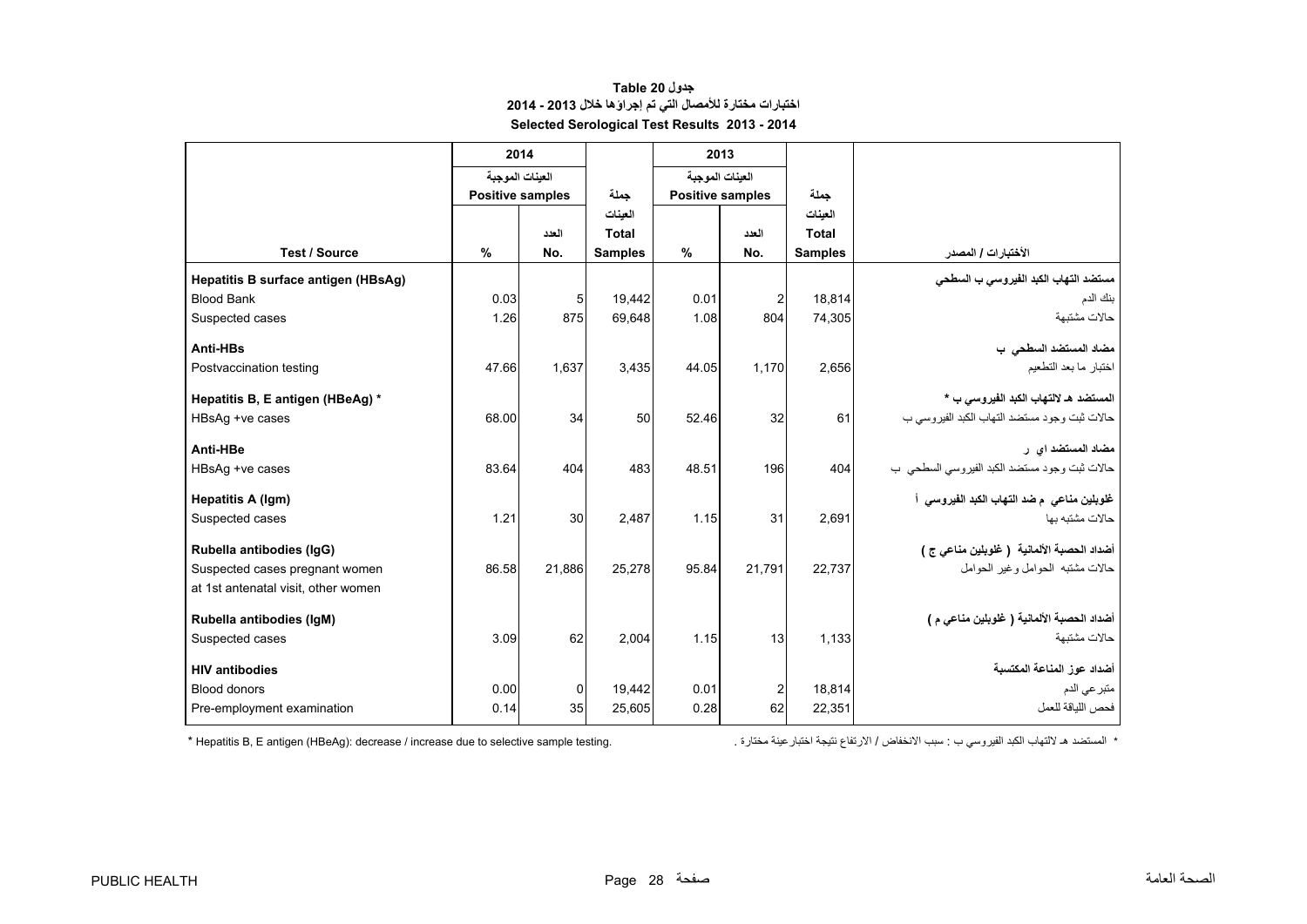<span id="page-29-0"></span>

|                              |                | الجملة<br><b>Total</b> |                |                    | المشاة<br><b>Pedestrians</b> |                    | الركاب<br><b>Passengers</b> |                    | السواق<br><b>Drivers</b> |                    |                    |
|------------------------------|----------------|------------------------|----------------|--------------------|------------------------------|--------------------|-----------------------------|--------------------|--------------------------|--------------------|--------------------|
| <b>Seriousness of Injury</b> | المعدل<br>Rate | الجملة<br><b>Total</b> | أننس<br>Female | نكر<br><b>Male</b> | أنشى<br>Female               | نكر<br><b>Male</b> | أنشى<br>Female              | نكر<br><b>Male</b> | أنشى<br>Female           | نكر<br><b>Male</b> | درجة خطورة الإصابة |
|                              |                |                        |                |                    |                              |                    |                             |                    |                          |                    |                    |
| 2010                         |                |                        |                |                    |                              |                    |                             |                    |                          |                    | 2010               |
| Death                        | 0.06           | 75                     | 13             | 62                 | 5 <sub>5</sub>               | 24                 | 5 <sub>5</sub>              | $\overline{4}$     | 3 <sup>1</sup>           | 34                 | و فاة              |
| Serious injury               | 0.43           | 525                    | 100            | 425                | 35                           | 124                | 41                          | 58                 | 24                       | 243                | إصابة بليغة        |
| Slight injury                | 1.67           | 2,067                  | 624            | 1,443              | 89                           | 295                | 288                         | 458                | 247                      | 690                | إصابة بسيطة        |
| 2011                         |                |                        |                |                    |                              |                    |                             |                    |                          |                    | 2011               |
| Death                        | 0.05           | 58                     | 6              | 52                 |                              | 14                 | $\overline{2}$              | 12                 | 3 <sup>1</sup>           | 26                 | وفاة               |
| Serious injury               | 0.43           | 510                    | 98             | 412                | 23                           | 114                | 47                          | 78                 | 28                       | 220                | إصابة بليغة        |
| Slight injury                | 1.67           | 1,995                  | 679            | 1,316              | 77                           | 224                | 314                         | 423                | 288                      | 669                | إصابة بسيطة        |
| 2012                         |                |                        |                |                    |                              |                    |                             |                    |                          |                    | 2012               |
| Death                        | 0.07           | 89                     | 13             | 76                 | 5                            | 35                 | 5                           | 15                 | 3                        | 26                 | و فاة              |
| Serious injury               | 0.54           | 654                    | 103            | 551                | 35                           | 155                | 38                          | 119                | 30                       | 277                | إصابة بليغة        |
| Slight injury                | 1.74           | 2,103                  | 624            | 1,479              | 67                           | 240                | 289                         | 517                | 268                      | 722                | إصابة بسيطة        |
| 2013                         |                |                        |                |                    |                              |                    |                             |                    |                          |                    | 2013               |
| Death                        | 0.07           | 86                     | 13             | 73                 | $\overline{7}$               | 20                 | 4                           | 12                 | 2                        | 41                 | و فاة              |
| Serious injury               | 0.48           | 605                    | 129            | 476                | 48                           | 165                | 46                          | 72                 | 35                       | 239                | إصابة بليغة        |
| Slight injury                | 1.54           | 1,927                  | 642            | 1,285              | 79                           | 236                | 311                         | 426                | 252                      | 623                | إصابة بسيطة        |
| 2014                         |                |                        |                |                    |                              |                    |                             |                    |                          |                    | 2014               |
| Death                        | 0.05           | 61                     | 8              | 53                 | 3                            | 16                 | 5                           | 6                  | $\Omega$                 | 31                 | و فاة              |
| Serious injury               | 0.47           | 612                    | 122            | 490                | 40                           | 143                | 42                          | 90                 | 40                       | 257                | إصابة بليغة        |
| Slight injury                | 1.52           | 1,993                  | 696            | 1,297              | 81                           | 241                | 314                         | 360                | 301                      | 696                | إصابة بسيطة        |

**جدول 21 Table عدد ومعدالت المصابين بالحوادث المرورية لكل <sup>1000</sup> من السكان حسب درجة خطورة اإلصابة والنوع 2010 - 2014 Number and Rates per 1000 population of Road and Traffic Related Accidents by Seriousness of Injuries and Sex 2010 - 2014**

ملاحظة : تم تحديث المعدلات لعامي 2012 و 2013 هسب 2012 معسب 2012 و 2013 هسب 2012 و 2013 هسب 2013 و 2013 هسب 201

آخر اصدار للسكان من الجھاز المركزي للمعلومات. .Organization Information Central from released

Source: Ministry of Interior - General Directorate of Traffic . . للمرور العامة اإلدارة - الداخلية وزارة : المصدر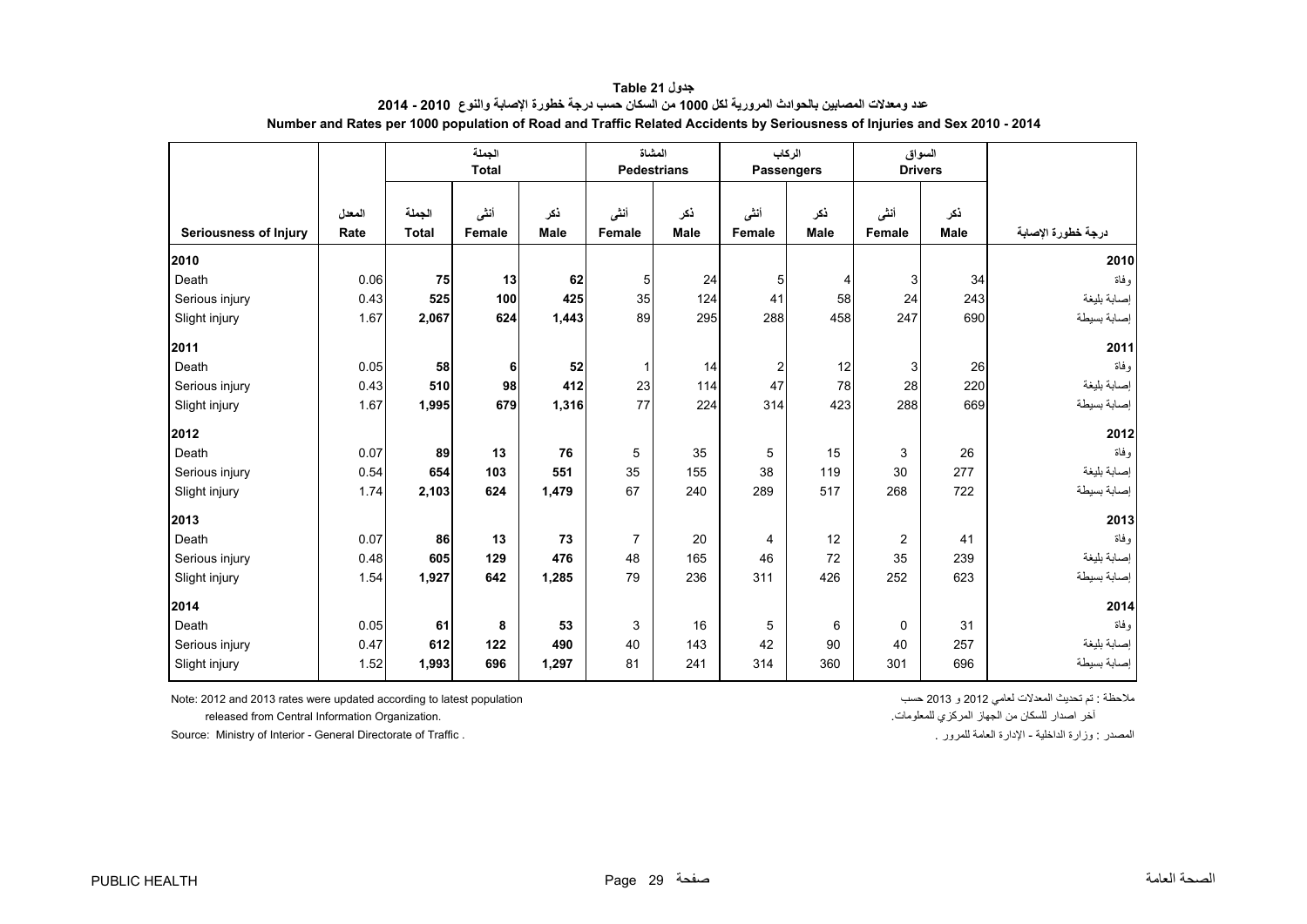**رسم بياني 03 Figure معدل إصابات الحوادث المرورية لكل <sup>1000</sup> من السكان حسب خطورة اإلصابة <sup>2010</sup> - <sup>2014</sup> Road & Traffic Related Accident Rate per 1000 Population by Seriousness of Injuries 2010 - 2014**

<span id="page-30-0"></span>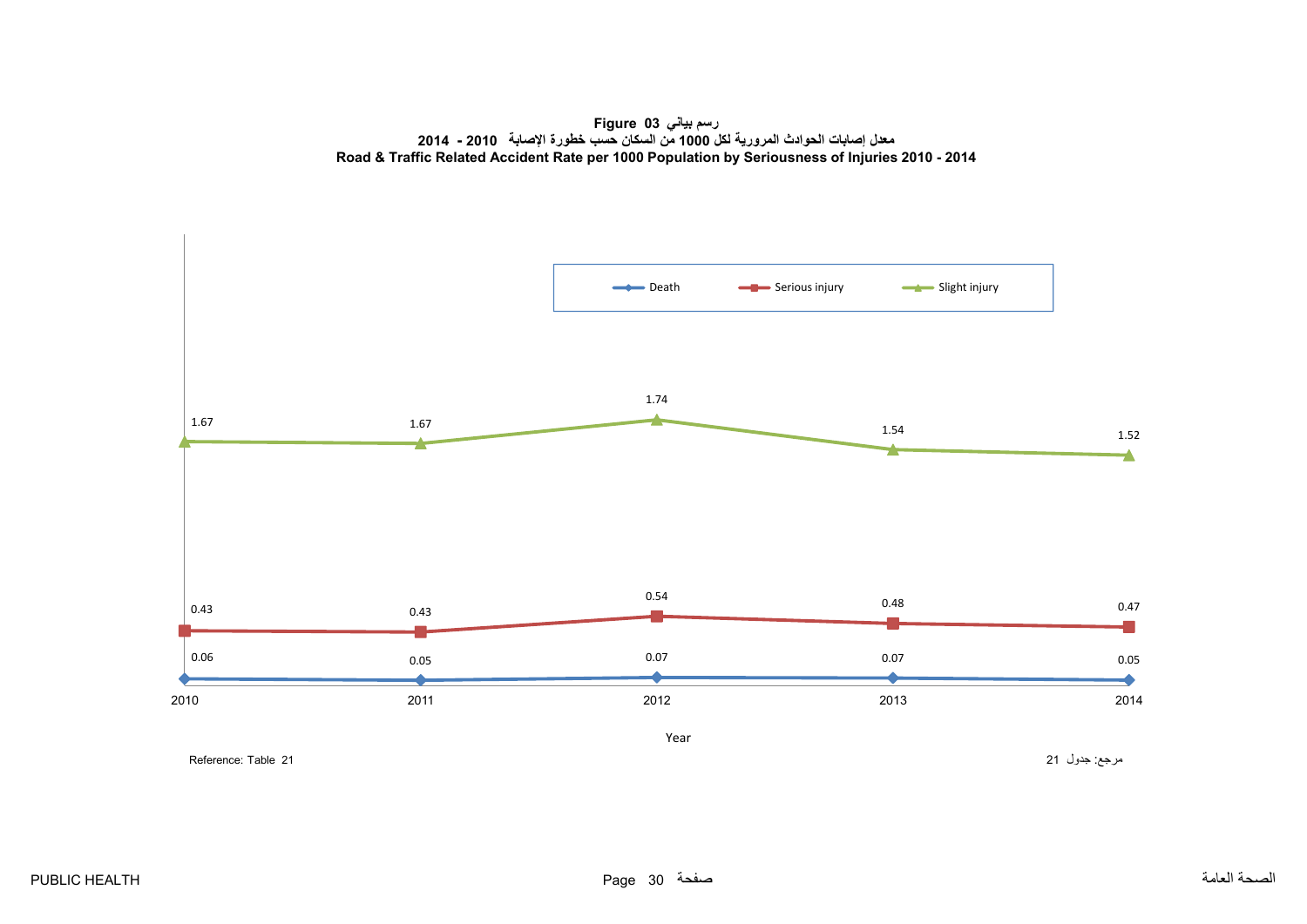<span id="page-31-0"></span>

|                              |                        | فئات العمر<br><b>Age Groups</b> |                |                |       |                |                |       |         |          |                    |
|------------------------------|------------------------|---------------------------------|----------------|----------------|-------|----------------|----------------|-------|---------|----------|--------------------|
| <b>Seriousness of Injury</b> | الجملة<br><b>Total</b> | غير معروف<br><b>UNKNOWN</b>     | $70+$          | 69-60          | 59-50 | 49-40          | 39-30          | 29-20 | $19-10$ | $09 - 0$ | درجة خطورة الإصابة |
| <b>Drivers</b>               |                        |                                 |                |                |       |                |                |       |         |          | السواق             |
| Death                        | 31                     |                                 | $\overline{2}$ |                | 3     | $\overline{4}$ | $\overline{7}$ | 13    |         |          | و فاة              |
| Serious injury               | 297                    | $\overline{\mathbf{c}}$         | 1              | 10             | 18    | 36             | 81             | 99    | 41      | 9        | إصابة بليغة        |
| Slight injury                | 997                    | 3                               | 9              | 26             | 93    | 150            | 264            | 375   | 56      | 21       | إصابة بسيطة        |
| <b>Total</b>                 | 1,325                  | 5                               | 12             | 37             | 114   | 190            | 352            | 487   | 97      | 31       | الجملة             |
| <b>Passengers</b>            |                        |                                 |                |                |       |                |                |       |         |          | الركاب             |
| Death                        | 11                     |                                 |                |                |       | $\mathbf{1}$   | $\mathsf 3$    | 4     | 3       |          | وفاة               |
| Serious injury               | 132                    |                                 | $\overline{2}$ | 2              | 9     | 10             | 29             | 25    | 41      | 14       | إصابة بليغة        |
| Slight injury                | 674                    | 1                               | 19             | 17             | 31    | 58             | 119            | 188   | 152     | 89       | إصابة بسيطة        |
| <b>Total</b>                 | 817                    | 1                               | 21             | 19             | 40    | 69             | 151            | 217   | 196     | 103      | الجملة             |
| <b>Pedestrians</b>           |                        |                                 |                |                |       |                |                |       |         |          | المشاة             |
| Death                        | 19                     |                                 |                | 1              |       | 4              | 5 <sup>1</sup> | 1     | 3       | 5        | وفاة               |
| Serious injury               | 183                    |                                 | $\overline{7}$ | 11             | 13    | 24             | 28             | 16    | 30      | 54       | إصابة بليغة        |
| Slight injury                | 322                    |                                 | 6              | 10             | 24    | 43             | 58             | 39    | 47      | 95       | إصابة بسيطة        |
| <b>Total</b>                 | 524                    |                                 | 13             | 22             | 37    | 71             | 91             | 56    | 80      | 154      | الجملة             |
| Death                        | 61                     |                                 | $\overline{2}$ | $\overline{2}$ | 3     | 9              | 15             | 18    | 6       | 6        | و فاة              |
| Serious injury               | 612                    | $\overline{\mathbf{c}}$         | 10             | 23             | 40    | 70             | 138            | 140   | 112     | 77       | إصابة بليغة        |
| Slight injury                | 1,993                  | 4                               | 34             | 53             | 148   | 251            | 441            | 602   | 255     | 205      | إصابة بسيطة        |
| <b>Grand Total</b>           | 2,666                  | 6                               | 46             | 78             | 191   | 330            | 594            | 760   | 373     | 288      | الجملة الكلية      |

**جدول 22 Table عدد المصابين بالحوادث المرورية حسب درجة خطورة اإلصابة وفئات العمر<sup>2014</sup> Number of Road and Traffic Related Accidents by Seriousness of Injuries and Age Groups 2014** 

Source: Ministry of Interior - General Directorate of Traffic . . للمرور العامة اإلدارة - الداخلية وزارة :المصدر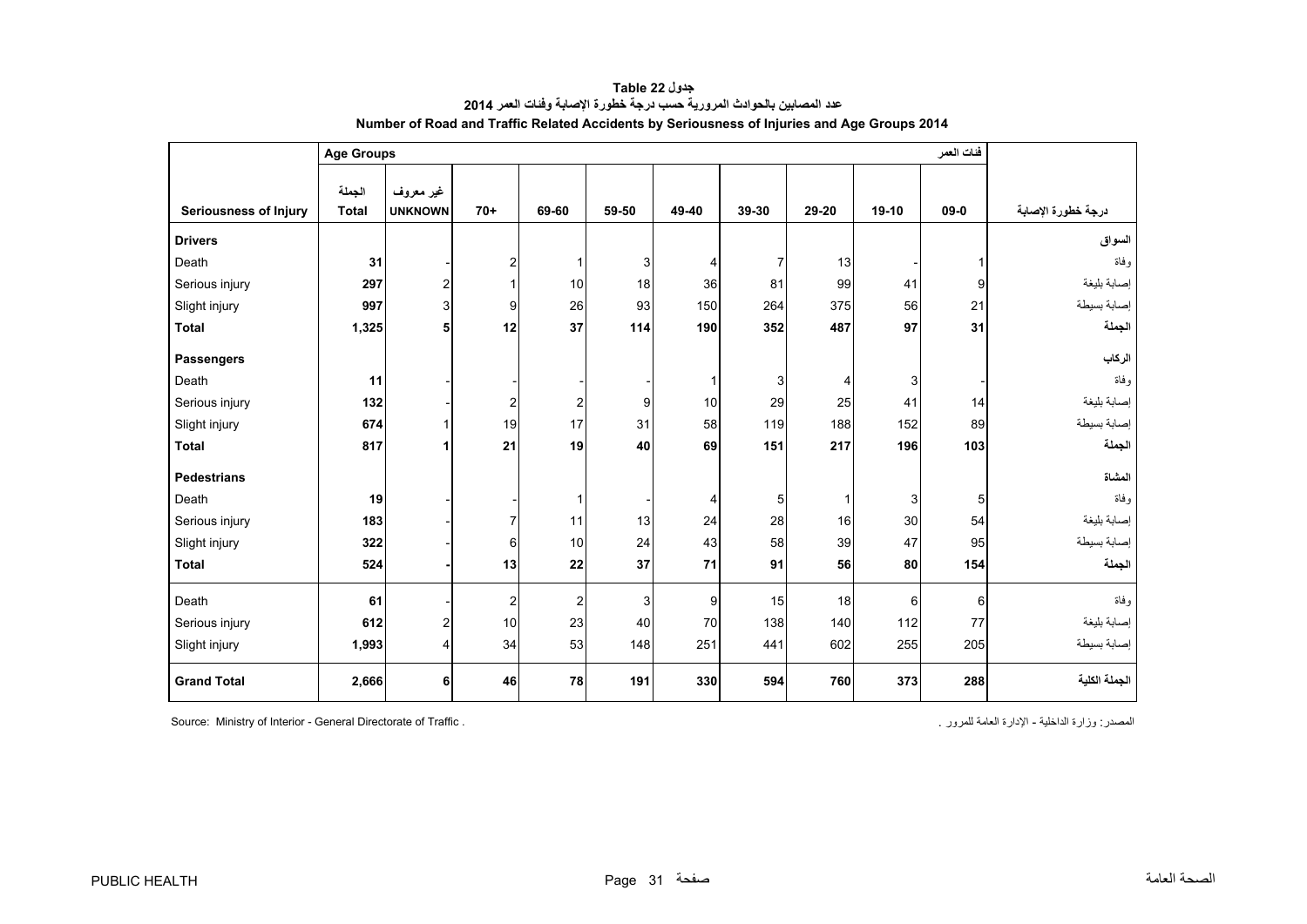<span id="page-32-0"></span>

|                              |              | Governorate     |         |                 |                 |                    |
|------------------------------|--------------|-----------------|---------|-----------------|-----------------|--------------------|
|                              |              |                 |         |                 |                 |                    |
|                              |              |                 |         |                 |                 |                    |
|                              | الجملة       | المحرق          | العاصمة | الشمالبة        | الجنوبية        |                    |
| <b>Seriousness of Injury</b> | <b>Total</b> | <b>Muharraq</b> | Capital | <b>Northern</b> | <b>Southern</b> | درجة خطورة الإصابة |
| <b>Drivers</b>               |              |                 |         |                 |                 | السواق             |
| Death                        | 31           | 3               | 8       | 10              | 10              | و فاة              |
| Serious injury               | 297          | 40              | 93      | 77              | 87              | إصابة بليغة        |
| Slight injury                | 997          | 80              | 398     | 243             | 276             | إصابة بسيطة        |
| <b>Total</b>                 | 1,325        | 123             | 499     | 330             | 373             | الجملة             |
| <b>Passengers</b>            |              |                 |         |                 |                 | الركاب             |
| Death                        | 11           | 3               | 4       |                 | 4               | و فاة              |
| Serious injury               | 132          | $\overline{7}$  | 45      | 41              | 39              | إصابة بليغة        |
| Slight injury                | 674          | 74              | 245     | 149             | 206             | إصابة بسيطة        |
| <b>Total</b>                 | 817          | 84              | 294     | 190             | 249             | الجملة             |
|                              |              |                 |         |                 |                 |                    |
| <b>Pedestrians</b>           |              |                 |         |                 |                 | المشاة             |
| Death                        | 19           | 4               | 5       | 5               | 5               | و فاة              |
| Serious injury               | 183          | 19              | 74      | 49              | 41              | إصابة بليغة        |
| Slight injury                | 322          | 49              | 140     | 81              | 52              | إصابة بسيطة        |
| <b>Total</b>                 | 524          | 72              | 219     | 135             | 98              | الجملة             |
| Death                        | 61           | 10              | 17      | 15              | 19              | و فاة              |
| Serious injury               | 612          | 66              | 212     | 167             | 167             | إصابة بليغة        |
| Slight injury                | 1,993        | 203             | 783     | 473             | 534             | إصابة بسيطة        |
| <b>Grand Total</b>           | 2,666        | 279             | 1,012   | 655             | 720             | الجملة الكلية      |

**جدول 23 Table عدد المصابين بالحوادث المرورية حسب درجة خطورة اإلصابة والمحافظة<sup>2014</sup> Number of Road and Traffic Related Accidents by Seriousness of Injuries and Governorate 2014** 

المصدر: وزارة الداخلية - الإدارة العامة للمرور .<br>Source: Ministry of Interior - General Directorate of Traffic .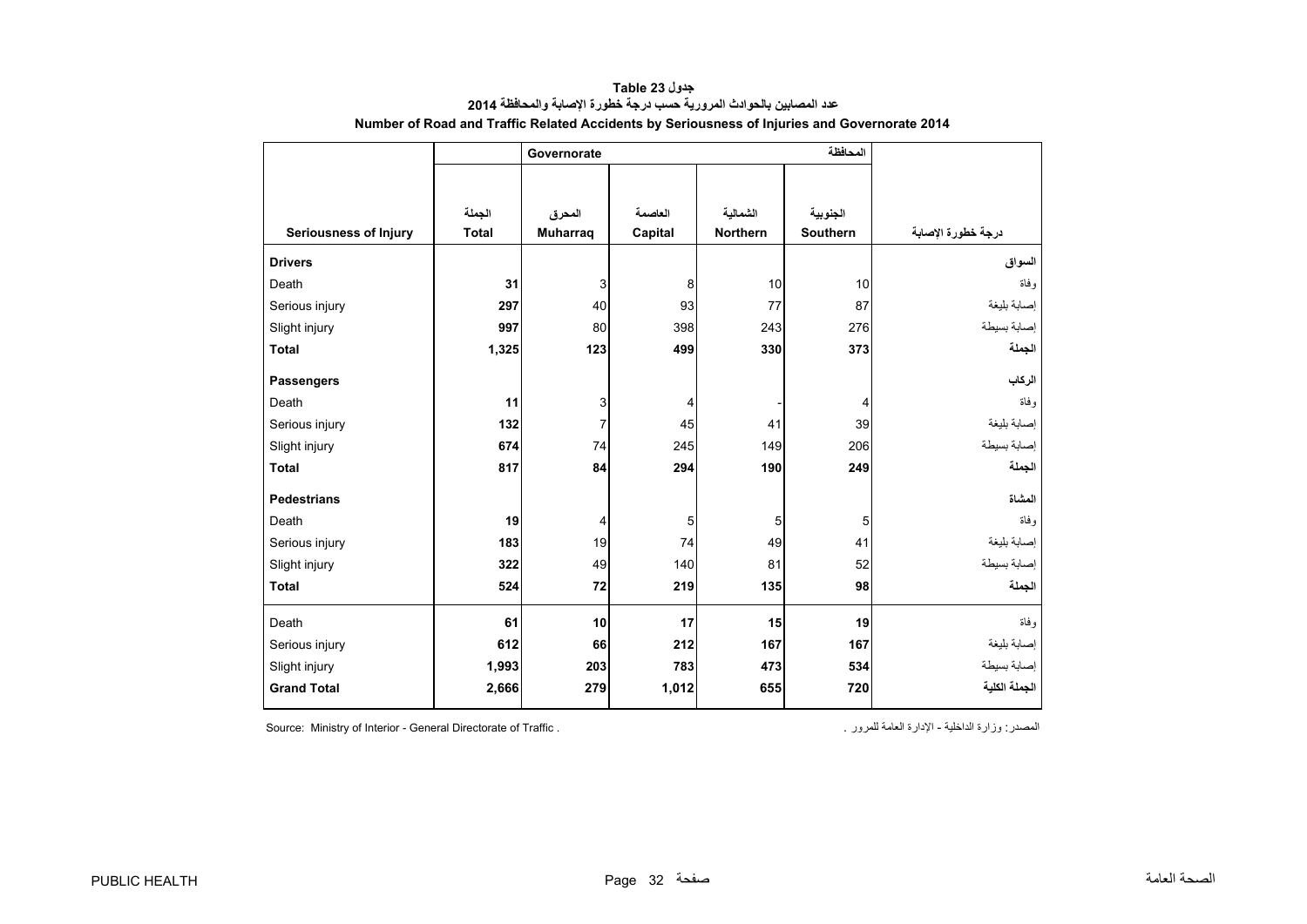<span id="page-33-0"></span>

|              | <b>Seriousness of Injury</b> |                      |                | درجة خطورة الإصابة |            |
|--------------|------------------------------|----------------------|----------------|--------------------|------------|
|              |                              |                      |                |                    |            |
|              | المجموع                      | إصابات بسيطة         | إصابات بليغة   | وفاة               |            |
| Region       | <b>Total</b>                 | <b>Slight injury</b> | Serious injury | <b>Death</b>       | المنطقة    |
| Hidd         | 41                           | 28                   | 10             | 3                  | الحد       |
| Muharraq     | 157                          | 100                  | 50             | 7                  | المحرق     |
| Manama       | 422                          | 288                  | 121            | 13                 | المنامة    |
| Jidhafs      | 136                          | 103                  | 29             | 4                  | جدحفص      |
| Northern     | 142                          | 92                   | 45             | 5                  | الشمالية   |
| Sitra        | 104                          | 70                   | 33             | 1                  | سترة       |
| Central      | 133                          | 89                   | 41             | 3                  | الوسطى     |
| Isa Town     | 126                          | 76                   | 44             | 6                  | مدينة عيسى |
| Riffa        | 273                          | 170                  | 93             | 10                 | الرفاع     |
| Western      | 90                           | 54                   | 34             | $\overline{2}$     | الغربية    |
| Hamad Town   | $115$                        | 67                   | 45             | 3                  | مدينة حمد  |
| Hawar Island |                              |                      |                |                    | حوار       |
| <b>Total</b> | 1,739                        | 1,137                | 545            | 57                 | الجملة     |

#### **جدول 24 Table الحوادث المرورية الخطرة حسب المنطقة ونوع الحادث <sup>2014</sup> Serious Accidents Classified by Region and Type of Accident 2014**

المصدر: وزارة الداخلية - الإدارة العامة للمرور . . . . . . Source: Ministry of Interior - General Directorate of Traffic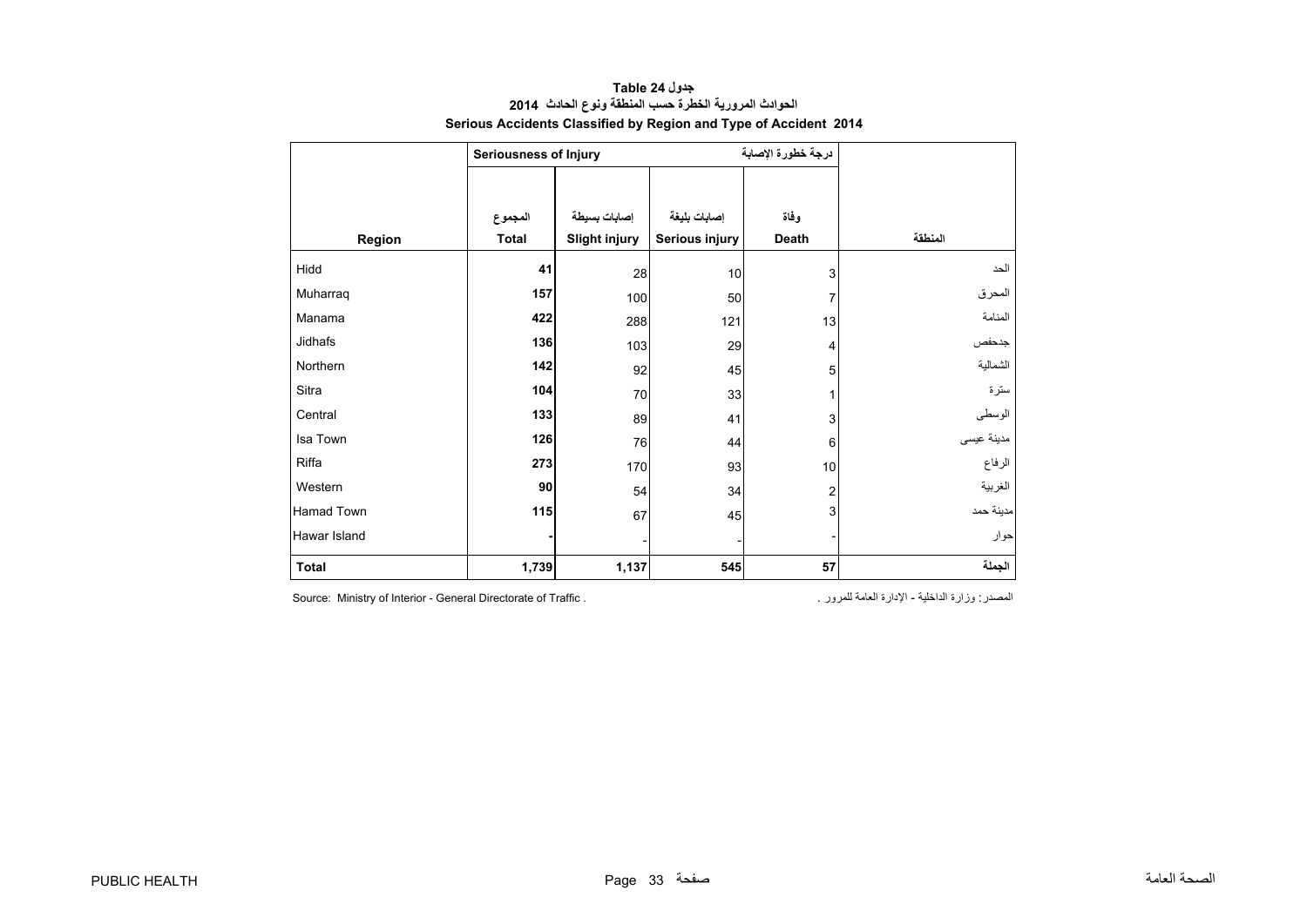#### **جدول 25 Table الحوادث المرورية الخطرة حسب األسباب الرئيسة ونوع الحادث <sup>2014</sup> Serious Accidents Classified by Main Causes and Type of Accident 2014**

<span id="page-34-0"></span>

|                                          | <b>Seriousness of Injury</b> |                      |                | درجة خطورة الإصابة |                                       |
|------------------------------------------|------------------------------|----------------------|----------------|--------------------|---------------------------------------|
|                                          |                              |                      |                |                    |                                       |
|                                          | المجموع                      | إصابات بسيطة         | إصابات بليغة   | وفاة               |                                       |
| <b>Main Causes</b>                       | Total                        | <b>Slight injury</b> | Serious injury | <b>Death</b>       | الأسباب الرئيسية                      |
| Accident due to Driver Action            | 1,505                        | 997                  | 458            | 50                 | حو ادث بسبب السو اق                   |
| Accident due to Pedestrian Action        | 208                          | 128                  | 75             | 5                  | حوادث بسبب تحركات المشاة              |
| Accident due to Passenger Action         | 10                           | 5                    | 3              | 2                  | حو ادٹ بسبب الر کاب                   |
| Accident due to Animals                  |                              |                      | 2              |                    | حوادث بسبب وجود حيوان على الطريق      |
| Accident due to Obstruction              |                              |                      |                |                    | حوادث بسبب موانع على الطريق           |
| Accident due to Defective Vehicles       |                              |                      | 3              |                    | حوادث بسبب عطل في المركبة             |
| Accident due to Road Condition           |                              |                      |                |                    | حو ادث بسبب حالة الطر بق              |
| Accident due Dust Storm                  |                              |                      |                |                    | حو ادث بسبب الغبار والعو اصف الر ملية |
| Accident due to Factors Not Listed Above |                              |                      | 2              |                    | حوادث بسبب عوامل لم تدون سابقاً       |
| <b>Total</b>                             | 1,739                        | 1,137                | 545            | 57                 | الجملة                                |

Source: Ministry of Interior - General Directorate of Traffic . . للمرور العامة اإلدارة - الداخلية وزارة :المصدر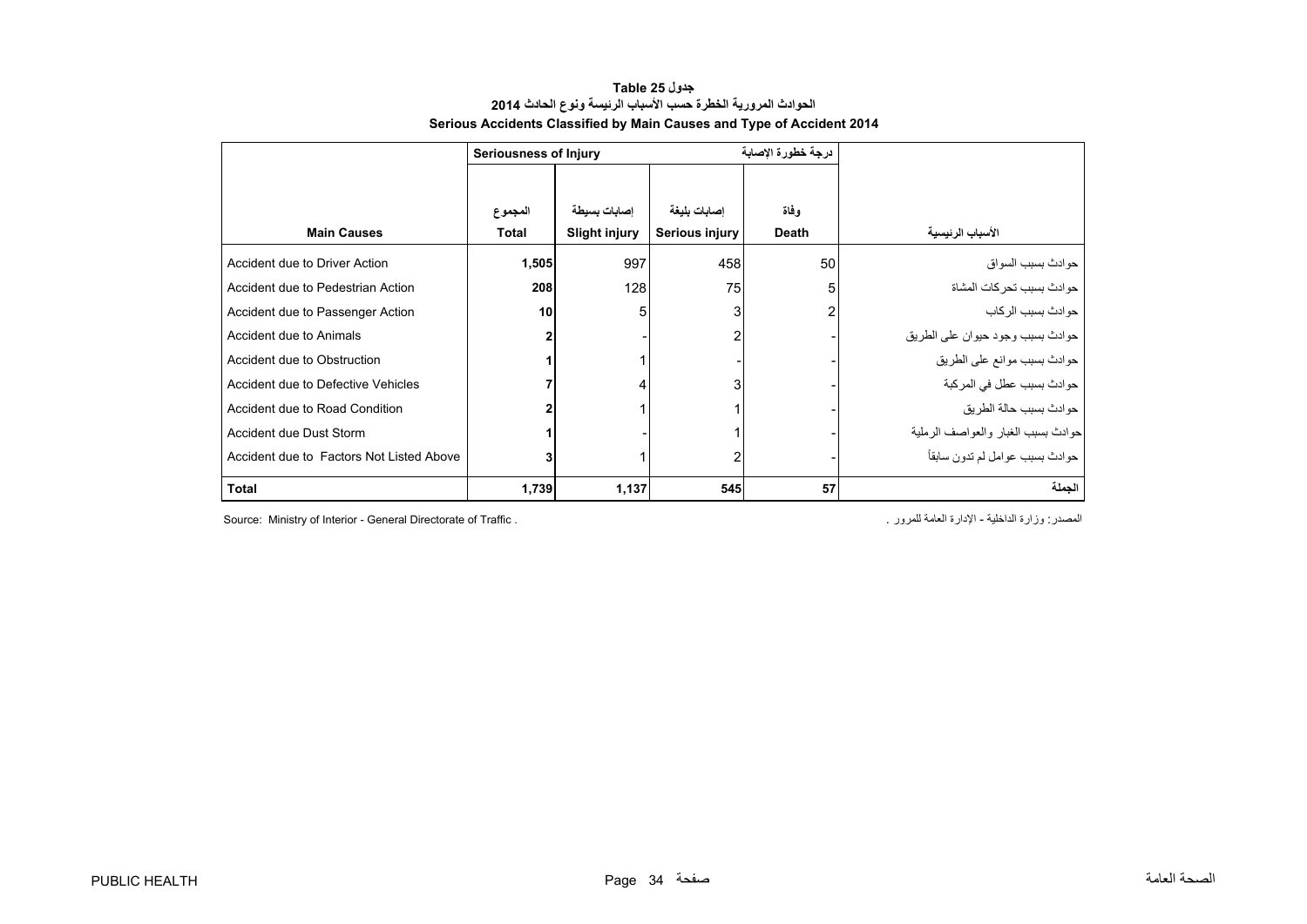| جدول Table 26                                                                                                                                              |
|------------------------------------------------------------------------------------------------------------------------------------------------------------|
| عدد ومعدلات إصابات العمل والوفيات في الفطاع الخاص لكل 1000 من الموّمن عليهم حسب الجنسية ونوع النشاط الاقتصادي والنوع 2013                                  |
| Number and Rates of Occupational Injuries and Deaths at Private Sector Per 1000 Insured Persons by Nationality, Division of Economic Activity and Sex 2013 |

<span id="page-35-0"></span>

|                        |                        |                                       | عدد الموّمن عليهم<br><b>Number of Insured Persons</b> |                        |                           |              |                |                        |            | جملة الوفيات<br><b>Total Deaths</b> |            |                           |                |                        |            | جملة الإصابات<br><b>Total Injuries</b> |                           |          |                                                                                                                                          |
|------------------------|------------------------|---------------------------------------|-------------------------------------------------------|------------------------|---------------------------|--------------|----------------|------------------------|------------|-------------------------------------|------------|---------------------------|----------------|------------------------|------------|----------------------------------------|---------------------------|----------|------------------------------------------------------------------------------------------------------------------------------------------|
|                        |                        | غیر بحرین <i>ی</i><br><b>Bahraini</b> |                                                       |                        | بحريني<br><b>Bahraini</b> |              |                | الجملة<br><b>Total</b> |            | غیر بحرینی<br>Non-Bahraini          |            | بحرينى<br><b>Bahraini</b> |                | الجملة<br><b>Total</b> |            | غیر بحرینی<br>Non-Bahraini             | بحريني<br><b>Bahraini</b> |          |                                                                                                                                          |
| الجملة<br><b>Total</b> | الحملة<br><b>Total</b> | أنشى<br>E                             | ذكر<br>M                                              | الحملة<br><b>Total</b> | أنشى<br>F                 | نكر<br>М     | المعدل<br>Rate | العدد<br>No.           | أنشى<br>F. | ذكر<br>м                            | أنشى<br>F. | ذكر<br>М                  | المعدل<br>Rate | العدد<br>No.           | أنشى<br>F. | ذكر<br>м                               | أنشى<br>F.                | ذكر<br>м | نوع النشاط الأقتصادي<br><b>Division of Economic Activity</b>                                                                             |
| 2,194                  | 1,942                  | 38                                    | 1,904                                                 | 252                    | 73                        | 179          |                |                        |            |                                     |            |                           |                |                        |            |                                        |                           |          | الزر اعة وتربية الحيوان وأنشطة الخدمات المتصلة بها                                                                                       |
| 4,762                  | 4,612                  | 9                                     | 4,603                                                 | 150                    | 12                        | 138          | 0.8            | Δ                      |            |                                     |            |                           | 1.5            | $\overline{7}$         |            | 7                                      |                           |          | Agriculture, Animal husbandry, Activities & Services<br>Related thereto<br>صيد الأسماك والمزارع السمكية والخدمات المتصلة بها             |
| 2,523                  | 2,068                  | 23                                    | 2,045                                                 | 455                    | 67                        | 388          |                |                        |            |                                     |            |                           | 5.5            | 14                     |            | 10                                     |                           |          | Fishing, Fishing Farms & Related Activities &<br>Services<br>مناجم ومحاجر واستخراج النفط والغاز الطبيعي والأحجار والرمل<br>والملح والفحم |
|                        |                        |                                       |                                                       |                        |                           |              |                |                        |            |                                     |            |                           |                |                        |            |                                        |                           |          | Mines & Quarries, Crude Oil, Natural Gas, Stones,<br>Sand, Salt and Coal extraction                                                      |
| 81,847                 | 66,436                 | 3,251                                 |                                                       | 63,185 15,411          | 3,129                     | 12,282       | 0.09           |                        |            | ิค                                  |            |                           | 7.6            | 622                    |            | 197                                    | 28                        | 396      | الصناعة التحويلية                                                                                                                        |
|                        |                        |                                       |                                                       |                        |                           |              |                |                        |            |                                     |            |                           |                |                        |            |                                        |                           |          | <b>Transformation Industry</b>                                                                                                           |
| 980                    | 393                    | 5                                     | 388                                                   | 587                    | 54                        | 533          | 1.02           |                        |            |                                     |            |                           | 2.0            | $\overline{2}$         |            |                                        |                           |          | إمدادات الكهر باء و الماء و الغاز<br>Electricity, Water and Gas Supplies                                                                 |
|                        | 132,464 121,759        |                                       | 1,665 120,094 10,705                                  |                        | 3,085                     | 7,620        | 0.02           |                        |            |                                     |            |                           | 1.4            | 190                    |            | 144                                    | 3                         | 42       | التشييد والبناء<br>Construction                                                                                                          |
|                        | 120,838 102,412        | 6,205                                 |                                                       | 96,207 18,426          |                           | 5,150 13,276 | 0.05           | 6                      |            |                                     |            |                           | 2.0            | 241                    | 6          | 106                                    | 10                        | 119      | تجارة الجملة والتجزئة وإصلاح السيارات والدراجات والسلع الشخصية                                                                           |
|                        |                        |                                       |                                                       |                        |                           |              |                |                        |            |                                     |            |                           |                |                        |            |                                        |                           |          | Wholesale and Retail Trade, Auto, Motorcycles, &<br>personal appliances Repair                                                           |
| 36,102                 | 32,722                 | 4,480                                 | 28,242                                                | 3,380                  | 871                       | 2,509        |                |                        |            |                                     |            |                           | 0.9            | 31                     |            | 18                                     |                           |          | الفنادق ، المطاعم ، المقاهي والمقاصف ودور الضيافة والشقق<br>المفر وشة للاقامة القصبر ة                                                   |
|                        |                        |                                       |                                                       |                        |                           |              |                |                        |            |                                     |            |                           |                |                        |            |                                        |                           |          | Hotels, Restaurants, coffee shops, guest houses &<br>short stay furnished flats                                                          |
| 19,119                 | 11,760                 | 1,168                                 | 10,592                                                | 7,359                  | 1,696                     | 5,663        | 0.05           |                        |            |                                     |            |                           | 4.0            | 76                     | 17         | 15                                     | 8                         | 36       | نقل وتخزين واتصال                                                                                                                        |
|                        |                        |                                       |                                                       |                        |                           |              |                |                        |            |                                     |            |                           |                |                        |            |                                        |                           |          | Transport, Storage and communications                                                                                                    |

ملاحظة : هذا الجدول يوضح المؤمن عليهم المشمولين تحت فرع التأمين ضد إصابة العمل في القطاع الخاص فقط .

Note: This table represent the insured persons against work injuries at private sector only . المصدر : الهيئة العامة للتأمين الاجتماعي . .<br>المصدر : الهيئة العامة للتأمين الاجتماعي .